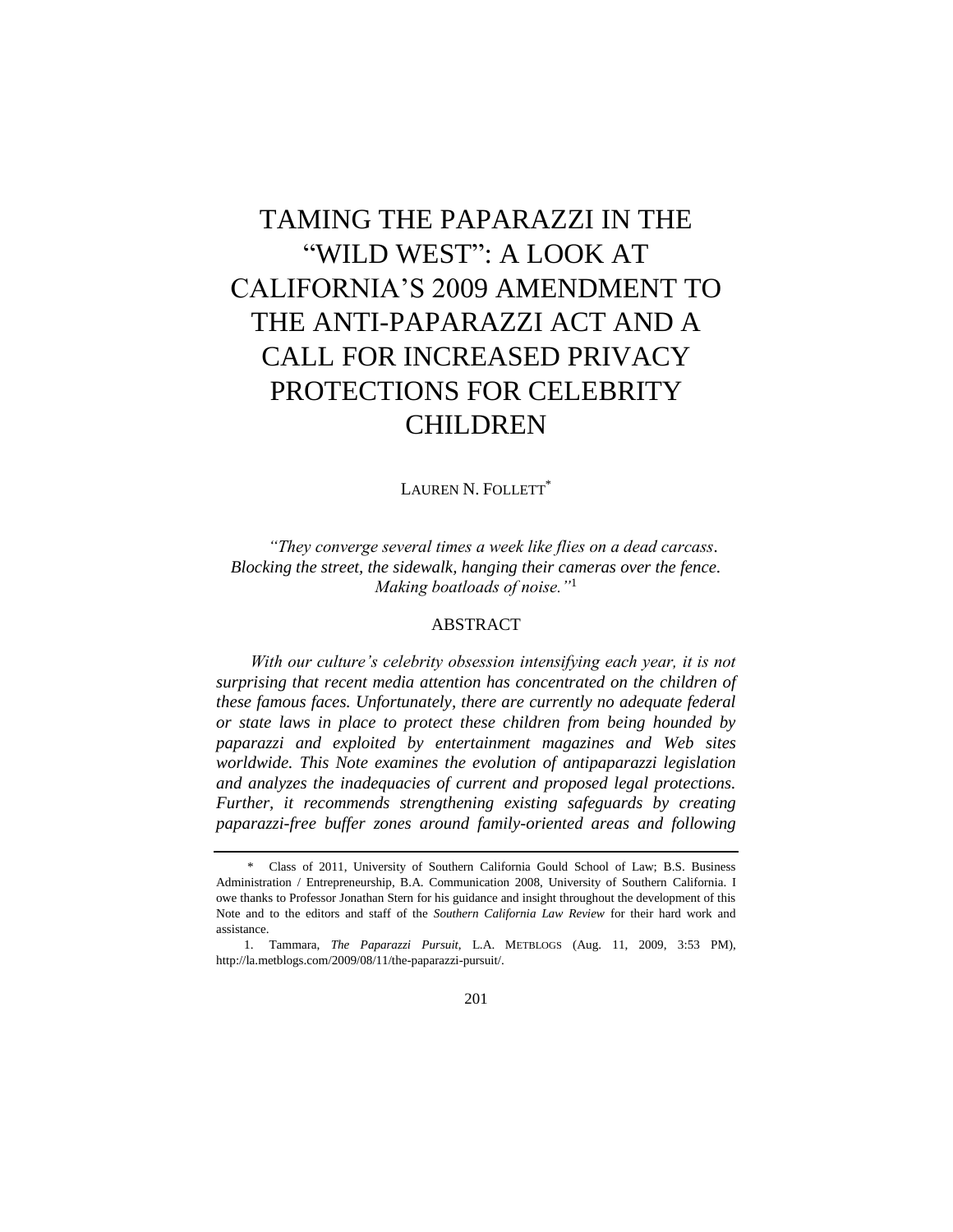*international approaches to maintaining an adequate level of privacy, and consequently safety, for celebrity children.*

# TABLE OF CONTENTS

| II. THE POLICY AND HISTORY BEHIND CALIFORNIA'S               |  |
|--------------------------------------------------------------|--|
|                                                              |  |
| A. AN ANALYSIS OF THE COMMON LAW, ANTISTALKING               |  |
| STATUTE, AND CALIFORNIA'S FIRST TWO LEGISLATIVE              |  |
|                                                              |  |
| 1. California's Common Law Tort: Intrusion into              |  |
|                                                              |  |
|                                                              |  |
|                                                              |  |
|                                                              |  |
| 5. Introducing Assault in the 2005 Amendment-                |  |
|                                                              |  |
| B. CALIFORNIA'S 2009 AMENDMENT TO THE ANTI-PAPARAZZI         |  |
|                                                              |  |
|                                                              |  |
|                                                              |  |
|                                                              |  |
| b. Media Outlet Liability: Will It Work?220                  |  |
|                                                              |  |
| III. A CONSTITUTIONAL ANALYSIS: THE FIRST                    |  |
| AMENDMENT, THE RIGHT TO PRIVACY, AND THE ANTI-               |  |
|                                                              |  |
|                                                              |  |
|                                                              |  |
| 2. Public Figures and the Waiver of the Right to Privacy 228 |  |
|                                                              |  |
| IV. A LOOK AT PROPOSED SOLUTIONS AND                         |  |
|                                                              |  |
| A. HERE WE GO AGAIN: CALIFORNIA'S LATEST PROPOSAL TO         |  |
| REIN IN THE PAPARAZZI, ASSEMBLY BILL NUMBER 2479,            |  |
| BY EXTENDING THE REACH OF THE STALKING STATUTE 235           |  |
|                                                              |  |
|                                                              |  |
| A. SHIFTING THE BALANCE BETWEEN THE RIGHT TO PRIVACY         |  |
| AND THE FIRST AMENDMENT: AN ARGUMENT IN FAVOR OF             |  |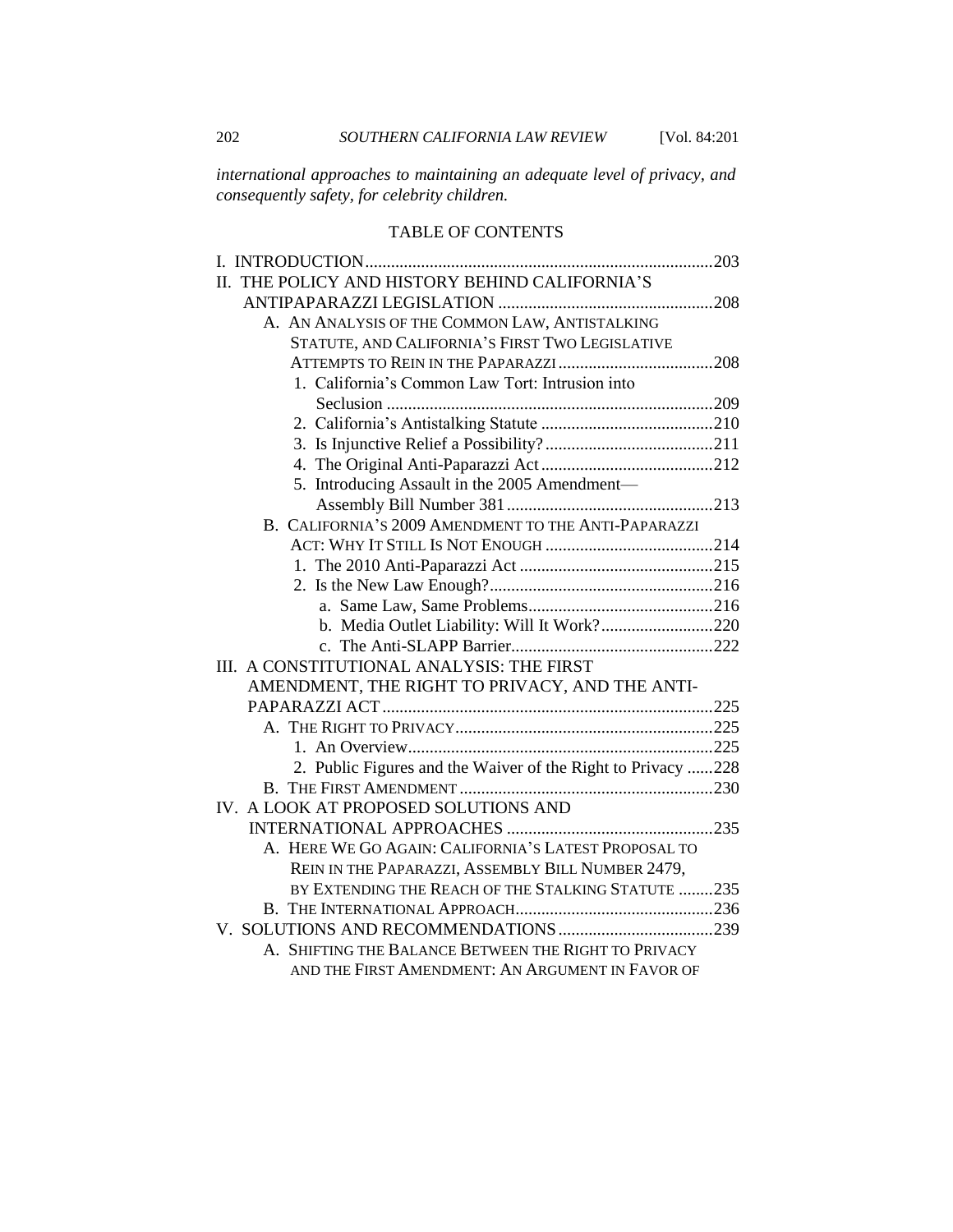2010] *TAMING THE PAPARAZZI* 203

THE INTERNATIONAL APPROACH TO PAPARAZZI ISSUES AND A CALL FOR NEW DEFINITIONS OF NEWSWORTHINESS....240 B. I[MPLEMENTING](#page-43-0) FIXED BUFFER ZONES AROUND AREAS THAT SHOULD BE S[AFE AND](#page-43-0) FRIENDLY, EVEN TO C[ELEBRITY](#page-43-0) FAMILIES: SCHOOLS, PARKS, AND MEDICAL FACILITIES [................................................................................244](#page-43-0) VI. CONCLUSION [..................................................................................248](#page-47-0)

## <span id="page-2-0"></span>I. INTRODUCTION

It's a bit like an animal looking for its prey, isn't it?

#### <span id="page-2-1"></span>*–Duncan Raban*<sup>2</sup>

We all have seen the pictures splashed across the colorful pages of tabloids and plastered all over the Internet on celebrity blogs: Suri Cruise skipping down the streets of New York in children's high heels, $3$  and Shiloh Jolie-Pitt cradling her doll as she is carried by her famous father.<sup>4</sup> In recent years, celebrity children have become objects of fascination and doting attention by millions worldwide.<sup>5</sup> Their births are heralded on the front pages of magazines and newspapers,<sup>6</sup> and Internet bloggers race to break the news of the unique and off-beat names selected for celebrities' just-born, already-famous children. And while the world is captivated by images of these children, who are known for nothing more than being the products of two beautiful and familiar faces, many of us forget the reason that we are able to dote on photographs of these angelic children paparazzi.

In the years since the tragic death of Princess Diana, $7$  the word

7. Although various other theories have been presented, a British jury found that the deaths of Princess Diana and her companion, Dodi al-Fayed, were "caused by the gross negligence of her

<sup>2.</sup> PETER HOWE, PAPARAZZI 36 (2005).

<sup>3</sup>*. See* Molls, *Suri Cruise Is Better at Walking in Heels than Me*, EVIL BEET GOSSIP (Nov. 21, 2009, 12:16 PM), http://evilbeetgossip.film.com/2009/11/21/suri-cruise-is-better-at-walking-in-heelsthan-me/.

<sup>4</sup>*. See Angelina Jolie and Brad Pitt Take Maddox and Shiloh Shopping in Cannes*, PEOPLE CELEBRITY BABY BLOG (May 19, 2008, 11:47 AM), http://celebritybabies.people.com/2008/05/19/ jolie-pitts/.

<sup>5.</sup> For purposes of this Note, the term "celebrity" will be used to refer to "people well known" for their well knownness.‖ HOWE, *supra* note [2,](#page-2-1) at 23 (quoting Daniel Boorstin). This includes actors, performers, musicians, models, reality television stars, athletes, socialites, and other individuals who receive media attention. Further, for purposes of this Note, the term "children" will refer to minor children, who are under the age of legal adulthood (typically eighteen).

<sup>6</sup>*.* For example, see the front cover of *People* from June, 19, 2006, which prominently displays Angelina Jolie and Brad Pitt with their newborn daughter Shiloh. PEOPLE, June 19, 2006, *available at*  http://www.people.com/people/archive/issue/0,,7566060619,00.html.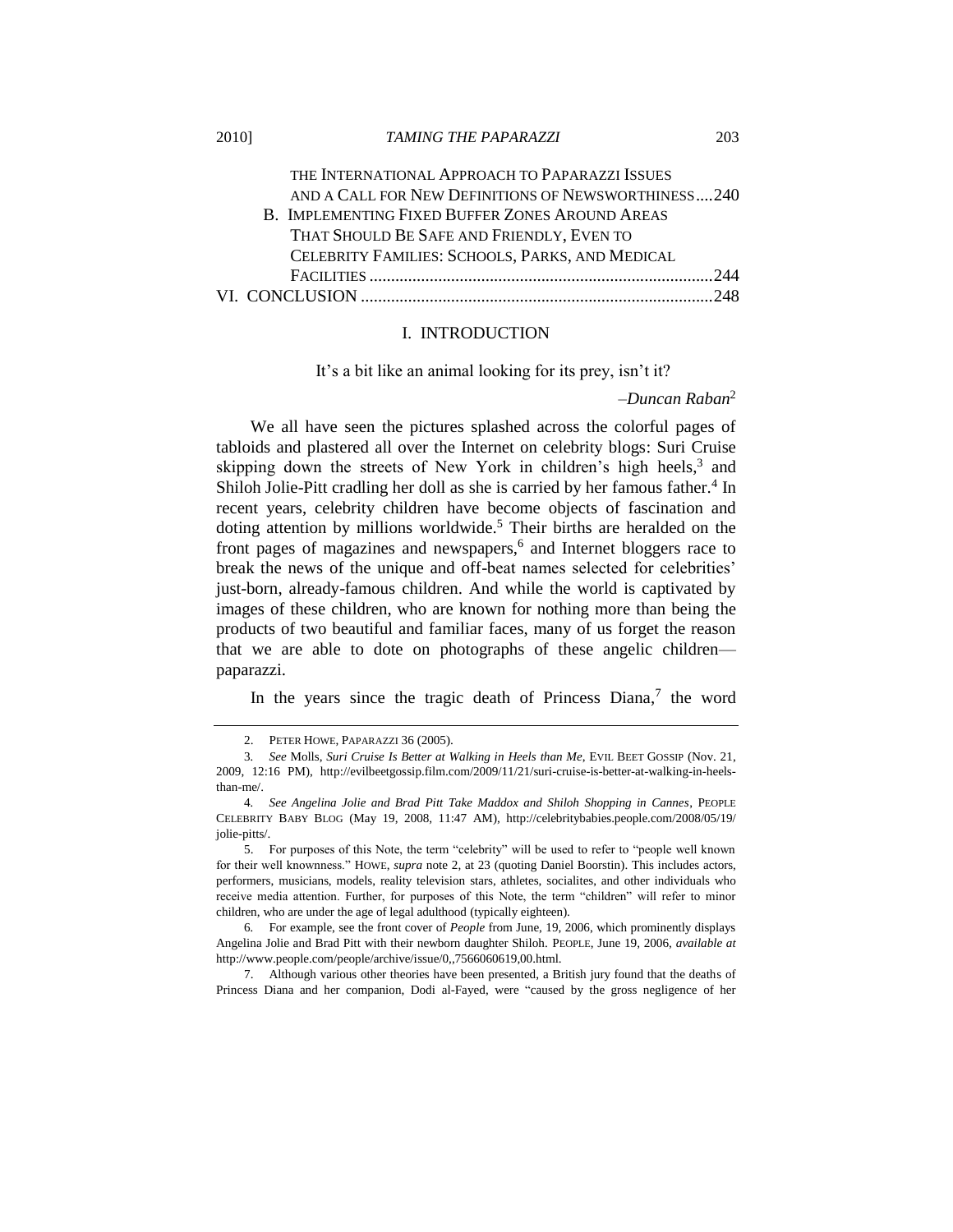"paparazzi" has become a household term. $8$  We know these pest-like characters not for the photographs that they take of celebrities in glamorous ball gowns, waltzing down the red carpet, but for the images of celebrities in sweats, without makeup, and in compromising situations with costars. Former picture editor for *The New York Times* Peter Howe describes the job of the paparazzi as "taking photographs you shouldn't take in places you shouldn't be."<sup>9</sup> And the motivation that the paparazzi have to go to such extreme lengths to get the "best" shot is enormous. The price tag for exclusive shots of celebrities is at its peak, with photographs of Britney Spears's Las Vegas wedding going for a reported  $$120,000$ ,<sup>10</sup> and rumors of the final picture of Michael Jackson alive selling for a whopping \$500,000.<sup>11</sup>

The fact that entertainment publications are able to pay such extraordinary amounts for these photographs speaks to the current state of the industry. American Media, Inc., the owner of several celebrity and entertainment publications worldwide, including *National Enquirer*, *Star*, and *Globe*, had reported revenues of nearly \$1.6 billion in 2006.<sup>12</sup> The celebrity magazine *People* expected revenues of over \$1.5 billion in 2006,<sup>13</sup> with readership exceeding that of *Newsweek* and *Sports Illustrated*. <sup>14</sup> And this does not include the major Internet gossip sites visited by as many as twenty million unique visitors per month.<sup>15</sup> Wellknown celebrity Web sites TMZ and PerezHilton.com bring in an estimated

speeding driver and pursuing paparazzi." Mary Jordan, Paparazzi and Driver Found Negligent in *Princess Diana's Death*, WASH. POST, Apr. 8, 2008, at C1, *available at*  http://www.washingtonpost.com/wp-dyn/content/article/2008/04/07/AR2008040702743.html.

<sup>8. &</sup>quot;Paparazzi" is the plural form, while "paparazzo" is the singular form used for "a freelance photographer who aggressively pursues celebrities for the purpose of taking candid photographs." MERRIAM-WEBSTER'S COLLEGIATE DICTIONARY 896 (11th ed. 2003).

<sup>9.</sup> HOWE, *supra* not[e 2,](#page-2-1) at 17.

<sup>10</sup>*. Id.* at 32.

<sup>11.</sup> *The Paparazzi Reach Their Zenith Capturing Michael Jackson's Death*, THE PAPARAZZI REFORM INITIATIVE BLOG (July 7, 2009, 12:03 AM), http://www.paparazzi-reform.org/journal/2009/7/ 7/the-paparazzi-reach-their-zenith-capturing-michael-jacksons.html [hereinafter PRI BLOG].

<sup>12.</sup> *American Media (publisher)*, WIKIPEDIA, http://en.wikipedia.org/wiki/American\_Media\_% 28publisher%29 (last visited Nov. 8, 2010).

<sup>13.</sup> *People (magazine)*, WIKIPEDIA, http://en.wikipedia.org/wiki/People\_%28magazine%29 (last visited Nov. 8, 2010).

<sup>14.</sup> *Average Circulation for Top 100 ABC Magazines: 2005*, MAG. PUBLISHERS AM., http://www.magazine.org/CONSUMER\_MARKETING/CIRC\_TRENDS/16117.aspx (last visited Nov. 8, 2010).

<sup>15.</sup> *See, e.g.*, Douglas A. McIntyre, *Yahoo! (YHOO) Entertainment Site Hammers Competition, TMZ.com Should Pass*, 24/7 WALL ST. (July 1, 2009, 1:54 PM), http://247wallst.com/2009/07/01/ yahoo-yhoo-entertertainment-site-hammers-competition-tmz-com-should-pass/ (reporting that Yahoo!'s OMG! entertainment site received 20.6 million unique visitors in May 2009).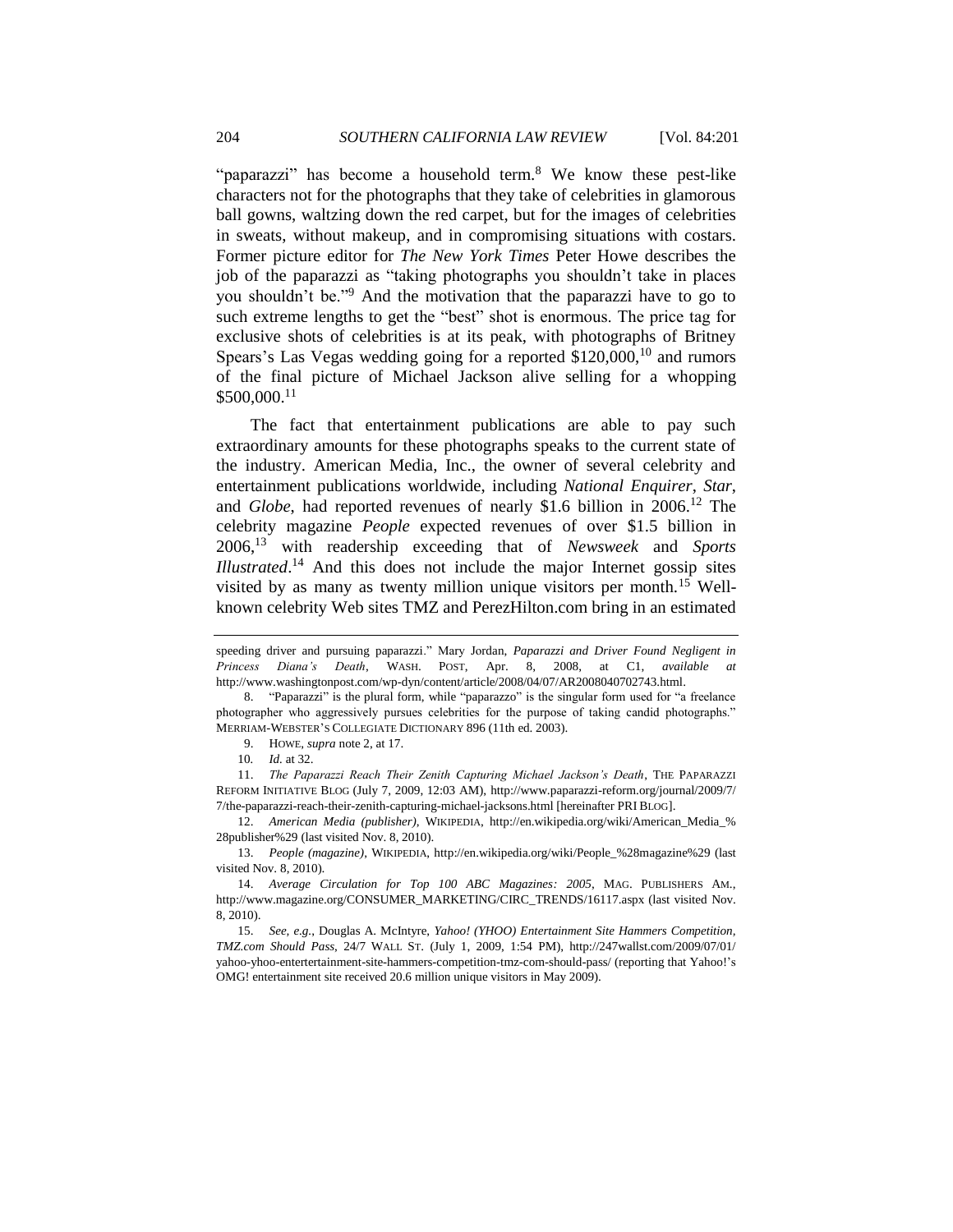\$25.4 million<sup>16</sup> and \$6.2 million,<sup>17</sup> respectively, in annual revenue. As the public's interest in celebrities (and consequently tabloids) continues to climb, the purchasing power of the entertainment news outlets will only increase, proving that these paparazzi issues are more relevant than ever before.

<span id="page-4-0"></span>Few people who have witnessed the paparazzi chasing celebrities down the sidewalks, swerving in and out of traffic while following their cars, or flashing cameras in their faces as they leave the grocery store would argue that there is not a serious problem.<sup>18</sup> The Paparazzi Reform Initiative Web site features a video of supermodel Kate Moss arriving at Los Angeles International Airport that serves as a prime example of the problem. <sup>19</sup> In the video, Moss is literally swarmed by dozens of paparazzi to the point that she physically cannot move, forcing her to shove her way through a blockade of photographers as she pushes her terrified young daughter on a luggage cart. The video has an almost strobe-like effect from the constant flashing of lights, as paparazzi scream at the star—a situation that would be unimaginably horrifying for a young child caught in the crossfire. While Moss is finally able to gain some privacy by crouching behind an airport security desk (and having her daughter taken out of the airport separately), she has to be escorted to her shuttle van by a blockade of at least six airport security personnel linked arm in arm while surrounding her to keep the paparazzi off of her.<sup>20</sup> This video is only one of hundreds available at Web sites such as TMZ and Hollywood.tv that capture the horrific safety and privacy concerns that the paparazzi present.

Although some may contend that celebrities "can't have it both ways<sup> $21$ </sup>—enjoying fame, fortune, and attention when promoting their films

<sup>16.</sup> Rafat Ali, *With AOL Spinoff, TMZ to Move to Time Warner/Telepictures, as Expected; \$25M 2008 Revenues*, PAIDCONTENT.ORG (Nov. 16, 2009, 4:54 PM), http://paidcontent.org/article/419-withaol-spinoff-tmz-to-move-to-time-warnertelepictures-as-expected-25m/ (stating that TMZ had revenues of \$25.4 million in 2008).

<sup>17.</sup> Douglas A. McIntyre, *The Twenty-Five Most Valuable Blogs in America*, 24/7 WALL ST. (Nov. 10, 2009, 3:15 AM), http://247wallst.com/2009/11/10/the-twenty-five-most-valuable-blogs-inamerica/ (estimating that PerezHilton.com is the third most valuable blog on the Internet, with a value of \$44 million and annual revenue of \$6.2 million).

<sup>18.</sup> *But see Tim Cavanaugh, Op-Ed., The Myth of the "Stalkerazzi," L.A. TIMES, Feb. 20, 2006,* at B15, *available at* http://articles.latimes.com/2006/feb/20/opinion/oe-cavanaugh20 (arguing that the paparazzi problem is a myth and that the celebrities themselves are to blame for their car accidents while being chased by photographers).

<sup>19</sup>*. Featured Video: Supermodel Kate Moss and Her Children Are Swarmed and Harassed by Paparazzi at Los Angeles International Airport*, THE PAPARAZZI REFORM INITIATIVE, http://www.paparazzi-reform.org/ (last visited Nov. 10, 2010) [hereinafter PRI].

<sup>20</sup>*. See id.*

<sup>21.</sup> *Paparazzi and the "They Can't Have It Both Ways" Excuse*, PRI BLOG (May 14, 2009, 10:07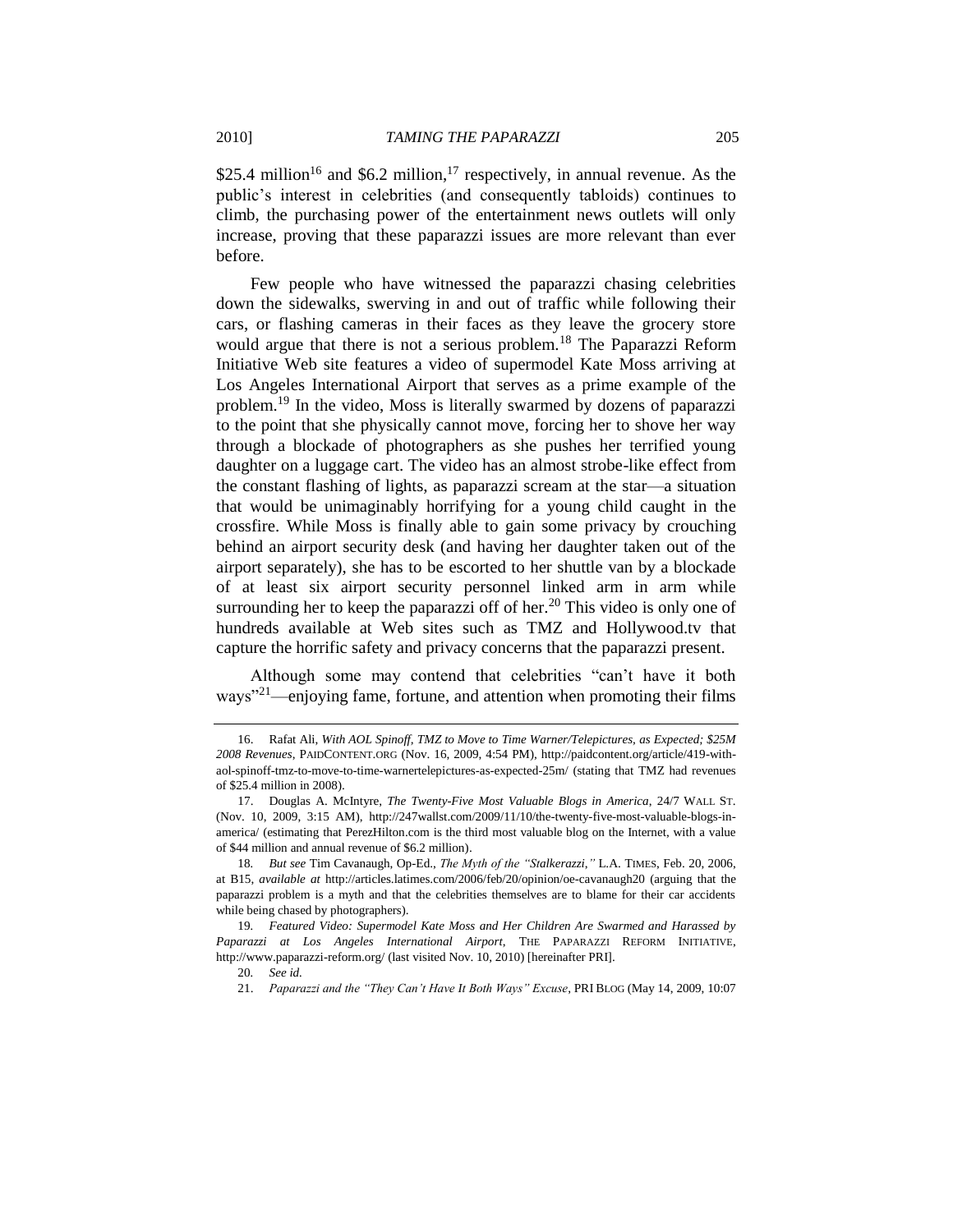and products, while also maintaining a private life with no media attention<sup>22</sup>—it is not just the celebrities themselves, but the people who do not *choose* this lifestyle who we have to consider. Paparazzi also pose a serious threat to a celebrity's children and spouse, as well as innocent noncelebrity bystanders who unknowingly get between the paparazzi and their celebrity prey. Countless celebrities have discussed the aggressive paparazzi actions that have caused their fearful children to burst into tears, demonstrating the traumatic impact of these dangerous and potentially violent encounters.<sup>23</sup> One such instance with blameless bystanders occurred in 2005 when Scarlett Johansson clipped a car carrying a woman and her children while being chased by four paparazzi vehicles in a Disneyland parking lot.<sup>24</sup> Luckily, there have been no serious injuries or deaths caused by these wild "stalkerazzi"<sup>25</sup> in the United States to date, but "it may only be a matter of time before California witnesses its own Princess Diana tragedy. $"26$ 

<span id="page-5-1"></span><span id="page-5-0"></span>PM), http://www.paparazzi-reform.org/journal/2009/5/15/paparazzi-and-the-they-cant-have-it-bothways-excuse.html. *See also* HOWE, *supra* note [2,](#page-2-1) at 97 ("The celebrities create the monster and then they want to cage the beast." (quoting Frank Griffin)).

<sup>22.</sup> In recent years, the list of those who deal with hostile paparazzi behavior has expanded to include people who are not the traditional "celebrities" we think of, who enjoy the supposed Hollywood fame and fortune. Politicians (such as President Obama), businessmen (for instance, Bill Gates), and magazine editors (*Vogue* editor Anna Wintour, for example) are now included on the list as well.

<sup>23</sup>*. See, e.g.*, *Paparazzi Make It Harder for Isla Fisher to Protect Daughter*, PEOPLE CELEBRITY BABY BLOG (Jan. 11, 2009, 4:00 PM), http://celebritybabies.people.com/2009/01/11/paparazzi-make-itharder-for-isla-fisher-to-protect-daughter/ [hereinafter *Paparazzi Make It Harder*] (quoting actress Isla Fisher describing her job as a mother as "protecting a tiny person from scary men swarming around them with massive black things in their face screaming their name").

<sup>24</sup>*. See* Pamela McClintock, *Governator Snaps Back at Paparazzi*, DAILY VARIETY, Oct. 3, 2005, at 1. Another well-known instance of a paparazzo acting aggressively toward innocent individuals who impeded his ability to photograph a celebrity with her children also occurred at Disneyland. Just two weeks after the incident with Johansson, a paparazzo was arrested at Disney's California Adventure for allegedly assaulting two security guards who attempted to block actress Reese Witherspoon and her children from his view. *See* Entertainment News Staff, *Reese Witherspoon Attacked Again by Paparazzi*, SOFTPEDIA (Sept. 7, 2005, 1:31 PM), http://news.softpedia.com/news/Reese-Witherspoon-Attacked-Again-By-Paparazzi-7830.shtml.

<sup>25</sup>*. See, e.g.*, Stephen G. Rodriguez, *Can the New California Anti-Paparazzi Law Stop the Stalkerazzi?*, PRWEB (Jan. 19, 2010), http://www.prweb.com/releases/LosAngelesPaparazziLaw/1/ prweb3462574.htm (referring to the paparazzi as the "stalkerazzi" due to their aggressive tactics).

<sup>26.</sup> Lisa Vance, Note, *Amending Its Anti-Paparazzi Statute: California's Latest Baby Step in Its Attempt to Curb the Aggressive Paparazzi*, 29 HASTINGS COMM. & ENT. L.J. 99, 119 (2006). Further, the severe harm caused by the paparazzi is not limited to physical injuries: "To say that the paparazzi's intense scrutiny does not inflict its own wounds and contribute to the implosion of some of our most beloved personalities would be simply unobservant." *The Paparazzi and Heath Ledger's Sandblasted Dignity*, PRI BLOG (Feb. 28, 2009, 10:29 AM), http://www.paparazzi-reform.org/journal/2009/2/28/thepaparazzi-and-heath-ledgers-sandblasted-dignity.html (insinuating that Heath Ledger's prescription drug problem was in part a result of the constant surveillance and criticism he dealt with from the media).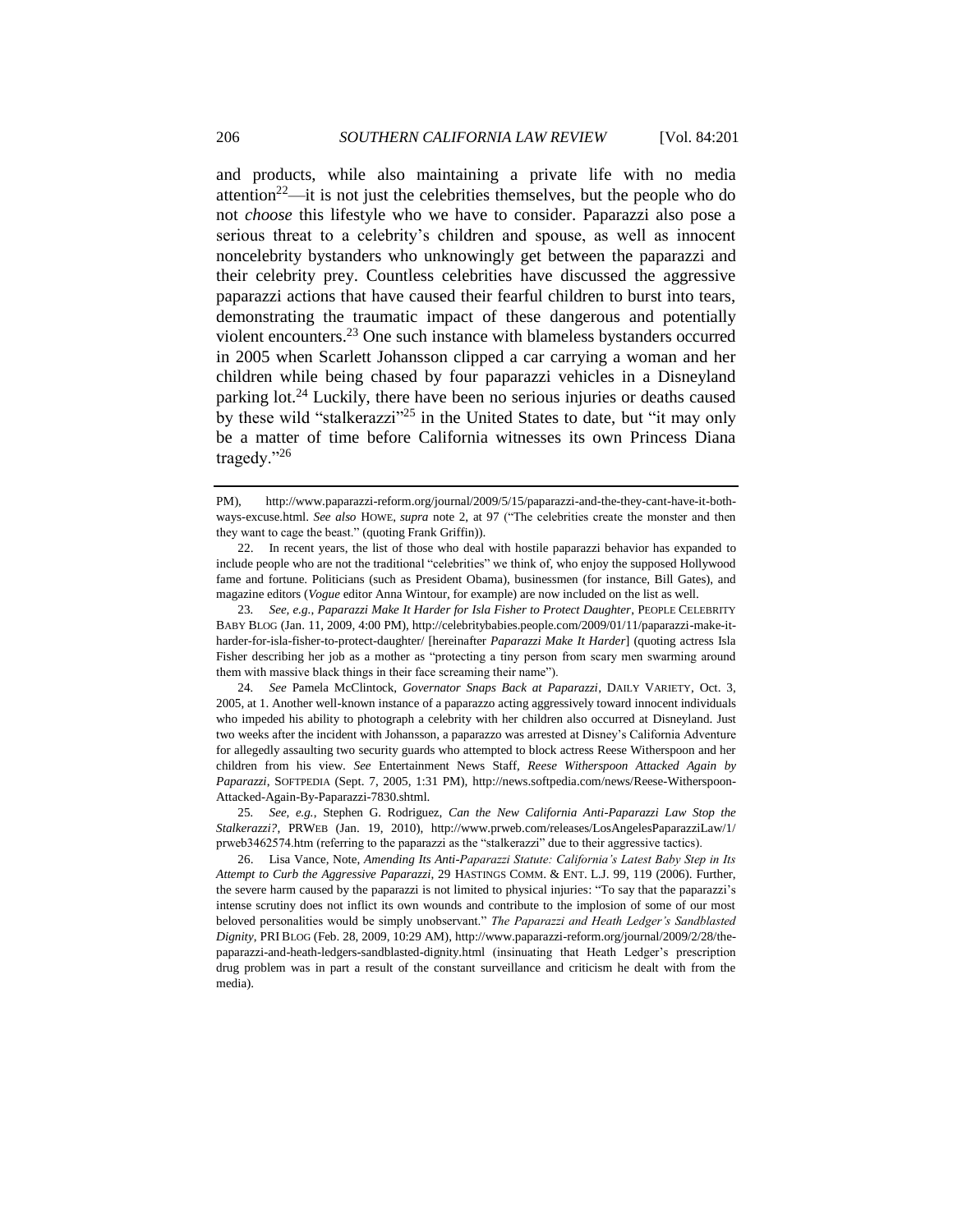California, the birthplace of Hollywood and home to many famous faces,<sup>27</sup> likely has more trouble with paparazzi than any other locale.<sup>28</sup> Los Angeles has even been referred to as the "Wild West" for its untamed

<span id="page-6-1"></span>atmosphere, created in part by the rampant paparazzi.<sup>29</sup> Thus, it is not surprising that California has constantly been a leader in antipaparazzi legislation.<sup>30</sup> A little more than a year after Princess Diana's death, California signed its first antipaparazzi legislation; $31$  it has continued to strengthen this law with additional amendments in  $2005^{32}$  and  $2009^{33}$ While the U.S. Constitution, with its clear, strong protection of the freedom of speech and the press,  $34$  explains why paparazzi continue to be able to legally act in an intrusive manner, the protections aimed at ensuring privacy are undefined and full of gray areas.

<span id="page-6-0"></span>Thus far, California's laws have not seemed to "stop the paparazzimayhem" as well as intended.<sup>35</sup> Further, the laws have neglected to create protections aimed at some of the most vulnerable and popular of the paparazzi's prey, celebrity children. It seems clear that "[w]hat may once have been merely annoying has now often become a significant threat to the physical safety of celebrity targets and their families.<sup> $36$ </sup> In Part II, this Note discusses the history and policy of California's antipaparazzi laws, including California's attempt to curb the paparazzi with its 2009 amendment. Part III explores the right to privacy and waiver of privacy as balanced against the First Amendment, specifically in relation to celebrity children. In Part IV, this Note analyzes one of California's newest

<sup>27.</sup> Although Los Angeles is known for its plethora of celebrity residents, many celebrities say they have been run out of the city due to the constant media attention and lack of privacy. *See* Daily Blabber, *Brad Pitt: My Children Are "Scared" of Paparazzi*, THE INSIDER (Oct. 3, 2007), http://www.theinsider.com/news/390093\_Brad\_Pitt\_My\_Children\_Are\_Scared\_of\_Paparazzi (quoting Brad Pitt saying that his family has "been run out of L.A., all the major cities," because of the paparazzi "hunt").

<sup>28</sup>*. See* HOWE, *supra* note [2,](#page-2-1) at 43, 78 (stating that celebrity photographs taken in Los Angeles are preferred because there is "a better class of celebrity" and "the physical surroundings are more appealing").

<sup>29</sup>*.* Liz Kelly, *Will California's New Anti-Paparazzi Law Have Any Effect?*, WASH. POST, Oct. 19, 2009, http://voices.washingtonpost.com/celebritology/2009/10/will\_californias\_new\_anti-pap.html (quoting Sean Burke, founder of the Paparazzi Reform Initiative).

<sup>30.</sup> Rodriguez, *supra* not[e 25.](#page-5-0)

<sup>31.</sup> *See* 1998 Cal. Stat. 1000 (amended 2005 & 2009) (containing the provisions of California's original Anti-Paparazzi Act).

<sup>32.</sup> Assemb. B. 381, 2005–06 Leg., Reg. Sess. (Cal. 2005).

<sup>33.</sup> Assemb. B. 524, 2009–10 Leg., Reg. Sess. (Cal. 2009).

<sup>34.</sup> *See* U.S. CONST. amend. I.

<sup>35.</sup> Rodriguez, *supra* not[e 25.](#page-5-0)

<sup>36.</sup> Ann Loeb & Jonathan E. Stern, *Paparazzi Exposed to Expanded Liability*, L.A. LAW., May 2006, at 12, 12.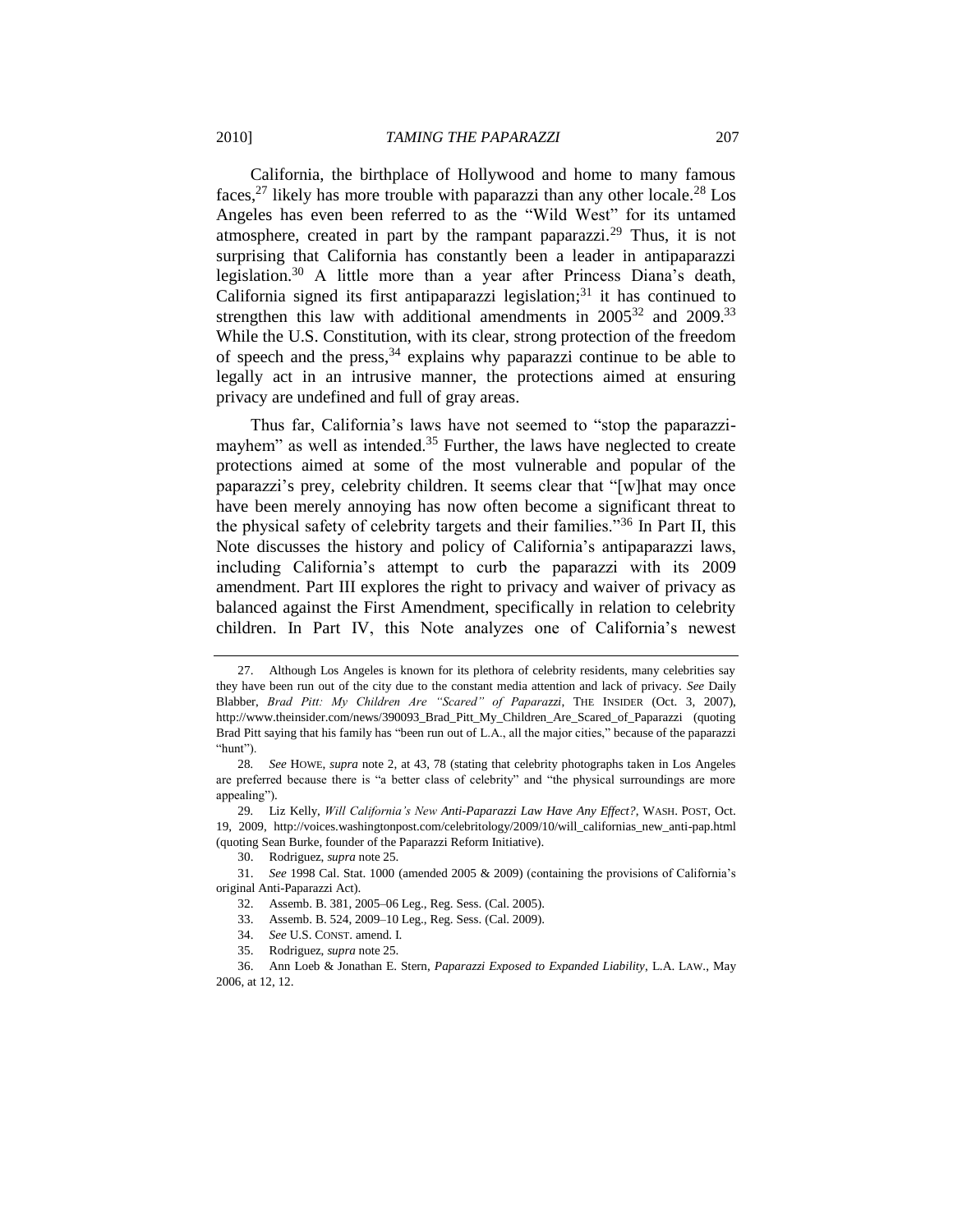proposals aimed at protecting celebrities and stopping paparazzi, and discusses various approaches to the paparazzi problem taken internationally. Finally, Part V introduces recommendations for improving privacy protections for celebrity children by looking to the European Court of Human Rights' balancing test and implementing buffer zones around schools, parks, and medical facilities. Part VI concludes.

# <span id="page-7-2"></span><span id="page-7-0"></span>II. THE POLICY AND HISTORY BEHIND CALIFORNIA'S ANTIPAPARAZZI LEGISLATION

Princess Diana's death sparked a tremendous backlash against paparazzi worldwide. Legislatures raced to pass laws in attempts to prevent another tragedy from occurring at the hands of the paparazzi.<sup>37</sup> In the United States, Congress proposed several bills "to address the 'paparazzi problem," but none passed.<sup>38</sup> Though antipaparazzi legislation failed at the federal level, California was quick to react, with Governor Pete Wilson signing the Anti-Paparazzi Act in  $1998<sup>39</sup>$  which holds photographers liable for invasion of privacy when they trespass on private property or use an enhancing device to obtain an image or sound that otherwise could not have been obtained without trespass, with the intent to capture any type of visual image or sound recording.<sup>40</sup>

# <span id="page-7-1"></span>A. AN ANALYSIS OF THE COMMON LAW, ANTISTALKING STATUTE, AND CALIFORNIA'S FIRST TWO LEGISLATIVE ATTEMPTS TO REIN IN THE PAPARAZZI

Prior to California's antipaparazzi legislation, celebrities had few means by which to impose liability on paparazzi, either civilly or criminally, and almost no way to prevent the tortious or criminal conduct from occurring in the first place.<sup>41</sup> Celebrities were limited to using California's common law privacy tort and antistalking statute to seek

<sup>37.</sup> *See* Samantha J. Katze, Note, *Hunting the Hunters: AB 381 and California's Attempt to Restrain the Paparazzi*, 16 FORDHAM INTELL. PROP. MEDIA & ENT. L.J. 1349, 1352 (2006).

<sup>38</sup>*. Id.* (citation omitted).

<sup>39.</sup> *California Passes Law to Rein in Paparazzi: Opponents Call Law Unconstitutionally Broad*, CNN.COM (Oct. 1, 1998, 3:59 PM), http://edition.cnn.com/SHOWBIZ/Movies/9810/01/paparazzi.bill/ index.html.

<sup>40</sup>*. See* CAL. CIV. CODE § 1708.8(a)–(b) (Deering 2005). Ironically, the Anti-Paparazzi Act that California enacted did not even address the type of situation that caused Princess Diana's death. The paparazzi chasing her car would not have invaded either physical or constructive privacy under the statute. *See infra* text accompanying notes [67–](#page-11-1)[71](#page-12-1) (explaining the causes of action under the original Anti-Paparazzi Act).

<sup>41</sup>*.* Loeb & Stern, *supra* not[e 36,](#page-6-0) at 14.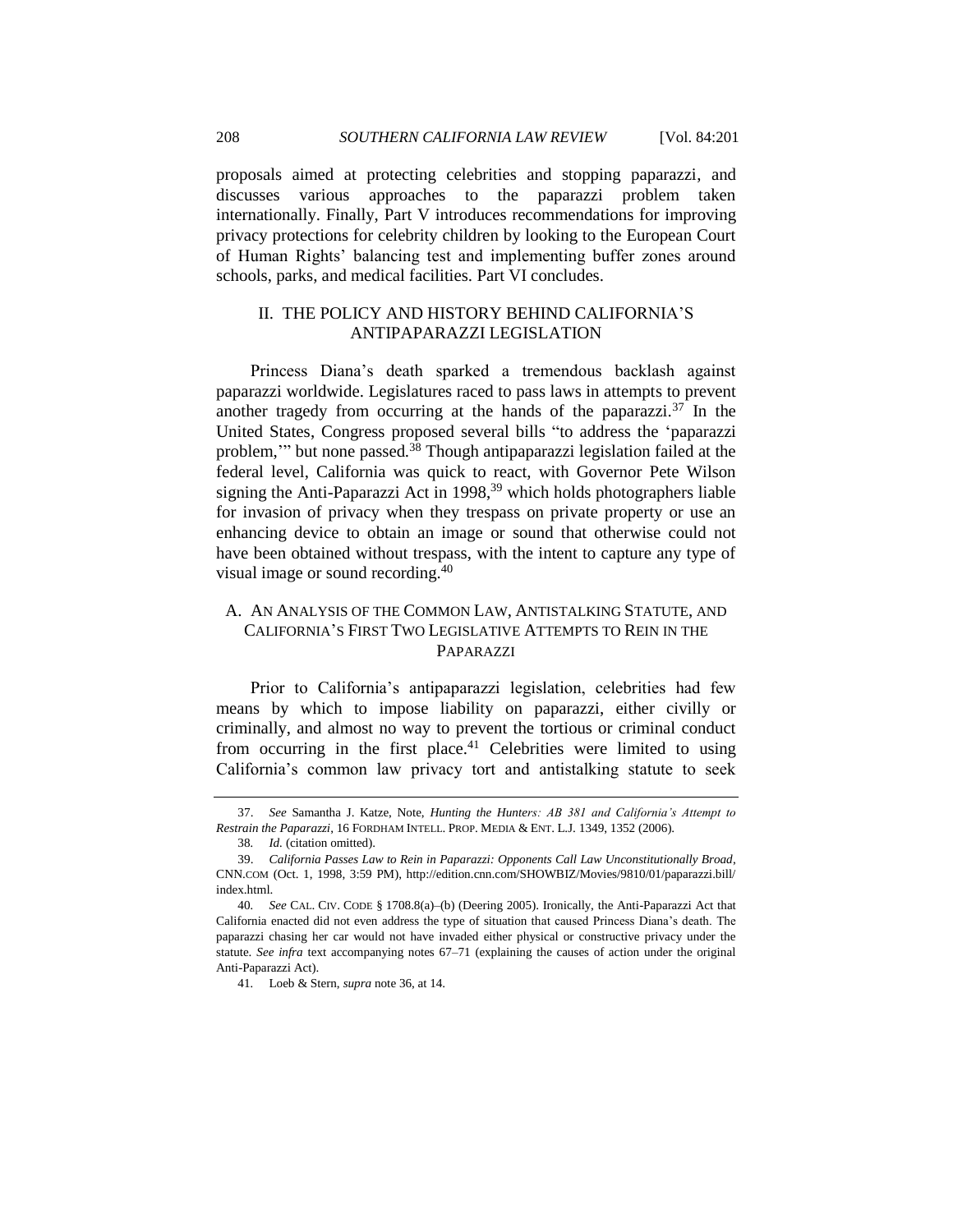injunctive relief and protect themselves against aggressive paparazzi behavior.<sup>42</sup> More recently, California passed legislation to curb the dangerous conduct with its original Anti-Paparazzi Act, and its first amendment in 2005. Due to practical and procedural hurdles,<sup>43</sup> however, these efforts have thus far been ineffective in bringing about change.

#### <span id="page-8-0"></span>1. California's Common Law Tort: Intrusion into Seclusion

Although there are four traditional common law causes of action for invasion of privacy, intentional intrusion into the solitude or seclusion of one's private affairs is the most useful one in paparazzi cases.<sup>44</sup> But the common law tort is too narrow to provide celebrities with adequate means to prosecute paparazzi for their intrusive conduct.<sup>45</sup>

California case law lays out two elements that must be met to prove a privacy tort cause of action for intrusion into seclusion.<sup>46</sup> First, there must be "intrusion into a private place, conversation or matter," which is satisfied only if the plaintiff had an objectively reasonable expectation of privacy at the time of the intrusion.<sup>47</sup> An individual usually cannot have a reasonable expectation of privacy when he or she is "within the sight and hearing of members of the public."<sup>48</sup> Second, the manner of intrusion must be "highly offensive to a reasonable person" when considering the degree of intrusion, the risk of physical harm to the plaintiff, the intruder's motivation, and the intrusion's justification based on newsworthiness.<sup>49</sup> Considering that the majority of paparazzi harassment does not occur in private and secluded locations, but on city streets, sidewalks, and in other public places, celebrities typically cannot meet the first element of having a reasonable expectation of privacy, rendering this common law tort

<sup>42.</sup> *Id.*

<sup>43</sup>*. See infra* Part II.B.2.a (discussing the weaknesses of prior versions of the statute that have not been improved by the 2009 amendment).

<sup>44.</sup> Under the Restatement, the other common law sources of liability for invasion of the right to privacy include appropriation of a plaintiff's name or picture for the defendant's commercial advantage, publication of facts placing the plaintiff in a false light, and public disclosure of private facts. *See*  RESTATEMENT (SECOND) OF TORTS § 652A(2) (1977). S*ee also infra* text accompanying notes [163](#page-26-0)[–67](#page-27-1) (further discussing the tort of intrusion into seclusion).

<sup>45</sup>*. See* Vance, *supra* note [26,](#page-5-1) at 105–07 (analyzing intrusion into seclusion under California common law and concluding that it provides inadequate remedies for celebrities).

<sup>46</sup>*.* Shulman v. Grp. W Prods., Inc., 955 P.2d 469, 490 (Cal. 1998).

<sup>47</sup>*. Id.*

<sup>48.</sup> *See id.* at 491. *But see Sanders v. ABC, 978 P.2d 67, 72 (Cal. 1999)* ("The mere fact that a person can be seen by someone does not automatically mean that he or she can legally be forced to be subject to being seen by everyone." (quoting 1 MCCARTHY, THE RIGHTS OF PUBLICITY AND PRIVACY § 5.10[A][2], at 5-120.1 (1998))).

<sup>49.</sup> *See Shulman*, 955 P.2d at 490, 493 & n.17.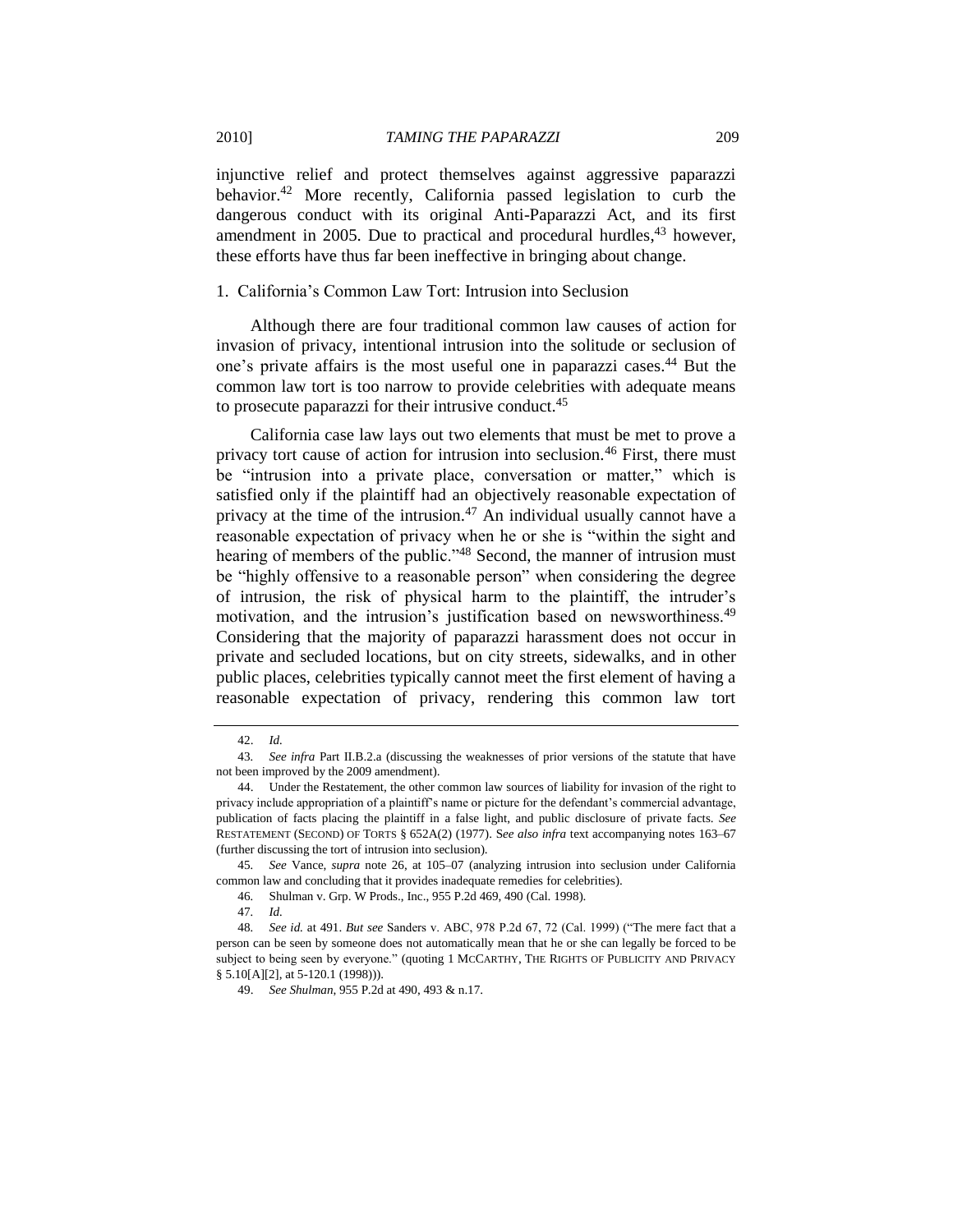practically useless for punishing aggressive paparazzi behavior, and even more ineffective at preventing it in the first place.<sup>50</sup>

## <span id="page-9-0"></span>2. California's Antistalking Statute

In 1990, California became the first state to pass a criminal antistalking law, Penal Code section  $646.9<sup>51</sup>$  Since then, California also has codified a civil antistalking statute, Code of Civil Procedure section  $527.6<sup>52</sup>$  But these statutes are ineffective at preventing aggressive paparazzi behavior. Under the Penal Code, "Any person who willfully, maliciously, and repeatedly follows or . . . harasses another person and who makes a credible threat with the intent to place that person in reasonable fear for his or her safety" is guilty of stalking.<sup>53</sup> Given the difficulty of proving requisite intent beyond a reasonable doubt in criminal cases, and the low likelihood that a paparazzo actually *intends* to make celebrities and their families fear for their safety (as opposed to intending to capture a profitable image, and inadvertently placing them in fear), the criminal statute is virtually useless to protect against paparazzi.

Under California's civil statute, "A person who has suffered harassment . . . may seek a temporary restraining order and an injunction."<sup>54</sup> To prove harassment, there must be "a knowing and willful course of conduct directed at a specific person that seriously alarms, annoys, or harasses the person, and that serves no legitimate purpose."<sup>55</sup> Thus, section 527.6 of the Code of Civil Procedure provides no protection for celebrities until a paparazzo actually has made a credible threat of violence or has acted violently. Essentially, the statute is useless until celebrities and their family members have already been physically or verbally harassed to the point that they feel their safety is in jeopardy—and by this time, it is too late.<sup>56</sup> Thus, California stalking laws are not enough to keep celebrities and their families safe.

<sup>50</sup>*. See id.* at 490; Vance, *supra* not[e 26,](#page-5-1) at 105–07 (discussing several California Supreme Court decisions regarding the breadth of the cause of action for intrusion into seclusion and concluding that ―[t]aking pictures of a person in a public place, or on a public street while he or she is driving . . . does not fit within this notion of a [reasonable] expectation of . . . privacy").

<sup>51</sup>*.* CAL. PENAL CODE § 646.9(a) (Deering 2008). *See also Fact Sheet 14: Are You Being Stalked?*, PRIVACY RTS. CLEARINGHOUSE, http://www.privacyrights.org/fs/fs14-stk.htm (last visited Nov. 9, 2010) (discussing the history and evolution of stalking laws in the United States).

<sup>52.</sup> CAL. CIV. PROC. CODE § 527.6(a) (Deering Supp. 2010).

<sup>53.</sup> CAL. PENAL CODE § 646.9(a).

<sup>54.</sup> CAL. CIV. PROC. CODE § 527.6(a).

<sup>55</sup>*. Id.* § 527.6(b).

<sup>56.</sup> For a discussion of the limitations of using California Code of Civil Procedure section 527.6 against the paparazzi, see Loeb & Stern, *supra* not[e 36,](#page-6-0) at 14.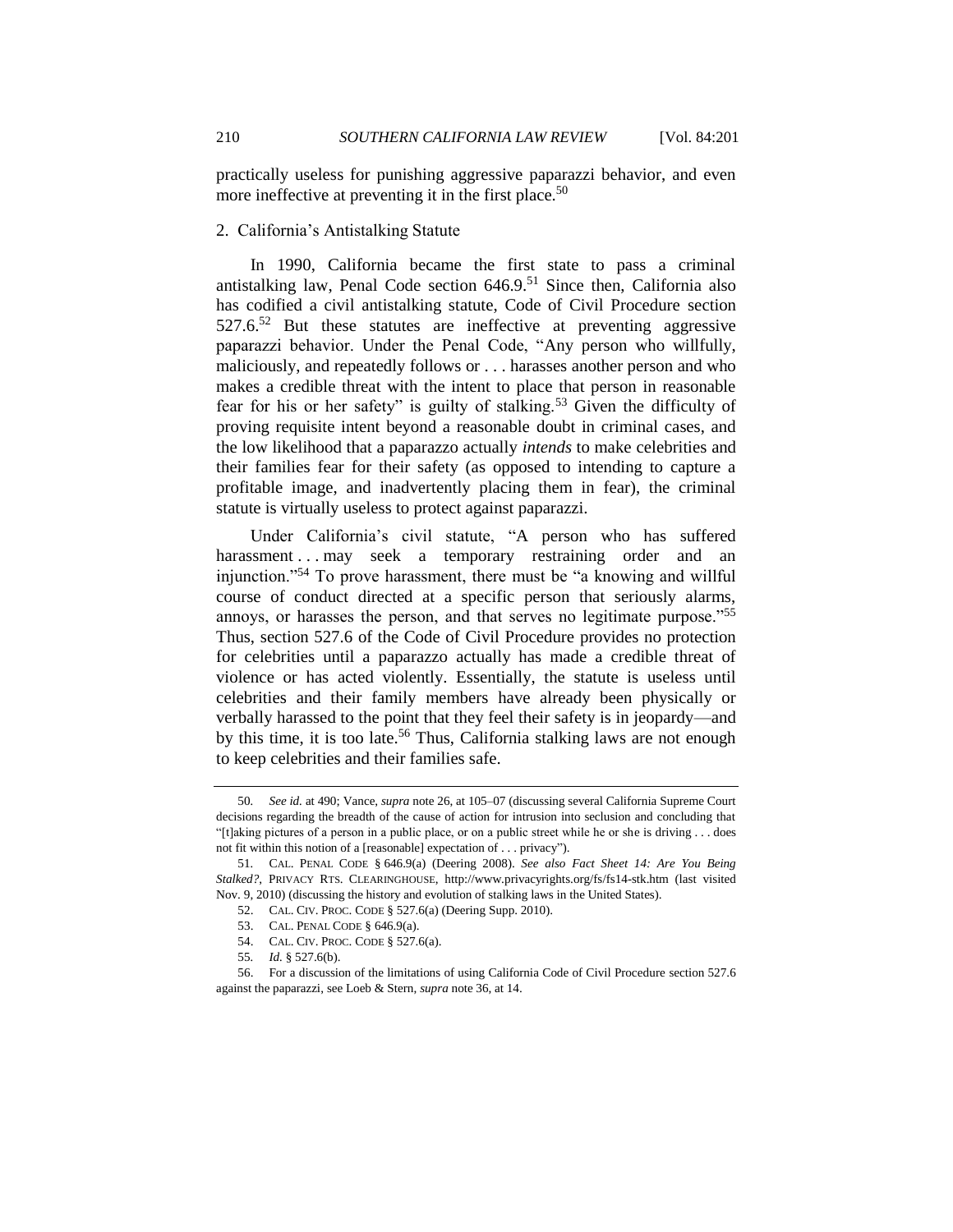#### <span id="page-10-0"></span>3. Is Injunctive Relief a Possibility?

A major drawback for celebrities seeking a temporary or permanent injunction against a paparazzo (presuming that the paparazzo's identity can be established) is that there must already have been harassment or a credible threat in order to get protection.<sup>57</sup> Further, the fact that only the rare celebrity has been successful in obtaining restraining orders against the paparazzi for invasion of privacy in California indicates the difficulty of proving the requisite elements.<sup>58</sup> Nicole Richie stands as one of the few examples of a celebrity who succeeded in getting a restraining order against the paparazzi. In 2009, a Los Angeles judge granted Richie and her two young children a temporary restraining order against two photographers who rear ended her car while chasing it in Beverly Hills.<sup>59</sup> But it took a car accident and a hospital visit for her to obtain this injunction because of the required showing of harassment or a credible threat of violence.<sup>60</sup> Further, the restraining order only protected Richie and her daughters against the two specific paparazzi involved in the accident, as opposed to all paparazzi, or even all paparazzi who worked at the same agency. This demonstrates an additional shortcoming of the injunctive relief remedy, as a celebrity would have to seek restraining orders against each aggressive paparazzo individually.

In what is likely the most famous case of injunctive relief against a paparazzo, *Galella v. Onassis*, the Second Circuit affirmed the granting of a restraining order to Jacqueline Kennedy Onassis against an aggressive paparazzo, Ronald Galella.<sup>61</sup> Galella, who had Onassis and her family under constant surveillance, was ordered by the trial court to stay fifty yards away from her and seventy-five yards away from her two children,

<sup>57.</sup> Additionally, even if a celebrity is able to get a restraining order, the order may be only temporary, and celebrities may have trouble actually enforcing the order against the paparazzo without police enforcement or a supplementary court order of enforcement.

<sup>58.</sup> It is not uncommon, however, for celebrities to obtain restraining orders against stalkers. Thus, one possible solution is to amend current legislation to allow celebrities to use stalking as a cause of action to prove invasion of privacy. *See, e.g.*, Jason Gregory, *Justin Timberlake Granted Permanent Restraining Order Against Stalker*, ENTERTAINMENTWISE (Nov. 10, 2009), http://www.entertainmentwise.com/news/50553/justin-timberlake-granted-permanent-restraining-orderagainst-stalker.

<sup>59</sup>*.* Ken Lee, *Nicole Richie Gets Restraining Orders Against Two Paparazzi*, PEOPLE (Oct. 30, 2009, 9:00 PM), http://www.people.com/people/article/0,,20316761,00.html. The photographers were ordered to stay one hundred yards away from Richie and her two young children after sitting outside of her home daily, screaming at Richie and her family, following her, and chasing her in their vehicle. *Id.*

<sup>60</sup>*. See id.*

<sup>61</sup>*.* Galella v. Onassis, 487 F.2d 986, 991 (2d Cir. 1973).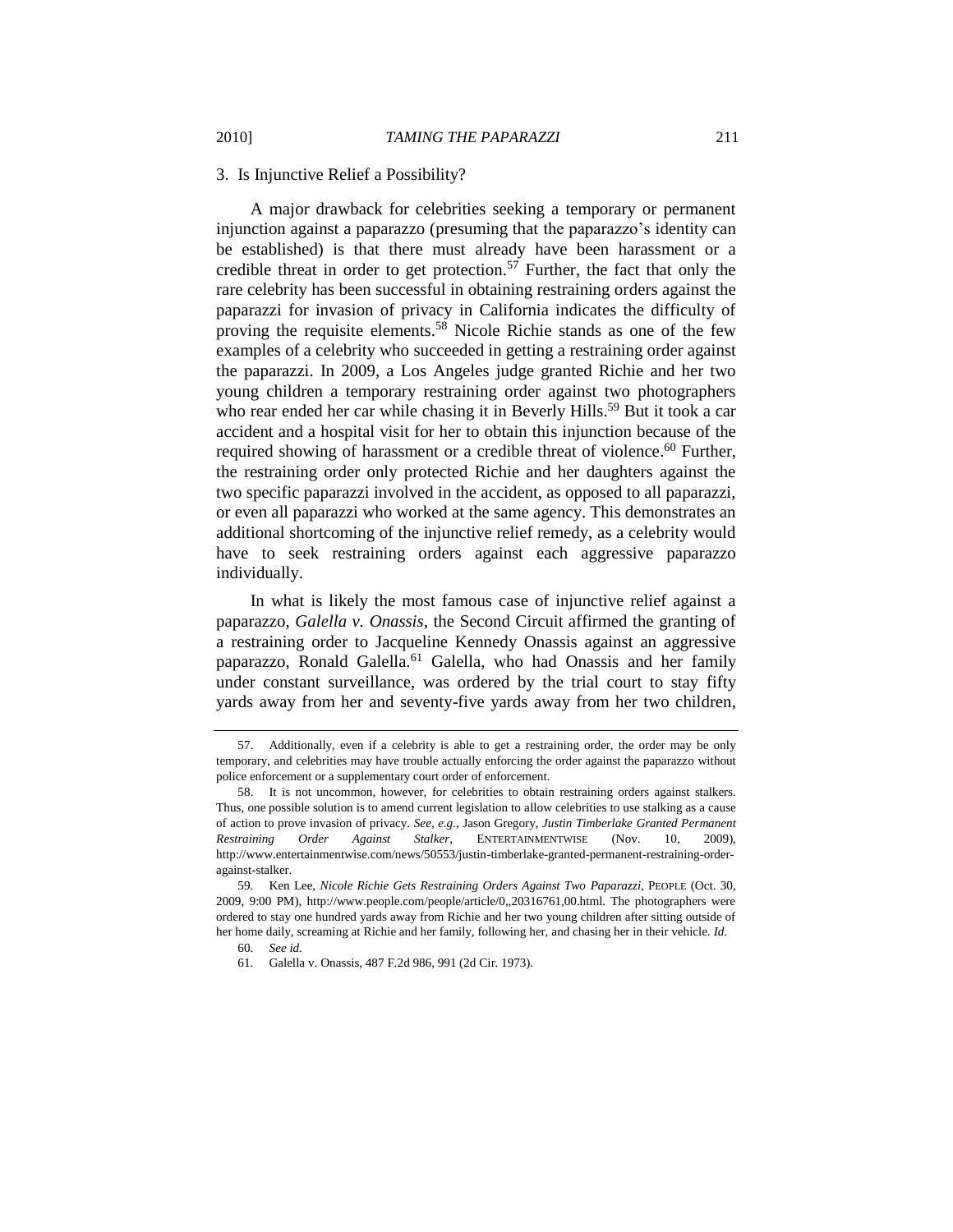among other restrictions.<sup>62</sup> Despite the fact that Onassis was a public figure, and thus subject to a lower expectation of privacy,  $63$  the court found that "Galella's action went far beyond the reasonable bounds of news gathering."<sup>64</sup> The court emphasized the importance of "Galella's inexcusable conduct toward [Onassis's] minor children" as well as "his obtrusive and intruding presence, [which] was unwarranted and unreasonable"; his tortious conduct prohibited him from receiving First Amendment protection from liability for his conduct while gathering news.<sup>65</sup>

While several celebrities have successfully obtained restraining orders against paparazzi, practical issues make injunctive relief ineffective in curbing the majority of paparazzi issues in California. Not only must celebrities be able to identify a particular paparazzo in court, but there must also already have been an identifiable incident of harassment, and the celebrities must be able to convince the court that they are likely to succeed on the merits of the case without introducing discovery.<sup>66</sup> This leaves most celebrities without effective injunctive recourse against the paparazzi who place them under constant surveillance.

#### <span id="page-11-0"></span>4. The Original Anti-Paparazzi Act

California's 1999 statute, known as the Anti-Paparazzi Act (Civil Code section 1708.8), served as the state's first attempt to hold the media, and specifically the paparazzi, more accountable for its intrusion into the lives of celebrities. The law extended California's trespass law to create a new civil cause of action making it illegal for a photographer to attempt to capture an image of an individual engaged in a "personal or familial activity" while trespassing,  $67$  or while using a "visual or auditory enhancing device" such as a telephoto lens, if the manner in which it occurs would be "offensive to a reasonable person."<sup>68</sup> Narrowly drafted to avoid creating liability for legitimate photojournalists, $69$  the law aimed to protect

<span id="page-11-1"></span><sup>62</sup>*. Id.* at 993.

<sup>63</sup>*. See infra* text accompanying not[e 172](#page-28-0) (discussing privacy rights of public figures).

<sup>64.</sup> *Galella*, 487 F.2d at 995.

<sup>65</sup>*. Id.*

<sup>66</sup>*. See* CAL. CIV. PROC. CODE § 425.16 (Deering Supp. 2010) (providing California's Anti-SLAPP Statute); *infra* text accompanying note[s 125](#page-21-1)[–28](#page-21-2) (discussing the anti-SLAPP barrier).

<sup>67.</sup> CAL. CIV. CODE § 1708.8(a) (Deering 2005) (amended 2005 & 2009). For purposes of the statute, "personal [or] familial activity" is defined to include "intimate details of the plaintiff's personal life, interactions with the plaintiff's family or significant others, or other aspects of plaintiff's private affairs or concerns." *Id.* § 1708.8(k).

<sup>68</sup>*. Id.* § 1708.8(b).

<sup>69.</sup> Vance, *supra* not[e 26,](#page-5-1) at 108 ("The legislature drafted the statute . . . narrowly so as to ensure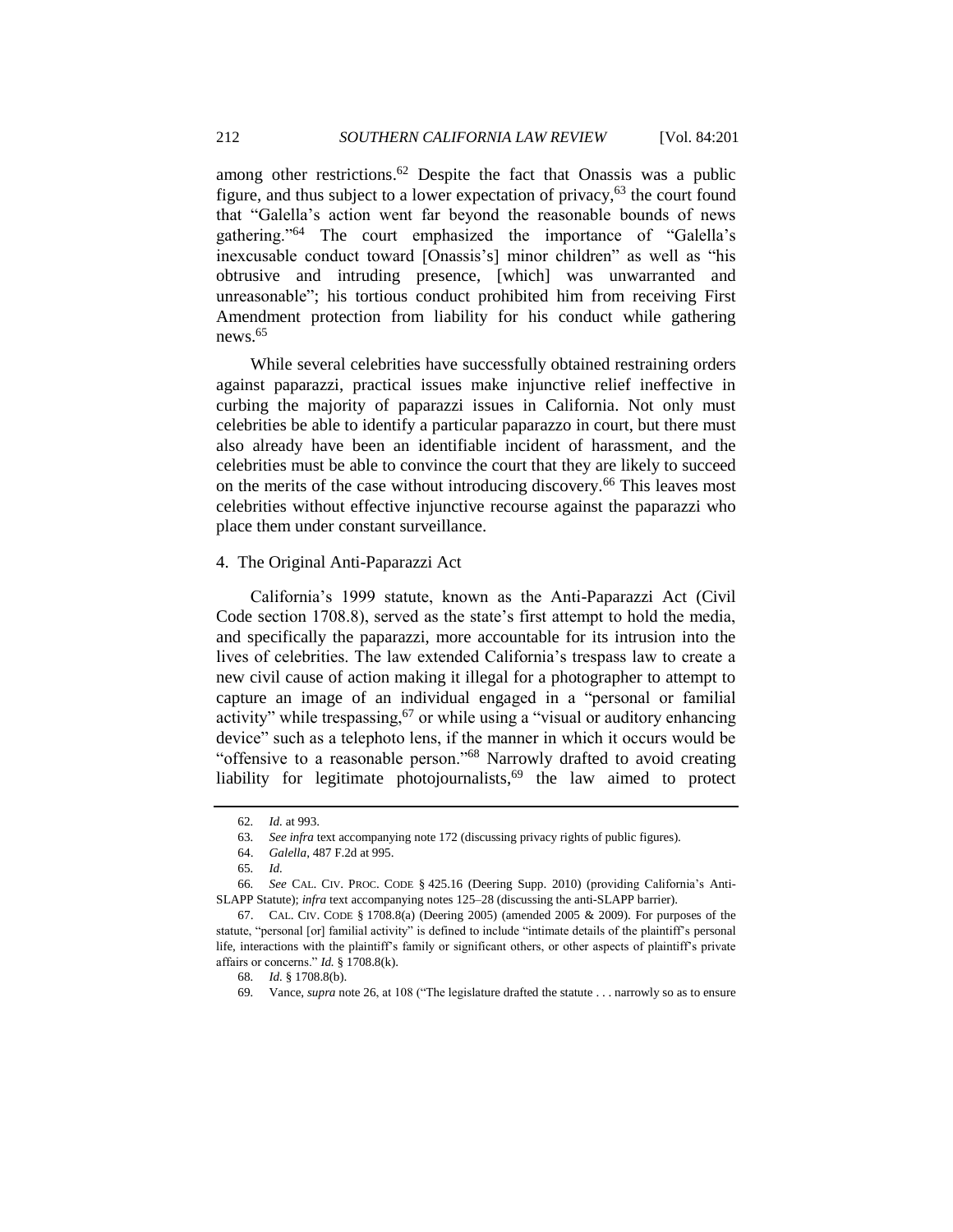celebrities' privacy interests by creating financial disincentives for paparazzi to violate the statute—violators would face "up to three times the amount of any general and special damages that are proximately caused by the violation," as well as punitive damages and disgorgement of profits.<sup>70</sup> Further, any agency or individual "who directs, solicits, actually induces, or actually causes" the paparazzo to take pictures in violation of the statute would be liable for resulting and punitive damages as well.<sup>71</sup>

<span id="page-12-1"></span>Although the statute was a step in the right direction and "may have discouraged some paparazzi from scaling the walls of celebrity homes or utilizing telephoto lenses to snap topless sunbathing photos from afar, it almost certainly had no deterrent effect on aggressive tactics in places where celebrities have no reasonable expectation of privacy," such as at parks, outside of restaurants, and on city streets.<sup>72</sup> Given that many of the most hostile encounters between celebrities and aggressive paparazzi occur in these public locations, the original law had little impact on the outrageous behavior of the paparazzi in Los Angeles.<sup>73</sup>

<span id="page-12-0"></span>5. Introducing Assault in the 2005 Amendment—Assembly Bill Number 381

After seeing little effect from the original statute, California Governor Arnold Schwarzenegger, a frequent victim of paparazzi harassment himself, $74$  signed an amendment aimed at strengthening the existing antipaparazzi legislation. The amendment extended the damages available under the original version of the law to include damages for any "assault" committed with the intent to capture any type of visual image, $\frac{7}{5}$  regardless of whether the assault occurred while the plaintiff was engaged in a "personal or familial activity," on private property, or had a reasonable expectation of privacy.<sup>76</sup>

Individuals are liable for assault when they act intentionally or recklessly, and cause the plaintiff to feel an imminent apprehension of

that legitimate photojournalists would not be held liable under its provisions  $\dots$ .").

<sup>70.</sup> CAL. CIV. CODE § 1708.8(c).

<sup>71</sup>*. Id.* § 1708.8(d).

<sup>72</sup>*.* Loeb & Stern, *supra* not[e 36,](#page-6-0) at 14.

<sup>73.</sup> For further discussion of the weaknesses of the 1999 version of the Anti-Paparazzi Act, see *id.* at 15.

<sup>74</sup>*. See, e.g.*, *Arnold Schwarzenegger*, TMZ, http://www.tmz.com/person/arnoldschwarzenegger/ (last visited Nov. 9, 2010).

<sup>75.</sup> CAL. CIV. CODE § 1708.8(c) (Deering Supp. 2010).

<sup>76</sup>*. Id.* § 1708.8(a)–(b).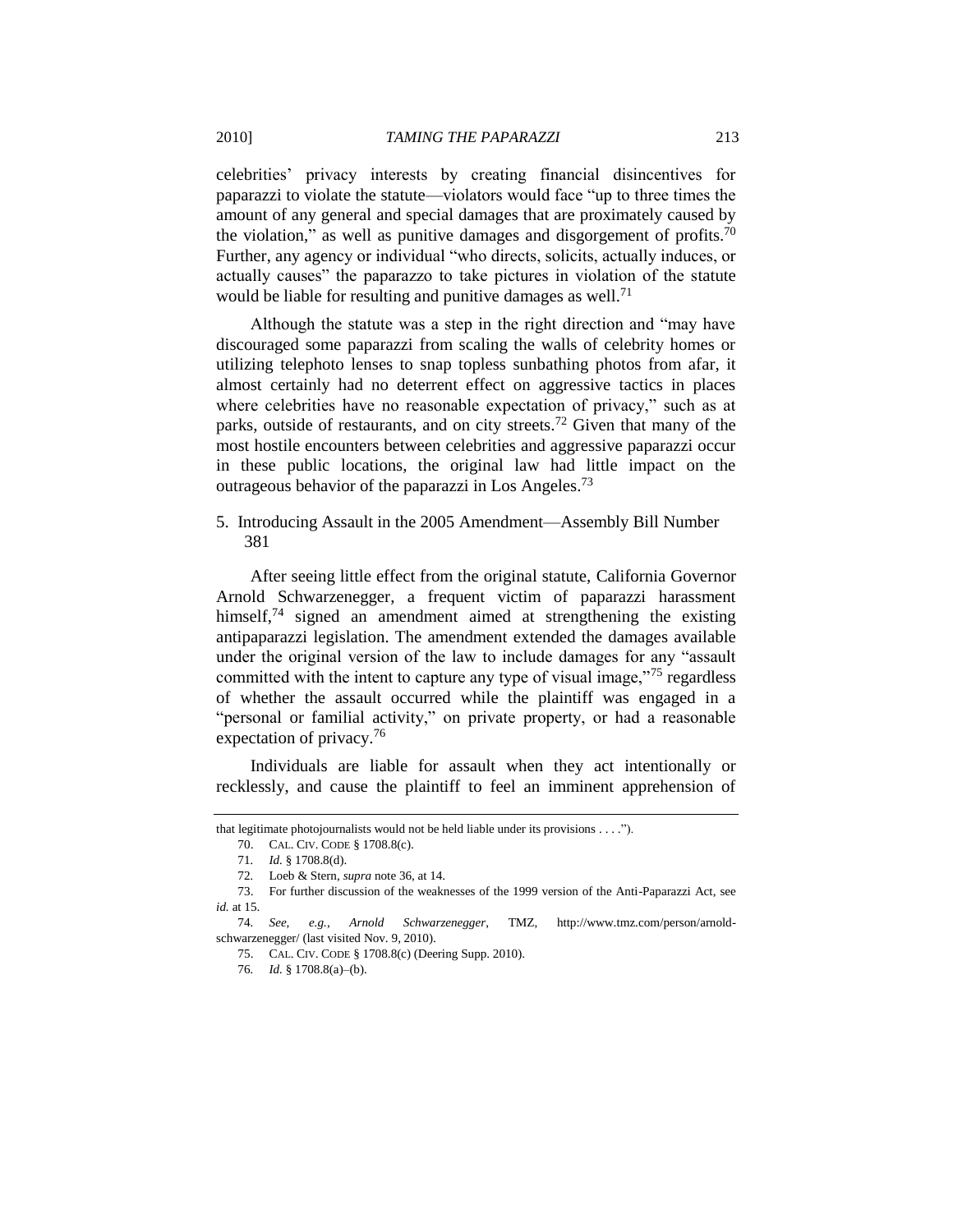harmful or offensive contact.<sup>77</sup> Under the amendment, if an assault occurred while a paparazzo was attempting to take the plaintiff's picture, the paparazzo would be liable for three times the amount of damages proximately caused by the assault, as well as punitive damages and disgorgement of profits.<sup>78</sup> With agencies and individuals who employed the paparazzi risking liability for violations under the amendment, some scholars hypothesized that the paparazzi would be both self-deterred and more carefully policed by their employers due to the financial disincentives of putting celebrities at risk of physical harm (even in exchange for the chance to capture a highly coveted photograph).<sup>79</sup>

Following this initial amendment, the California State Legislature was "moving closer to the core problem," but had "only dipped the tip of its brush and need[ed] to approach the canvas from a different angle.<sup>80</sup> Although the incentives for the paparazzi not to take the massive financial risks presented by the amendment seemed strong, California was soon called on to "counter [the problem] with more innovative and aggressive solutions<sup></sup>.<sup>81</sup>

## <span id="page-13-0"></span>B. CALIFORNIA'S 2009 AMENDMENT TO THE ANTI-PAPARAZZI ACT: WHY IT STILL IS NOT ENOUGH

After several failed attempts to curb the paparazzi's reckless and dangerous behavior, California once again gave it another shot. In October 2009, Governor Schwarzenegger signed a revised version of the Anti-Paparazzi Act, Assembly Bill Number 524, into law.<sup>82</sup> The bill includes legislative findings that "legitimate privacy interests of individuals and their families have been violated," and that such "[i]ndividuals and their families have been harassed and endangered by being persistently followed or chased" by the paparazzi. $83$  On January 1, 2010, the newest version of

<sup>77</sup>*. See* Lopez v. Surchia, 246 P.2d 111, 113 (Cal. Ct. App. 1952); Lowry v. Standard Oil Co. of Cal., 146 P.2d 57, 60 (Cal. Ct. App. 1944).

<sup>78.</sup> CAL. CIV. CODE § 1708.8(d).

<sup>79.</sup> See Katze, *supra* note [37,](#page-7-2) at 1351 (stating that the amendment would "eliminat[e] the paparazzi's economic incentive to go to extraordinary lengths to obtain photographs of celebrities"); Loeb & Stern, *supra* note [36,](#page-6-0) at 15 (predicting that the financial risks aggressive paparazzi and their employing agencies faced under the 2006 version of the law would create "an incentive to police" the paparazzi). *But see* Vance, *supra* note [26,](#page-5-1) at 109–10 ("The] amendment is nothing more than a statement of legislative disapproval and censure of paparazzi conduct, rather than a workable solution to the problem.").

<sup>80.</sup> Vance, *supra* not[e 26,](#page-5-1) at 119.

<sup>81</sup>*. Id.* at 112.

<sup>82.</sup> Assemb. B. 524, 2009–10 Leg., Reg. Sess. (Cal. 2009).

<sup>83</sup>*. Id.* § 1(a)–(b).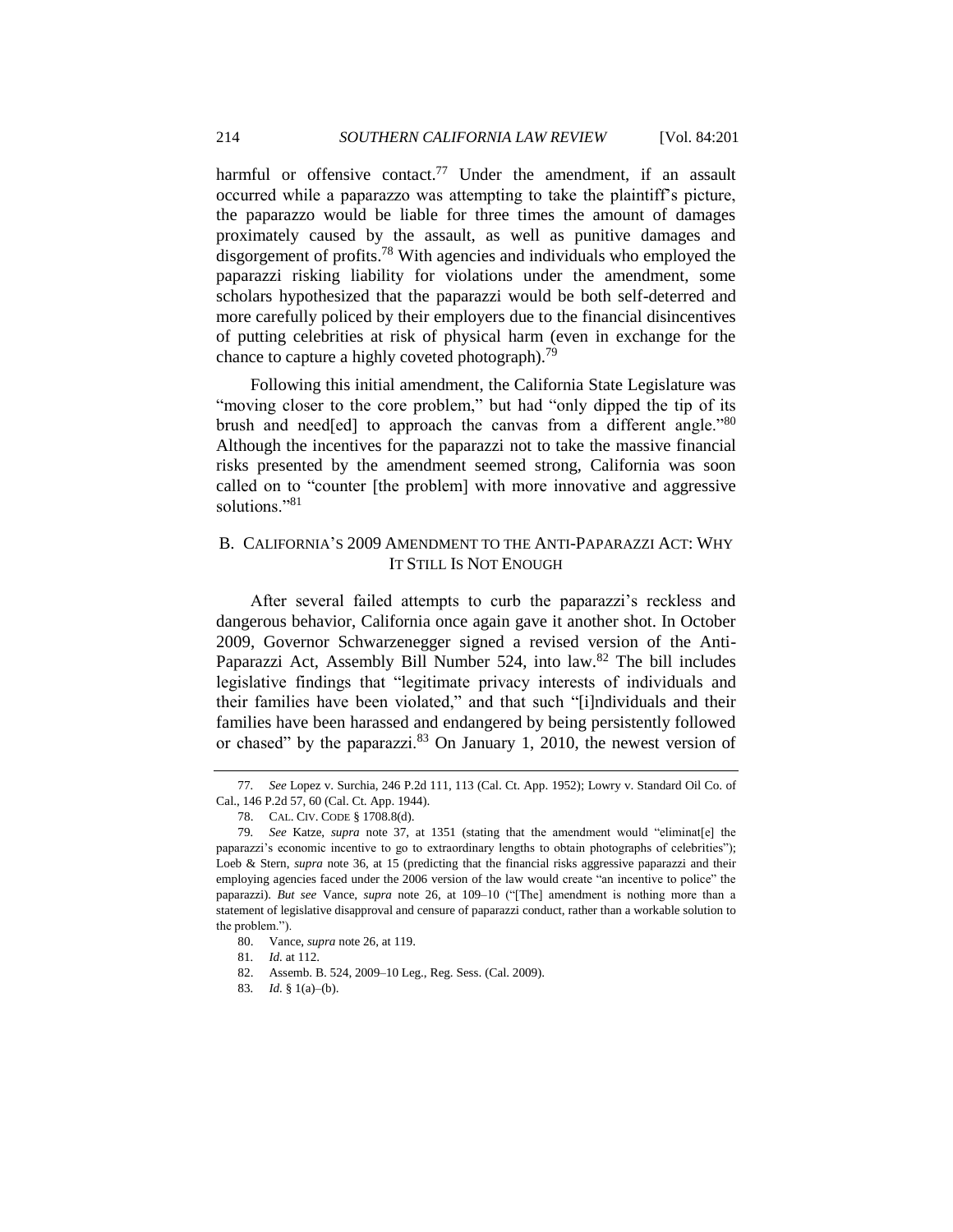section 1708.8 went into effect, expanding liability by imposing civil fines on media outlets that publish illegally taken photographs and by increasing the fines for both the paparazzi and publishers up to  $$50,000$ .<sup>84</sup>

### <span id="page-14-0"></span>1. The 2010 Anti-Paparazzi Act

California's latest amendment to the Anti-Paparazzi Act substantially expanded the liability of both the individual paparazzo who photographs a celebrity in violation of the law and the media outlets that publish such a photograph with "actual knowledge" that it was taken illegally.<sup>85</sup> It appears that the legislature's main goal again was to remove the paparazzi's primary incentive to take photographs of celebrities that could potentially violate the law—profits. By expanding liability to include media outlets that purchase the illegally captured images, the law aims to decrease the demand for such photos by media outlets, and thus lower the financial rewards available to aggressive paparazzi.<sup>86</sup> Further, the law seeks to dramatically increase the financial risks to both paparazzi and media outlets to make the paparazzi think twice before engaging in outrageous, potentially illegal behavior to capture an image and to encourage the agencies to be more discerning of which images they purchase.

<span id="page-14-1"></span>The 2009 amendment imposes "a civil fine of not less than five thousand dollars (\$5,000) and not more than fifty thousand dollars (\$50,000)" on paparazzi who violate the statute, agents of the paparazzi,  $87$ and on the first person involved in the "transmission, publication, broadcast, sale, offer for sale, or other use of any visual image," if the person has "actual knowledge" that the image was taken in violation of the statute.<sup>88</sup> Actual knowledge is defined as "actual awareness, understanding, and recognition" that it was taken in violation of the statute before the

87. CAL. CIV. CODE § 1708.8(d)–(e). This includes anyone "who directs, solicits, actually induces, or actually causes another person, regardless of whether there is an employer-employee relationship, to violate" the statute. *Id.* § 1708.8(e).

88. *Id.* § 1708.8(f). These civil fines are in addition to the photographers' liability for "three times the amount of any general and special damages" and punitive damages included in the previous version of the statute. *Id.* § 1708.8(d).

<sup>84</sup>*. Id.* § 2(d)–(e).

<sup>85</sup>*. Id. See also* CAL. CIV. CODE § 1708.8(d), (f) (Deering Supp. 2010).

<sup>86.</sup> Considering how intense and tedious the day-to-day routine of a paparazzo is—from waiting outside of celebrity homes for hours on end, to having an expensive cameras knocked out of his or her hands by angry celebrities—it is logical to assume that if the major financial rewards for paparazzi were eliminated, the danger and madness would cease. *See* Leslie Gornstein, *How Much Money Do the Paparazzi Make?*, E! ONLINE (Apr. 28, 2008, 2:37 PM), http://www.eonline.com/uberblog/b465\_how\_ much\_money\_do\_paparazzi\_make.html ("It's nine hours of boredom and 30 seconds of excitement." (quoting Gary Morgan of Splash News)).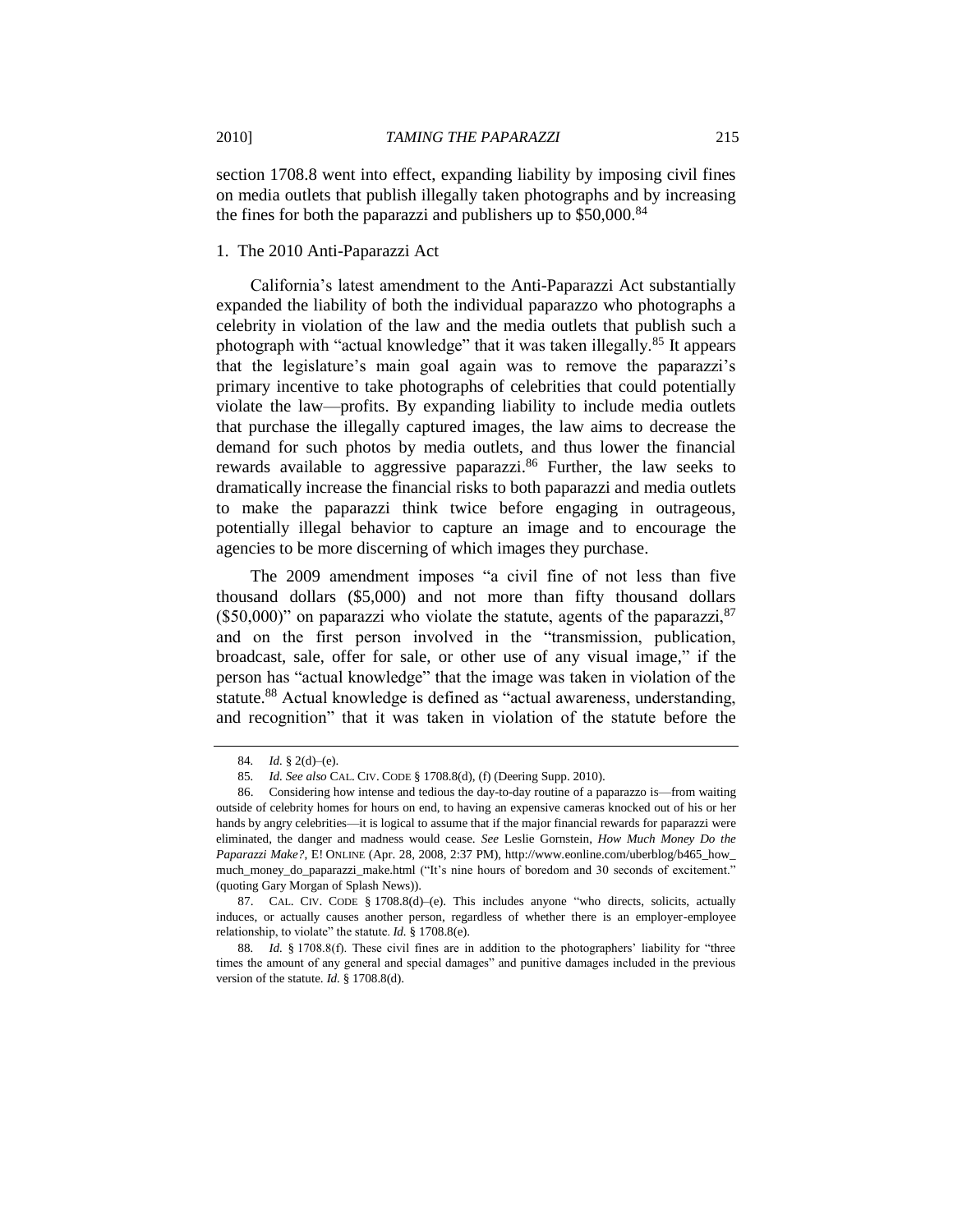image was purchased or acquired (meaning that the media outlet must have actual knowledge of a physical or constructive invasion of privacy, or assault). $89$  This knowledge must be established "by clear and convincing evidence.<sup>"90</sup> Liability is limited, however, to the *first* transmission of an illegally captured photograph. $91$  Thus, only the first person who publicly transmits or publishes the image knowing that it was a violation of the statute is liable, not any subsequent transmitters or publishers.<sup>92</sup>

#### <span id="page-15-0"></span>2. Is the New Law Enough?

On its face, the revised version of the Anti-Paparazzi Act seems to provide a significant enough financial risk such that the paparazzi and media outlets will be somewhat deterred from reckless and assaultive behavior that could put them at risk of violating the statute. Practically speaking, however, there are several reasons why the amended law may not have a serious impact on the paparazzi's behavior toward celebrities, and why more legislation may be necessary to truly protect celebrities and their families, specifically their children. In fact, the law has been criticized as being "worth about as much as the paper it's written on."<sup>93</sup>

<span id="page-15-1"></span>a. Same Law, Same Problems

It is clear that the amended law expands liability to include the most powerful forces behind the paparazzi industry—the news and media outlets that pay hundreds of thousands of dollars for exclusive images of celebrities and their families going about their day-to-day lives, including celebrity blogs, print tabloids, and entertainment television programs. While the expanded liability may present a slight deterrent and thus lower demand and profits for photographs that may have been taken by physical or constructive invasion of privacy, or during commission of an assault, a violation of the statute must be proven before anyone is susceptible to liability. Herein lies the weakness in California's newest version of the law: it provides no remedies or improvements for the previous barriers (both practical and procedural) to enforcement and to the imposition of liability, specifically a celebrity's ability to *prove* that a statutory violation occurred.

Under California's 2010 version of section 1708.8, a violation may be

<sup>89</sup>*. Id.* § 1708.8(f)(2).

<sup>90</sup>*. Id.* 

<sup>91</sup>*. Id.* § 1708.8(f)(3).

<sup>92</sup>*. Id.*

<sup>93</sup>*.* Maria Puente, *Laws Do Little to Block Paparazzi*, USA TODAY, Feb. 20, 2008, at 4D, *available at* http://www.usatoday.com/life/people/2008-02-19-britney-media-legal\_N.htm (quoting Blair Berk, an attorney who represents celebrities in paparazzi cases).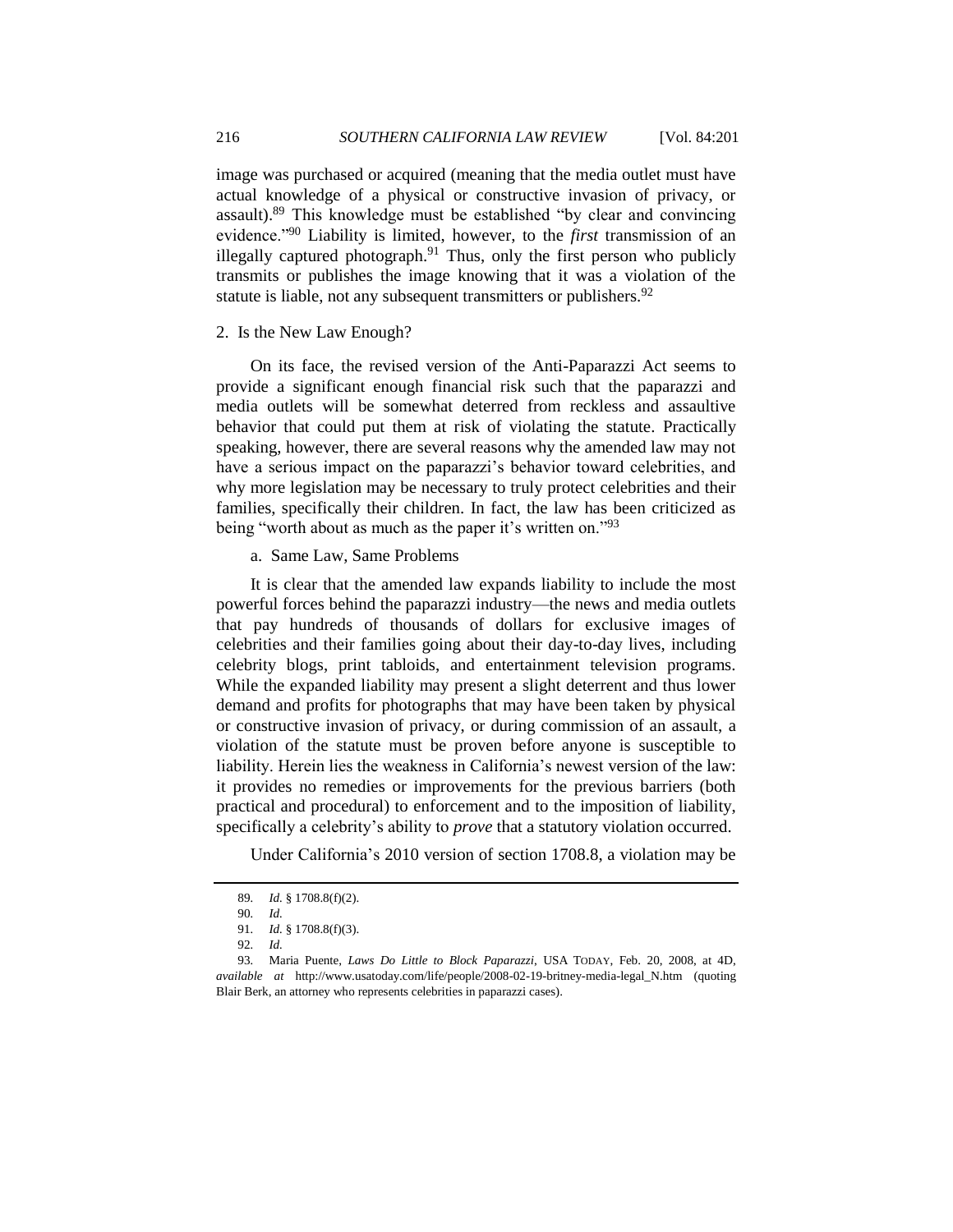proven by showing that a photograph was taken or intended to be taken under one of the following circumstances: (1) a physical invasion of privacy, <sup>94</sup> (2) a constructive invasion of privacy, <sup>95</sup> or (3) an assault. <sup>96</sup> This Note now looks at the weaknesses in each of these requirements for proving a violation of the law—weaknesses that the 2009 amendment has failed to correct.

<span id="page-16-0"></span>In order to prove a physical invasion of privacy, a trespass must be established.<sup>97</sup> But paparazzi are not liable for physical trespass if they are in a public place.<sup>98</sup> Considering that the vast majority of encounters with paparazzi occur in public places, such as on city streets, in parks, at airports, and outside of restaurants and bars, this approach is ineffective at curbing most paparazzi behavior. Even if ten paparazzi surround a celebrity and the celebrity's child as they walk out of a ballet class and into a car, holding cameras inches from the child's face and flashing lights into the child's eyes, the paparazzi cannot be found liable for a physical invasion of privacy if the celebrity and child are on a public sidewalk. Thus, the number of situations that are protected by this approach is extremely limited.

Constructive invasion of privacy is intended to limit those situations in which a paparazzo uses a telephoto lens to snap close-up pictures of celebrities who are a significant distance away, and oftentimes located on private property.<sup>99</sup> Typical images that come to mind are the celebrity sunbathing at a private pool or a married celebrity in a compromising situation, visible through a hotel window. Without the use of an enhancing device, the picture could not be captured without trespassing onto the private property (and thus making the paparazzo liable for physical invasion of privacy). Though this approach may provide celebrities more privacy when in a private place, it does not lessen the serious dangers celebrities face in locations where they have no reasonable expectation of privacy. It may limit the number of "Peeping Tom" images that paparazzi can sell, but the constructive invasion of privacy approach does nothing to improve actual safety for celebrities and their families when they are in public.

<sup>94.</sup> CAL. CIV. CODE § 1708.8(a).

<sup>95</sup>*. Id.* § 1708.8(b).

<sup>96</sup>*. Id.* § 1708.8(c).

<sup>97.</sup> *Id.* § 1708.8(a). *American Jurisprudence* defines trespass as a "tort against possession committed when one, without permission, interferes with or invades another's exclusive right to possession of property.‖ 75 AM. JUR. 2D *Trespass* § 1 (2007).

<sup>98</sup>*. See* CAL. CIV. CODE § 1708.8(a); 75 AM. JUR. 2D *Trespass* § 1.

<sup>99</sup>*. See* CAL. CIV. CODE § 1708.8(b).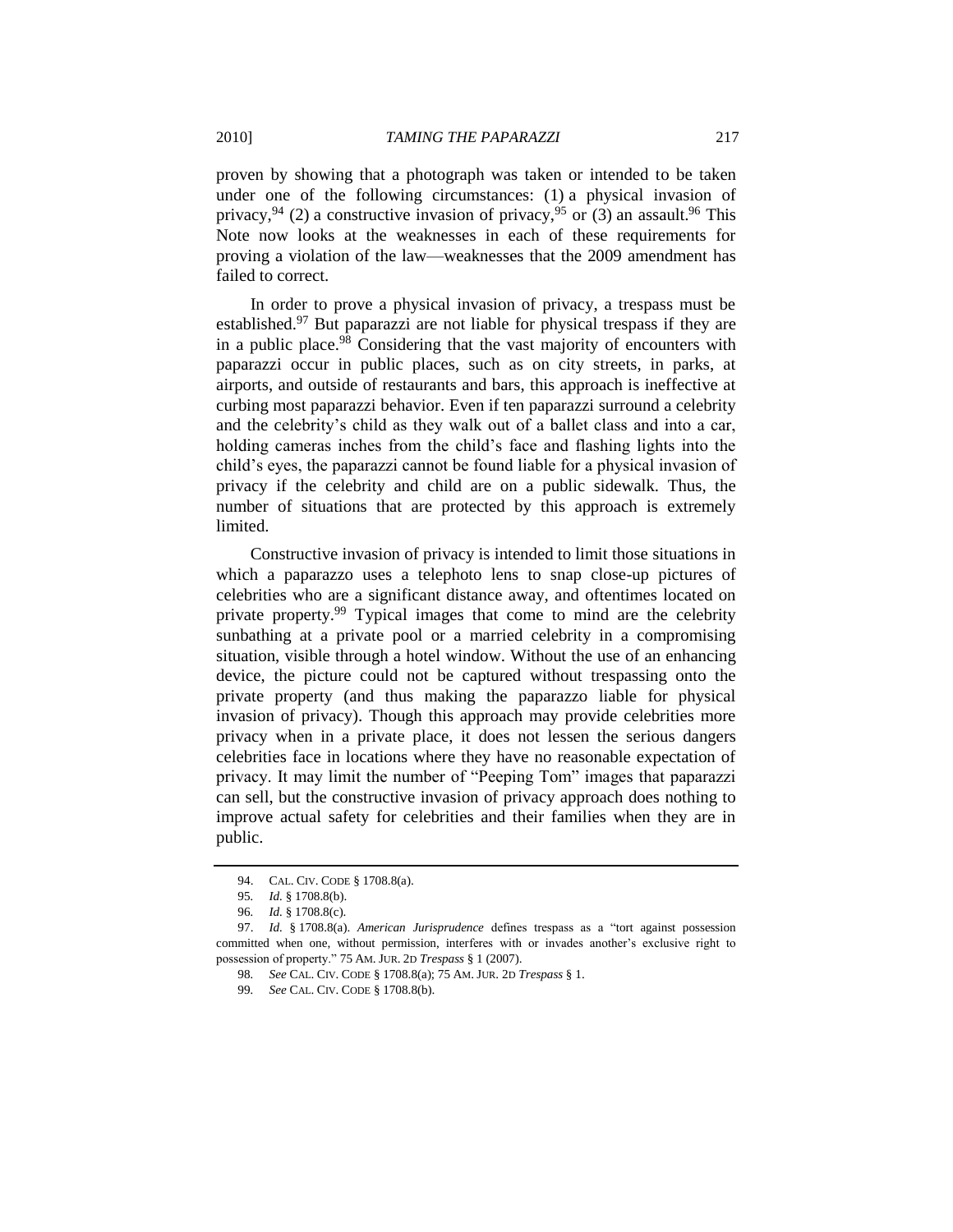Although extending liability to when a paparazzo commits an assault while attempting to capture an image is a step toward improving safety for celebrities and their families, it may not be enough. While the solution is reactive, and thus can help celebrities hold paparazzi liable for aggressive behavior that has already occurred, it is not preventative, and provides no protection against a paparazzo until after some disturbing behavior has occurred. This is particularly problematic when it comes to celebrity children, who may be seriously traumatized by unfamiliar paparazzi exhibiting frightening conduct. Although a celebrity might be able to prove that a paparazzo met the assault standard in a situation in which the celebrity "realiz[es], after the fact, that he or she has narrowly escaped [an imminent injury], $v^{100}$  the fact that the plaintiff has already felt an "imminent apprehension" of "harmful or offensive contact"<sup>101</sup> means that people have likely already been put in harm's way. For instance, in the case of a high-speed car chase, by the time a celebrity could meet the assault standard and prove that he or she felt in imminent danger of harmful contact, hundreds of innocent noncelebrities in surrounding cars and on sidewalks may have been put in danger by aggressive paparazzi.

The plaintiff must also prove that the defendant acted *intentionally* to cause such apprehension, or that the defendant knew "to a substantial certainty" that such apprehension would result.<sup>102</sup> The burden of proving the requisite intent and establishing that the defendant was more than just negligent in his or her assaultive behavior makes the plaintiff's likelihood of success slim. <sup>103</sup> Many paparazzi do not intend to cause a celebrity to feel apprehension of harm. $104$  Instead, they intend to act however is necessary to capture the most valuable image. $105$  Even Frank Griffin, a Los Angeles

105. A paparazzo clearly would not be able to argue that extremely reckless behavior did not meet the intent requirement if the paparazzo knew with substantial certainty that an apprehension of harm would occur (and some paparazzi behavior arguably could fall into this category). *See* Vance, *supra*

<span id="page-17-0"></span><sup>100</sup>*.* Vance, *supra* not[e 26,](#page-5-1) at 111.

<sup>101.</sup> RESTATEMENT (SECOND) OF TORTS § 21(1)(a) (1965).

<sup>102</sup>*. Id*. § 21 cmt. d.

<sup>103.</sup> This was acknowledged by the California State Legislature in its hearing on the law, when it stated that only "rare instances may produce criminal charges due to the egregious nature of the assault, [while] many others go unpunished due to the difficulty of proving criminal assault." *Civil Assault: Liability: Hearing on Assemb. B. 381 Before the Assemb. Comm. on Judiciary*, 2005–06 Leg., Reg. Sess. (Cal. 2005) (statement of Dave Jones, Chair, Assemb. Comm. on Judiciary), *available at* http://info.sen.ca.gov/pub/05-06/bill/asm/ab\_0351-0400/ab\_381\_cfa\_20050908\_094509\_asm\_comm. html.

<sup>104</sup>*. See In Defense of Paparazzi*, CNN.COM (May 14, 2006, 12:36 AM), http://edition.cnn.com/2006/SHOWBIZ/Movies/05/09/griffin.access/index.html (quoting Frank Griffin, a co-owner of a paparazzi agency, who claims that as a paparazzo "there's never an intention of causing damage" to a celebrity). See also Vance, *supra* not[e 26,](#page-5-1) at 111.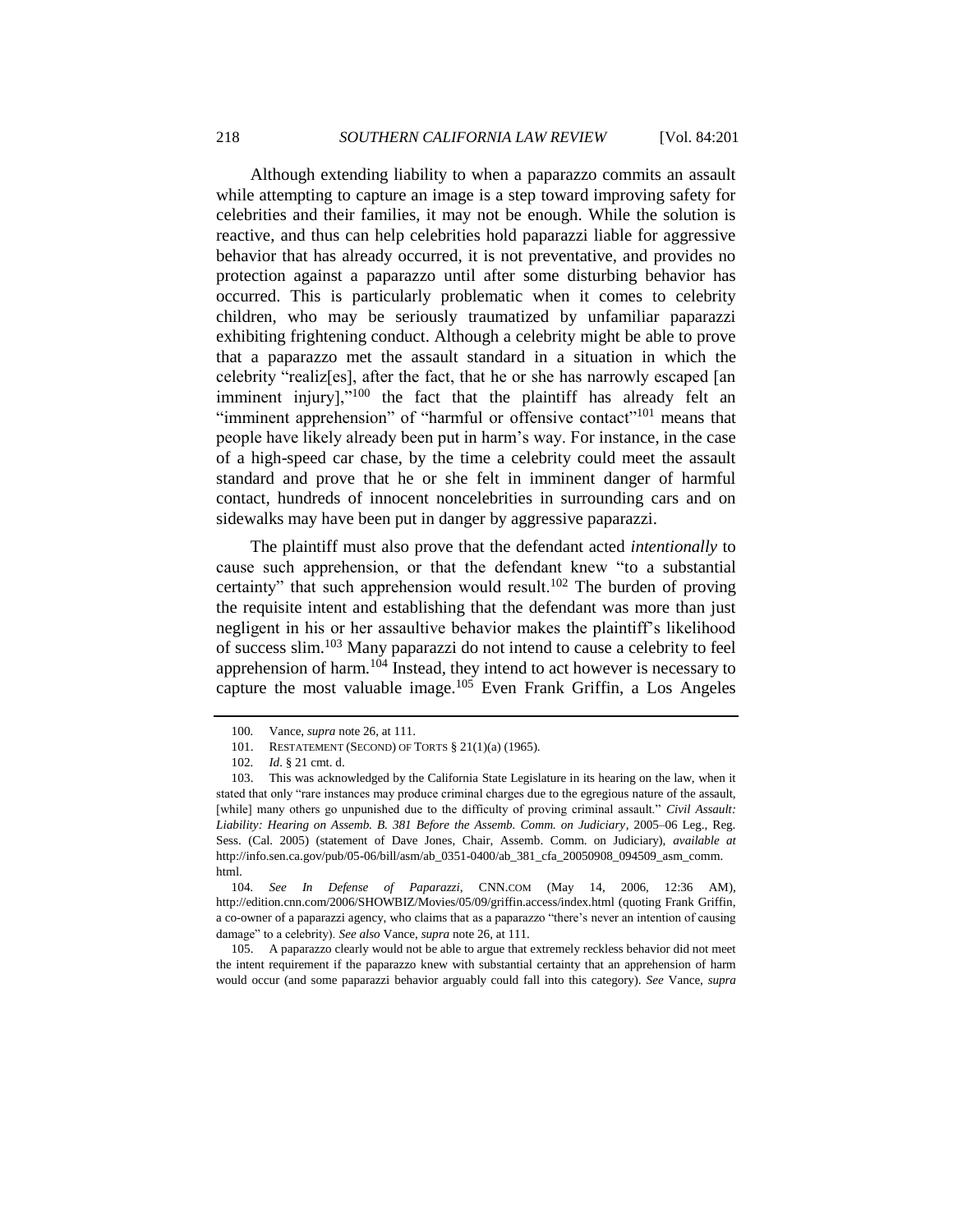paparazzo, recognizes the outrageous improbability that a celebrity could succeed in proving assault under the typical circumstances of paparazzicelebrity interactions. Calling the assault approach "ridiculous," he says that "[t]o actually break this law we would have to put our cameras down, punch a celebrity in the face and then take pictures of them afterwards. That is ridiculous. No one would do that and no one would want pictures of it."<sup>106</sup> Thus, the assault approach does not provide adequate redress for some of the most common paparazzi behavior, and renders the law useless and inapplicable in many situations. $107$ 

Will the 2009 amendment improve the situation for celebrity children? Although it has been said that the new law "makes a point to mention not just individuals (aka celebs), but their families—who often find themselves targeted by aggressive paps, $v^{108}$  identical language appears in the previous versions of the law, which did little to curb aggressive paparazzi behavior.<sup>109</sup> For instance, one aspect of a paparazzo's liability under physical or constructive trespass is that the plaintiff be "engaging in a personal or familial activity."<sup>110</sup> This specification, which has appeared since the initial legislation, has not seemed to have a strong impact on actual enforcement of the law. The statute defines "personal and familial activites]" as including "intimate details of the plaintiff's personal life, interactions with the plaintiff's family or significant others, or other aspects of the plaintiff's private affairs or concerns";<sup>111</sup> however, this does not mean that the application of the law in practice is clear. No court has clarified the definition of a familial activity, or given a solid example of what would be classified as such.

Based on where paparazzi have been able to successfully photograph celebrities interacting with their young children (arguably one of the situations that should most clearly fall within the category of a "personal or familial activity"), including at schools, parks, and medical facilities, it seems evident that despite being engaged in a familial activity, the main issue in finding a violation of section 1708.8 is the broad, fuzzy definition of a ―circumstance in which [a celebrity] ha[s] a reasonable expectation of

note [26,](#page-5-1) at 110–11.

<sup>106.</sup> Paul Harris, *LA Paparazzi Cry Foul over "Terminator*," THE OBSERVER, Jan. 8, 2006, *available at* http://www.guardian.co.uk/media/2006/jan/08/business.theobserver.

<sup>107</sup>*. See* Vance, *supra* not[e 26,](#page-5-1) at 110–11.

<sup>108.</sup> Kelly, *supra* note [29.](#page-6-1) "Paps" is often used as slang for paparazzi.

<sup>109</sup>*. Compare* CAL. CIV. CODE § 1708.8 (Deering 2005) (amended 2005 & 2009), *with* CAL. CIV. CODE § 1708.8 (Deering Supp. 2010).

<sup>110.</sup> CAL. CIV. CODE § 1708.8(a)–(b) (Deering Supp. 2010).

<sup>111</sup>*. Id.* § 1708.8(l).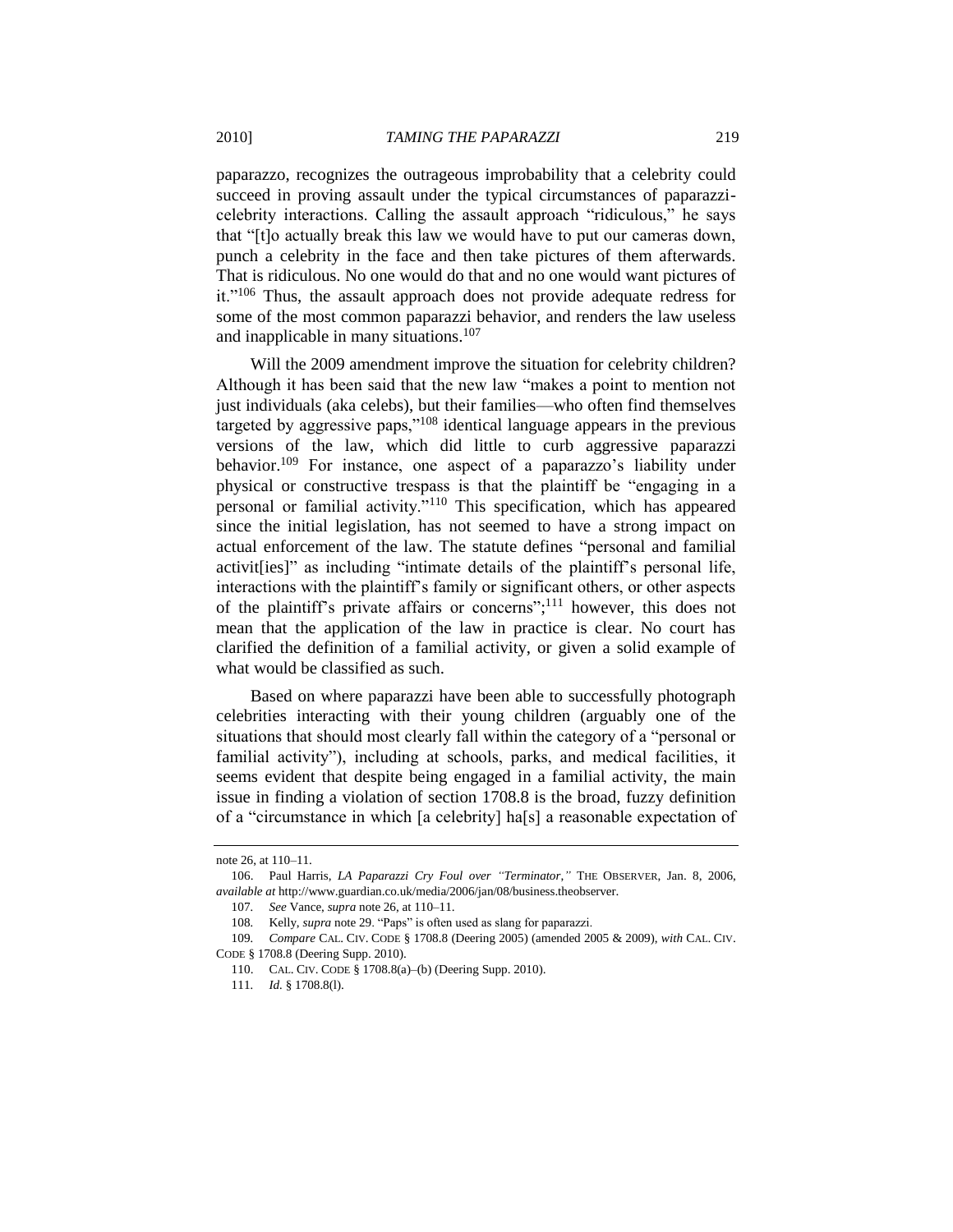privacy."<sup>112</sup> Additionally, the First Amendment's broad protections of "newsworthy" speech prohibit many of these images from being protected by privacy rights. $113$ 

Further, given that photographs of celebrities with their children are some of the most highly valued (and thus highly profitable) photographs a paparazzo can capture, with images frequently garnering over  $$100,000$ ,  $^{114}$ it is unclear whether the risk of violating the statute (especially given the difficulty in proving such violations) will serve as a sufficient financial deterrent. In fact, "as long as there's significant money to be made in the 'undignified treatment' of celebrities, paparazzi are going to be as undignified as they have to be."<sup>115</sup>

## b. Media Outlet Liability: Will It Work?

<span id="page-19-0"></span>The major addition to section 1708.8 is the extension of liability to media outlets involved in the "transmission, publication, broadcast, sale, offer for sale, or other use of any visual image ... captured in violation" of the statute.<sup>116</sup> In order to hold a media outlet liable, the plaintiff must prove "by clear and convincing evidence" that it had "actual knowledge" of the violation.<sup>117</sup> This requirement presents serious practical challenges for enforcement, and critics suggest it is unlikely that anyone will be able to successfully prosecute a case under the statute.<sup>118</sup>

<span id="page-19-1"></span>To meet the "actual awareness" standard, a celebrity must prove by clear and convincing evidence that a publisher (such as a newspaper, magazine, or Internet blog) was fully aware, before purchasing an image, that it was taken while the photographer was physically trespassing, constructively trespassing by using a visual or auditory enhancing device to

<sup>112</sup>*. Id.* § 1708.8(b).

<sup>113.</sup> See infra text accompanying notes 252-[58](#page-42-0) (suggesting that the "newsworthy" standard be adjusted to provide stronger protections for celebrity children).

<sup>114</sup>*. See* Gornstein, *supra* note [86](#page-14-1) (quoting photographer Brad Elterman as stating that photographs of Angelina Jolie and Brad Pitt walking with their then-unseen children could garner up to one million dollars for U.S. rights alone).

<sup>115.</sup> Anna North, *New Anti-Paparazzi Law Unlikely to Shut Down Megan Fox Pipeline*, JEZEBEL (Oct. 13, 2009, 3:40 PM), http://jezebel.com/5380672/new-anti+paparazzi-law-unlikely-to-shut-downmegan-fox-pipeline.

<sup>116.</sup> CAL. CIV. CODE § 1708.8(f)(1).

<sup>117</sup>*. Id*. § 1708.8(f)(2).

<sup>118</sup>*. See* Amanda Becker, *California Bill Allows Anti-Paparazzi Suits Against Third Parties*, THE REPORTERS COMMITTEE FOR FREEDOM OF THE PRESS (Oct. 13, 2009, 6:28 PM), http://www.rcfp.org/newsitems/index.php?i=11060 (quoting Tom Newton, general counsel at the California Newspaper Publishers Association, as saying it will be almost impossible to successfully bring a suit under the statute).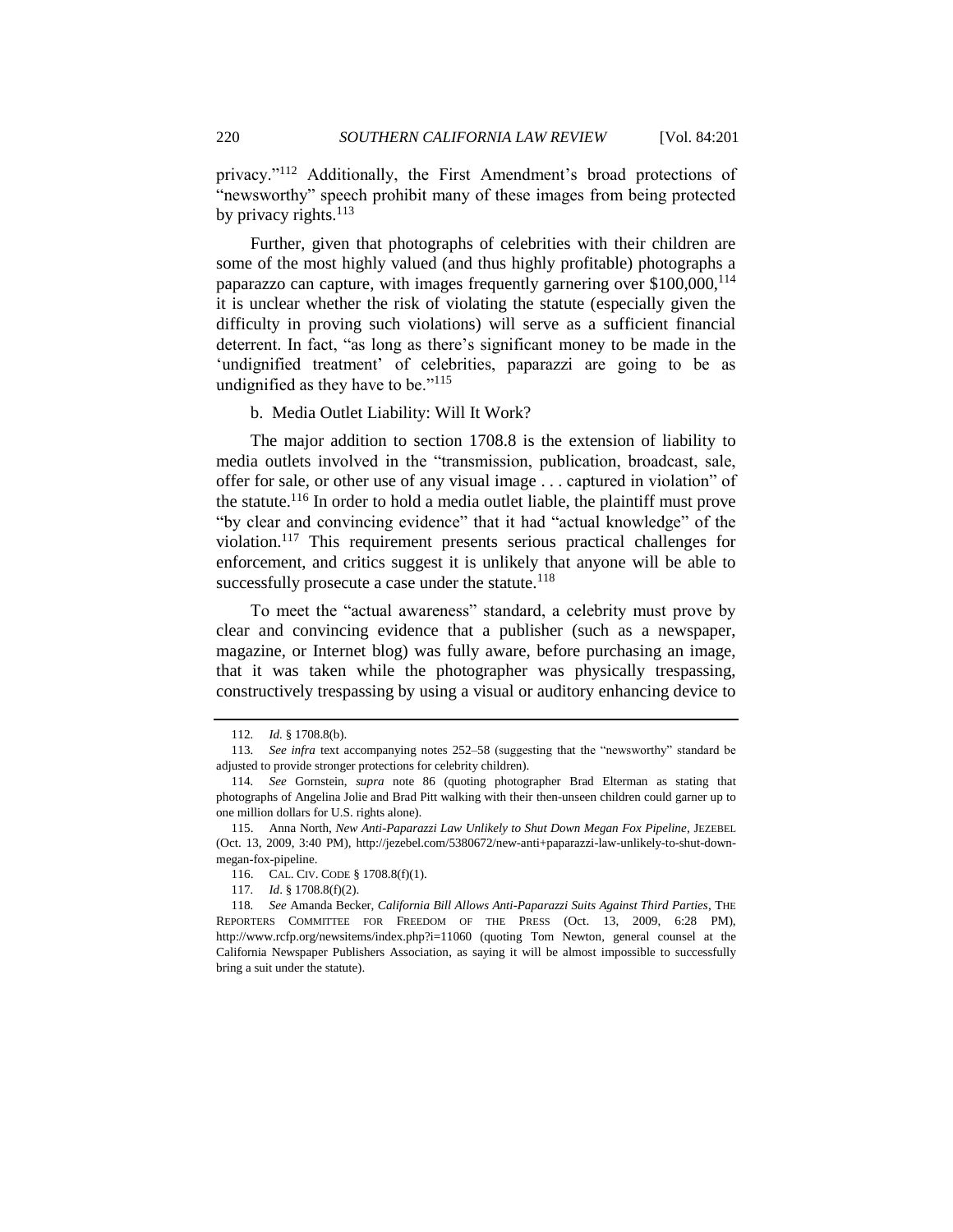capture an otherwise impossible-to-see image, or there was an assault.<sup>119</sup> While there are certain indicators that would suggest the method of capture violated the statute—for instance, if the image is highly pixilated and clearly of a celebrity in a private residence, or the photograph shows a paparazzo physically attacking the celebrity—there are a plethora of instances in which there would be no way for a media outlet to know whether there was a violation of the statute.

Instead, the media outlet is left to trust the word of the profit-seeking paparazzo. But should a media outlet escape liability by taking the word of a photographer looking to make a sale? Does the statute give media outlets any incentive to investigate whether the image was taken illegally, or does it encourage them to just bury their heads in the sand in order to avoid actually knowing whether there was a violation? Most likely, it is the latter. Under the statute's definition of "actual knowledge," a media outlet that *should* have known from the circumstances (such as from prior interactions with the particular paparazzo, or from situational evidence in the images) is free to publish illegally obtained images as it pleases without facing financial consequences.<sup>120</sup> Thus, the deterrent effect that the statute aims to have is much less valuable in practice.

Another practical issue arises in determining which particular media outlet was involved in the first transmission of the illegally obtained image when multiple outlets transmit or publish images simultaneously. It is unclear from the language of the statute whether both outlets would be held liable, or that even with today's technological advances, including email and download records, a plaintiff would be able to prove with certainty who was first to transmit the image.<sup>121</sup> These practical issues will likely inhibit celebrities from successfully utilizing the statute.

<sup>119</sup>*. See* CAL. CIV. CODE § 1708.8(f)(2).

<sup>120</sup>*. See id.*

<sup>121.</sup> Additional practical issues are sure to surface once celebrity plaintiffs attempt to utilize the new version of section 1708.8 against the paparazzi. Douglas E. Mirell, a media, entertainment, and intellectual property litigation attorney, introduced an inventory of the foremost uncertainties likely to arise.

How will a media outlet know with certainty whether a particular image or recording was illegally obtained? Can it rely exclusively upon the word of the paparazzo? What if the subject claims to the contrary? What if the material comes from a stock photo agency under a quitclaim? In future years, how will one be able to prove that a particular image or recording was taken or captured before January 1, 2010? Are aerial photographs or satellite imagery of a California location excluded? Who is the first user if a particular image is simultaneously broadcast or published by multiple media outlets on the very same day (or, on the Internet, at the very same moment)?

Douglas E. Mirell, *Compounding the Felony: California's Amended Anti-Paparazzi Statute*, MLRC MEDIALAWLETTER, Oct. 2009, at 24, 26.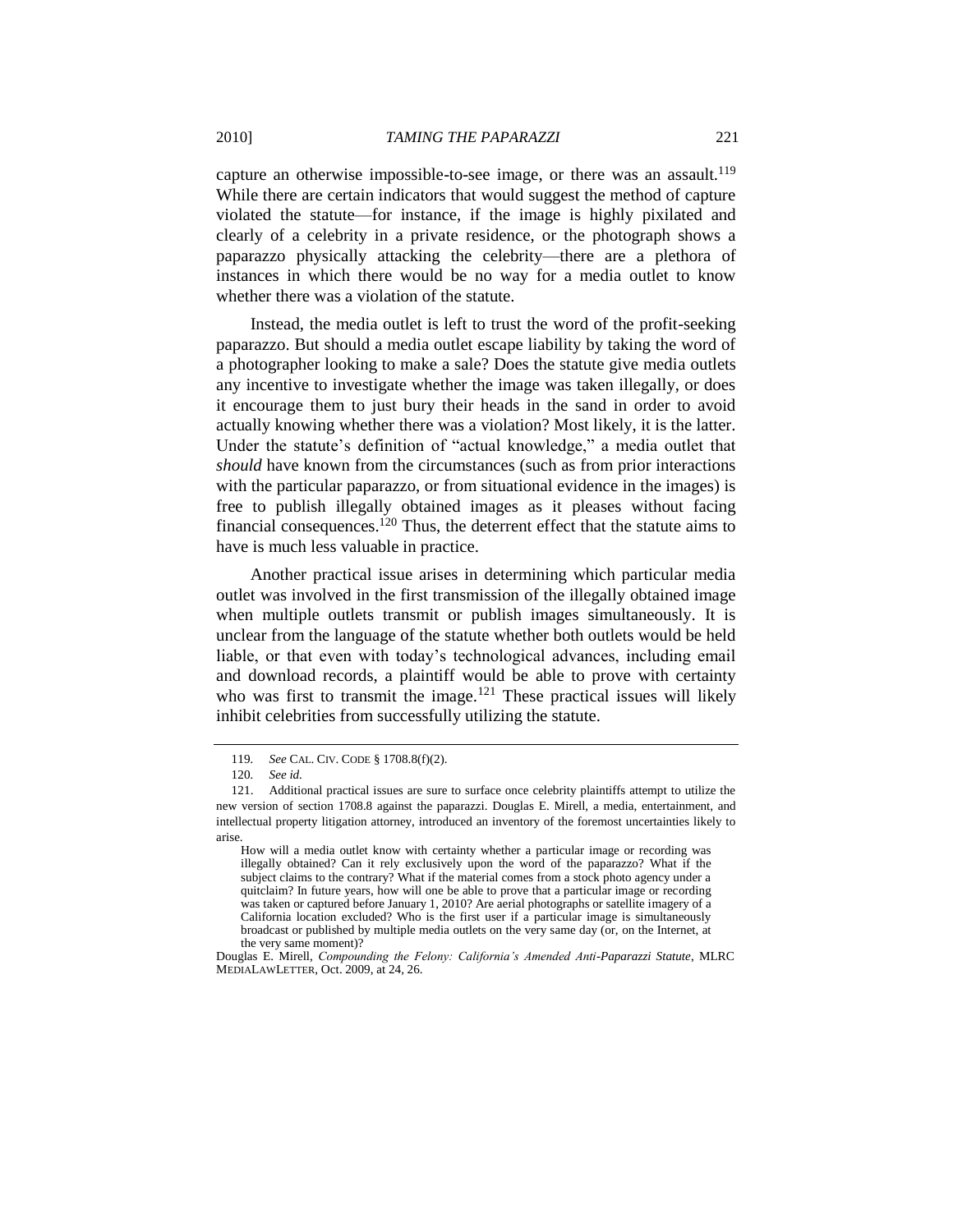#### c. The Anti-SLAPP Barrier

<span id="page-21-0"></span>A major challenge for celebrities who want to bring a claim for violation of section 1708.8 against a paparazzo lies in the California Anti-SLAPP ("Strategic Litigation Against Public Participation") Statute in the Code of Civil Procedure, section 425.16.<sup>122</sup> After observing "a disturbing increase in lawsuits brought primarily to chill the valid exercise of the constitutional rights of freedom of speech and petition for the redress of grievances," and finding that "it is in the public interest to encourage continued participation in matters of public significance," the California State Legislature enacted the law to ensure that "this participation [would] not be chilled through abuse of the judicial process." $123$  Essentially, the legislature intended to curb the filing of frivolous lawsuits that lacked substantial merit (referred to as SLAPP suits) by nongovernmental plaintiffs against defendants with the intention of "silencing" them and infringing on their exercise of constitutionally protected rights. $124$  To accomplish this goal, the legislature created the Anti-SLAPP Statute, which provides that

<span id="page-21-3"></span><span id="page-21-1"></span>[a] cause of action against a person arising from any act of that person in furtherance of the person's right of petition or free speech under the United States Constitution or the California Constitution in connection with a public issue shall be subject to a special motion to strike, unless the court determines that the plaintiff has established that there is a probability that the plaintiff will prevail on the claim.<sup>125</sup>

In essence, the court laid out a two-prong test to determine whether a lawsuit is a SLAPP suit and subject to the special motion to strike. First, the defendant must be engaged in conduct that is in furtherance of his or her right to engage in public discussion, petition, free speech, or other action that would traditionally be protected by the First Amendment.<sup>126</sup> If this is met, then the burden immediately shifts to the plaintiff to show a probability of prevailing on the merits.<sup>127</sup> In determining the probability that a suit will succeed on the merits, a court may only "consider the pleadings, and supporting and opposing affidavits stating the facts upon which the liability or defense is based."<sup>128</sup> This presents plaintiffs with a

<span id="page-21-2"></span><sup>122.</sup> CAL. CIV. PROC. CODE § 425.16 (Deering Supp. 2010).

<sup>123.</sup> *Id.* § 425.16(a).

<sup>124</sup>*. See* Kathryn W. Tate, *California's Anti-SLAPP Legislation: A Summary of and Commentary on Its Operation and Scope*, 33 LOY. L.A. L. REV. 801, 802–03 (2000).

<sup>125.</sup> CAL. CIV. PROC. CODE § 425.16(b)(1).

<sup>126</sup>*. Id.*

<sup>127</sup>*. Id.*

<sup>128</sup>*. Id.* § 425.16(b)(2).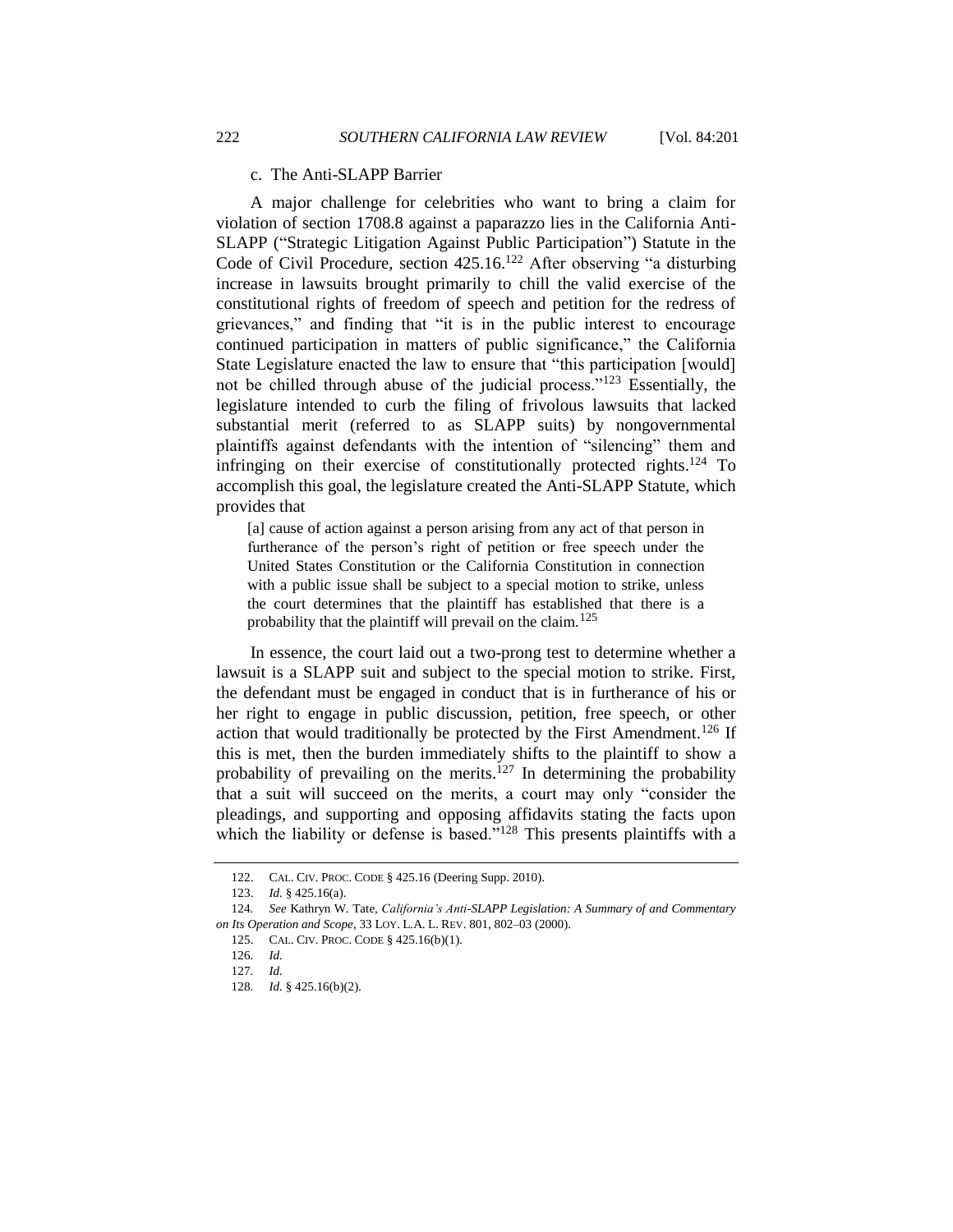heavy burden of proving that the suit has a probability of prevailing on the merits (especially if the plaintiff must prove intent) without the opportunity to introduce any discovery, or additional outside information or support.<sup>129</sup> If the plaintiff is unable to prove this, then the case will be dismissed.<sup>130</sup> Moreover, the plaintiff may even be liable for all of the defendant's attorney's fees and costs.<sup>131</sup>

Although initially drafted to prohibit plaintiffs from intimidating unsophisticated defendant-protestors by filing suits which would be costly and burdensome to defend (thereby chilling their free speech activities and dissuading others from partaking in similar activities), $132$  the Anti-SLAPP Statute has become a barrier to potentially successful suits by celebrities against paparazzi for invasion of privacy. In most cases brought by celebrities against a paparazzo or other media defendant for an invasion of privacy under section 1708.8, the court will have little trouble finding that the conduct (capturing or attempting to capture an image of the celebrity) is a type of conduct that traditionally would be covered by free speech.<sup>133</sup> Thus, the burden would immediately shift to the celebrity to prove, without introducing any outside evidence through discovery, that the suit has a probability of succeeding on the merits. With regard to a suit against an individual paparazzo, celebrities would need to achieve a threshold showing that they probably could prove that the photographer was liable for physical or constructive invasion of privacy, or an assault, while attempting to capture the image or recording at issue.<sup>134</sup> Considering the difficult barriers that celebrities already face in proving such a violation *with* discovery,  $^{135}$  successfully proving this solely through pleadings and affidavits is not easy. Further, this could present an even greater challenge for a celebrity bringing a suit against a media outlet for publishing a picture that it knew was taken in violation of section 1708.8. Serious difficulty in passing the anti-SLAPP barrier arises when a plaintiff must show the

<sup>129.</sup> The purpose of the "stay of discovery" seems to be to freeze excessive discovery costs and alleviate a defendant's potential intimidation by the pretrial discovery requests. *See* Tate, *supra* note [124,](#page-21-3) at 811. Further, the court may allow limited discovery to be introduced if there appears to be good cause. CAL. CIV. PROC. CODE § 425.16(g).

<sup>130</sup>*.* CAL. CIV. PROC. CODE § 425.16(b)(1).

<sup>131</sup>*. Id.* § 425.16(c)(1).

<sup>132</sup>*. See* Tate, *supra* not[e 124,](#page-21-3) at 803–04.

<sup>133.</sup> Free speech traditionally includes not only words, but also photographs, videos, and sounds. *See, e.g.*, Hoffman v. Capital Cities/ABC, Inc., 255 F.3d 1180, 1183, 1186 (9th Cir. 2001) (holding that a doctored image of actor Dustin Hoffman was entitled to First Amendment protection).

<sup>134.</sup> CAL. CIV. CODE § 1708.8(a)–(c) (Deering Supp. 2010).

<sup>135</sup>*. See supra* text accompanying notes [97–](#page-16-0)115 (discussing the challenges of proving a section 1708.8 violation).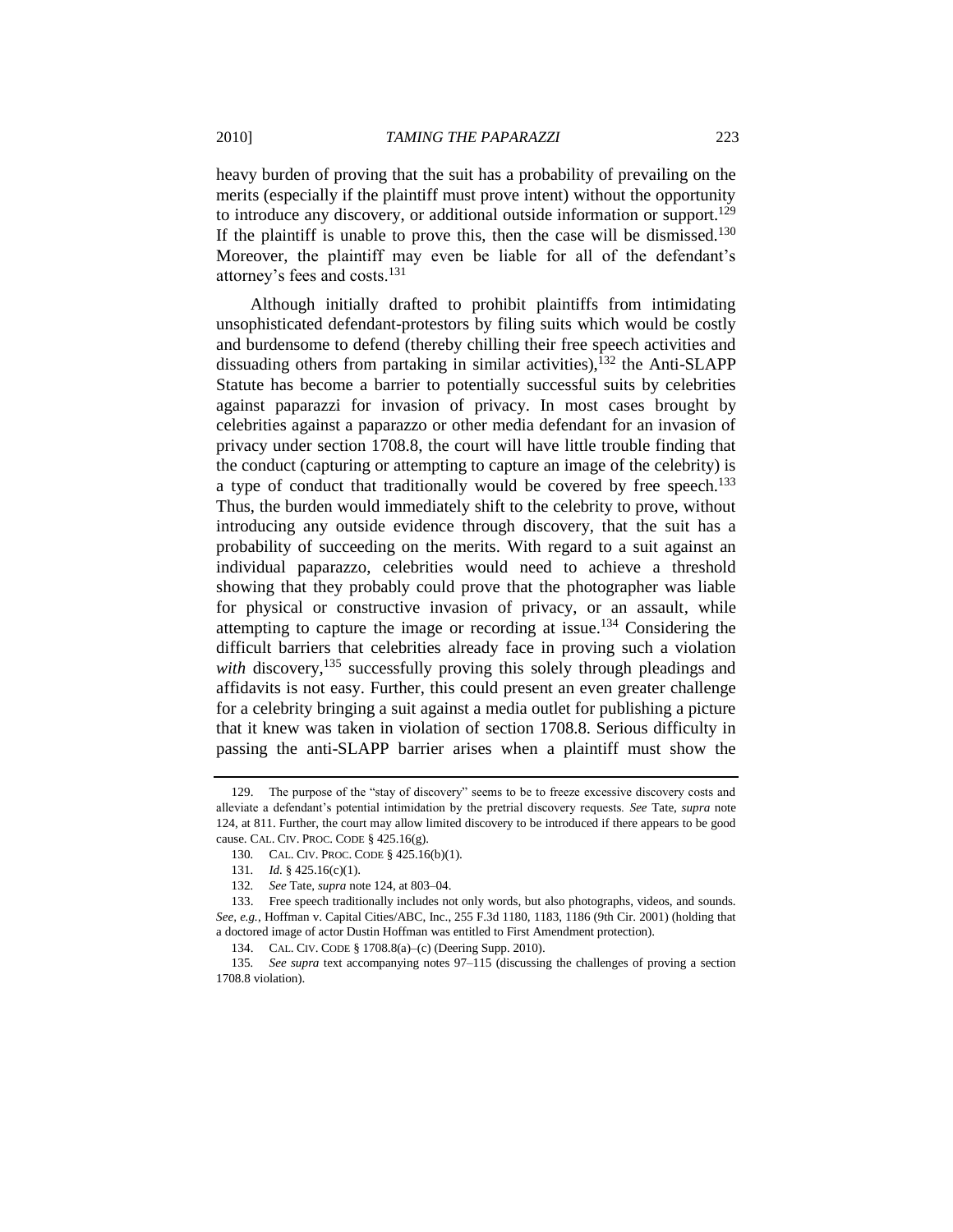probability of a requisite state of mind (here, actual knowledge), because of the problem of proving this without introducing additional discovery.

By strictly requiring that a plaintiff be able to prove a probability of success on the merits without introducing outside discovery, the Anti-SLAPP Statute deters celebrities from even bringing a claim in the first place. Consequently, the Anti-SLAPP Statute as applied to paparazzi is largely untested. Although section 1708.8 has rarely been litigated, one of its most well-known cases involved a successful anti-SLAPP motion against Barbra Streisand by photographer Kenneth Adelman.<sup>136</sup> In 2003, Streisand filed a \$50 million lawsuit against Adelman for constructive invasion of privacy after he captured, published, and identified an aerial image of her Malibu home as part of a photographic database of the California coast.<sup>137</sup> Adelman filed an anti-SLAPP motion arguing that his photographs did not capture a "personal or familial activity" as required under section  $1708.8^{138}$  The motion succeeded, with the lawsuit being dismissed<sup>139</sup> and Streisand being ordered to pay over \$177,000 in legal  $fees.$ <sup>140</sup>

Considering the uncertain outcome of such actions in the right-toprivacy arena, there is a possibility that media defendants would be more likely to settle early (rather than bringing an anti-SLAPP motion) for fear of increased liability for civil fines they now face under the 2009 amendment to section 1708.8. Given the heavy burden of proof that remains on the plaintiffs, however, it is still unclear whether the amendment actually will have a positive impact on a celebrity's ability to survive an anti-SLAPP motion.

<sup>136</sup>*. See* Kenneth Adelman, *Coastal Archivist Files Anti-SLAPP Motion Against Barbra Streisand to Safeguard Website Documenting the California Coast*, CAL. COASTAL RECORDS PROJECT, http://www.californiacoastline.org/streisand/lawsuit.html (last visited Nov. 10, 2010).

<sup>137</sup>*.* Bruce Haring, *Streisand Files \$50 Million Lawsuit over Aerial Photos*, SFGATE.COM (May 29, 2003), http://www.californiacoastline.org/news/grudge.html.

<sup>138</sup>*.* Notice of Motion and Motion of Defendant Kenneth Adelman to Strike Complaint Pursuant to Civ. Proc. Code § 425.16 at 13, Streisand v. Adelman, No. SC077257 (Cal. Super. Ct. Dec. 3, 2003), *available at* http://www.californiacoastline.org/streisand/motion-anti-slapp-adelman.pdf. *See also* CAL. CIV. CODE § 1708.8(a)–(b).

<sup>139.</sup> Kenneth Adelman, *Barbra Streisand's Lawsuit to Silence Coastal Website to Be Dismissed*, CAL. COASTAL RECORDS PROJECT, http://www.californiacoastline.org/streisand/lawsuit.html (last visited Nov. 10, 2010).

<sup>140.</sup> Kenneth Adelman, *Barbra Streisand Ordered to Pay Legal Fees*, CAL. COASTAL RECORDS PROJECT, http://www.californiacoastline.org/streisand/lawsuit.html (last visited Nov. 10, 2010).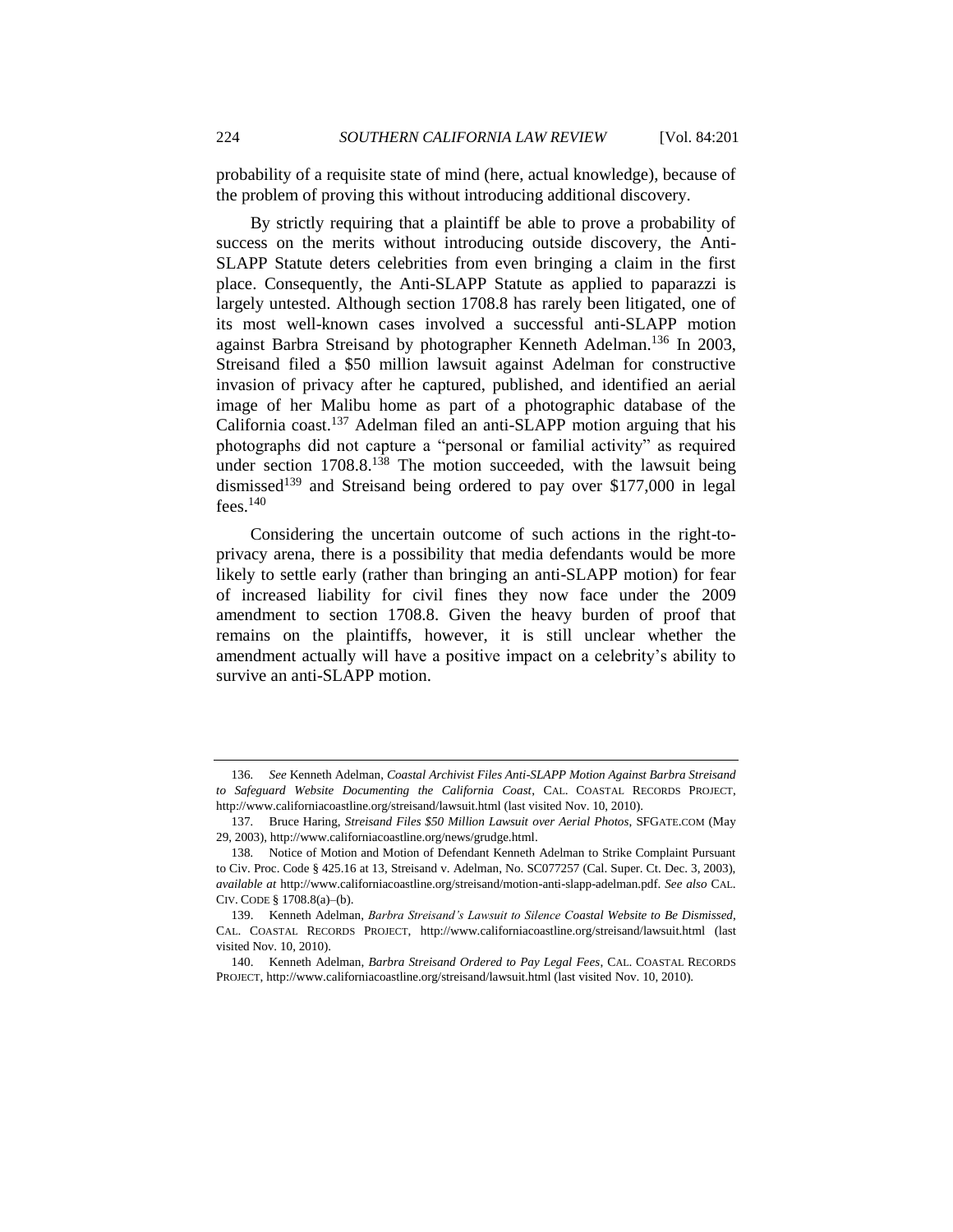## <span id="page-24-0"></span>III. A CONSTITUTIONAL ANALYSIS: THE FIRST AMENDMENT, THE RIGHT TO PRIVACY, AND THE ANTI-PAPARAZZI ACT

"If you take a picture of a mailman, he has more rights to privacy" because he's not a celebrity. Celebrities are paid to be famous. And once you're famous, it's like a faucet you can't turn off."<sup>141</sup>

Since California passed its first antipaparazzi legislation, and even more so since word of California's new law came out, scholars and media outlets alike have been debating whether the law would be found constitutional under further analysis. Numerous individuals and agencies are in strong support of the law and its constitutionality, including actress Jennifer Aniston, the Screen Actors Guild, the City of Los Angeles, and the Los Angeles County Sheriff's Department.<sup>142</sup> The media and publishing industries—including television stations, magazines, newspapers, and Web sites—are up in arms about the potential effects that the law could have on their ability to publish celebrity photos and the severe financial consequences they could face for publishing images taken in violation of the law.<sup>143</sup> To date, the constitutionality of the Anti-Paparazzi Act has not been challenged in court, but "several scholars and critics have opined that the free speech implications of the law are ominous."<sup>144</sup>

#### A. THE RIGHT TO PRIVACY

#### <span id="page-24-2"></span><span id="page-24-1"></span>1. An Overview

In their famous 1890 *Harvard Law Review* article, *The Right to Privacy*, legal scholars Samuel D. Warren and Louis D. Brandeis introduced the notion of the "right to privacy" by declaring it "the right to be let alone," $145$  which led to the creation of four actionable torts to protect the right.<sup>146</sup> Although the U.S. Constitution does not specifically create a

<span id="page-24-3"></span><sup>141.</sup> HOWE, *supra* not[e 2,](#page-2-1) at 93 (quoting former paparazzo Ron Galella).

<sup>142.</sup> *See Rodriguez, supra note [25](#page-5-0) ("Jennifer Aniston lobbied hard for this legislation.... [And* n]ot only was this bill pushed by the Screen Actors Guild (SAG), it was also supported by the City of Los Angeles and the LA County Sheriff's Department.").

<sup>143.</sup> *See, e.g.*, Rodriguez, *supra* note [25](#page-5-0) ("Understandably, the publishing industry isn't happy about the new law.").

<sup>144.</sup> Vance, *supra* not[e 26,](#page-5-1) at 112 n.85.

<sup>145.</sup> Samuel D. Warren & Louis D. Brandeis, *The Right to Privacy*, 4 HARV. L. REV. 193, 193 (1890).

<sup>146.</sup> JOHN C. WATSON, JOURNALISM ETHICS BY COURT DECREE: THE SUPREME COURT ON THE PROPER PRACTICE OF JOURNALISM 118 (Melvin I. Urofsky ed., 2008). Some claim that Warren became so fed up with the "intrusive press coverage" of his daughter's high-society wedding that he and his law partner, Brandeis, wrote this influential article condemning the practice. *Id.* at 110.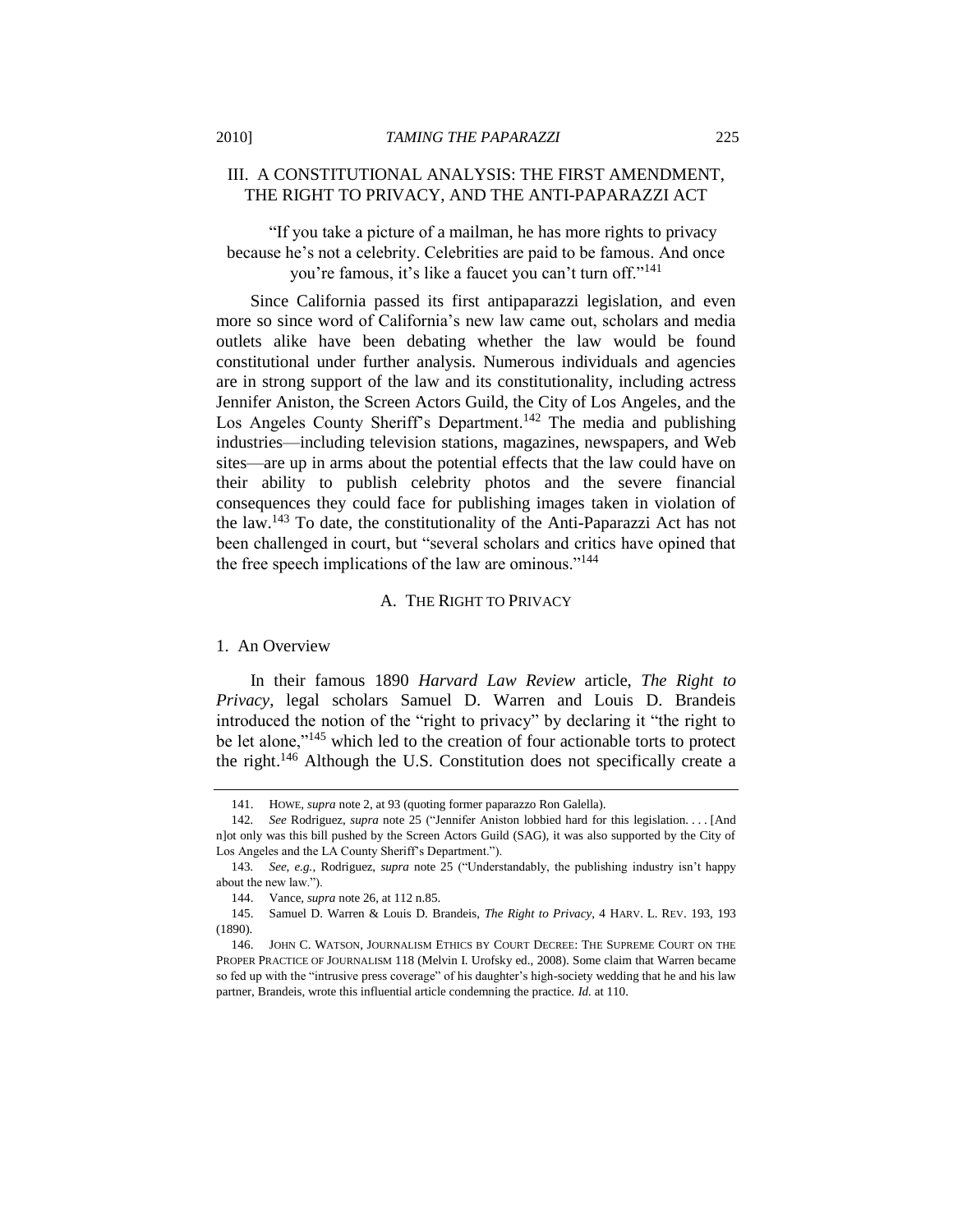right to privacy, courts have found that "[v]arious guarantees [in the Bill of Rights] create zones of privacy."<sup>147</sup> This right to privacy extends to children as well.<sup>148</sup> Specifically, the penumbras of the Third,<sup>149</sup> Fourth,<sup>150</sup> and Ninth Amendments<sup>151</sup> are used to support this implicit constitutional right to privacy.<sup>152</sup> Further, "the First Amendment protects the privacy of every person to think and to express thoughts freely," although it is often in direct conflict with the traditional privacy right, given that it ―fundamentally blocks the power of the government to restrict expression, even in order to protect the privacy of other individuals."<sup>153</sup>

Under current California privacy laws, there are certain "private" situations and places in which a private citizen's photograph cannot be taken. The *Restatement (Second) of Torts* lays out the four common law privacy torts: (1) intrusion into a person's seclusion or solitude, or into his or her private affairs; (2) public disclosure of embarrassing private facts about a person; (3) publicity that places a person in a false light in the public eye; and (4) appropriation for the defendant's advantage of a person's name or likeness.<sup>154</sup> In order to determine whether one's right to privacy has been violated, courts look to whether the government's interest in disclosure outweighs the individual's interest in avoiding disclosure and maintaining personal privacy.<sup>155</sup> When such conflicts arise between the right to privacy and the First Amendment freedom of the press, courts have continuously favored the First Amendment at the expense of the privacy claims.<sup>156</sup>

<span id="page-25-0"></span>―Defining what is private, however, has proved problematic for those

152. *Griswold*, 381 U.S. at 484 (discussing the "penumbras, formed by emanations" of the First, Third, Fourth, Fifth, and Ninth Amendments).

<sup>147.</sup> Griswold v. Connecticut, 381 U.S. 479, 484 (1965).

<sup>148.</sup> *In re* Gault, 387 U.S. 1, 13 (1966) ("[N]either the Fourteenth Amendment nor the Bill of Rights is for adults alone.").

<sup>149.</sup> The Third Amendment protects a homeowner from being forced to quarter a soldier without the homeowner's consent. U.S. CONST. amend. III.

<sup>150.</sup> The Fourth Amendment protects individuals from unreasonable searches and seizures. U.S. CONST. amend. IV.

<sup>151.</sup> The Ninth Amendment protects certain rights that are not enumerated in the Constitution. U.S. CONST. amend. IX.

<sup>153.</sup> FRED H. CATE, PRIVACY IN THE INFORMATION AGE 55 (1997).

<sup>154.</sup> RESTATEMENT (SECOND) OF TORTS § 652A(2) (1977).

<sup>155</sup>*. In re* State Police Litig., 888 F. Supp. 1235, 1258–59 (D. Conn. 1995) (citing Nixon v. Adm'r of Gen. Servs., 433 U.S. 425, 458 (1977)).

<sup>156</sup>*. See* Camrin L. Crisci, Note, *All the World Is Not a Stage: Finding a Right to Privacy in Existing and Proposed Legislation*, 6 N.Y.U. J. LEGIS. & PUB. POL'Y 207, 211 (2002) ("Currently, however, these two rights, though equally important, seem to be mutually exclusive; when they clash, the courts have found in favor of the First Amendment almost without exception.").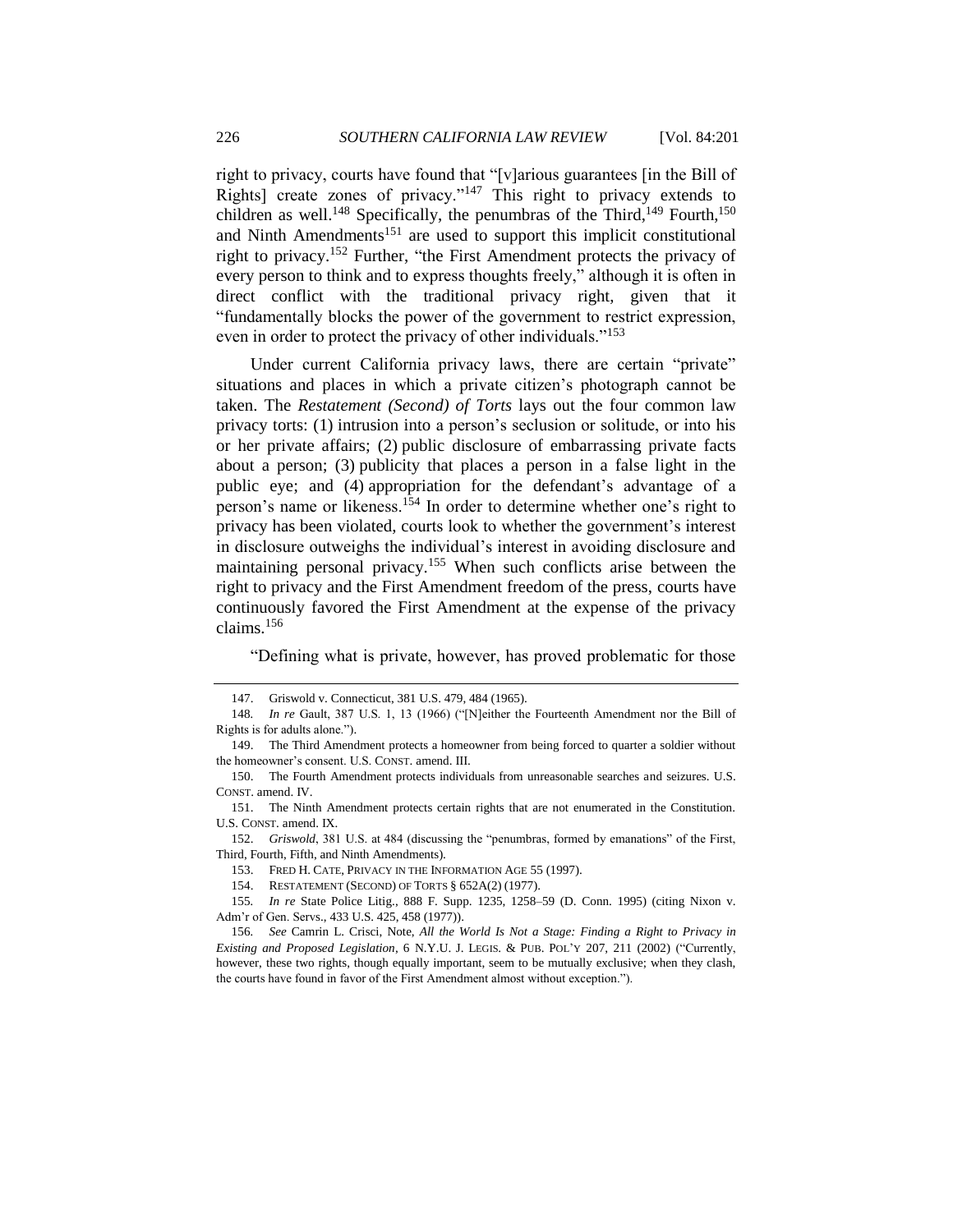who ... create and apply privacy law,"<sup>157</sup> and it even has been called "embarrassingly difficult to define."<sup>158</sup> Although not limited to the following circumstances, under American law, a matter is typically found to be private if (1) "a reasonable person would be outraged or embarrassed by public disclosure of that matter,"  $(2)$  the person asserting a privacy right has a reasonable expectation of privacy with regard to the matter, (3) the matter is not a legitimate matter of public concern, or (4) the matter is not newsworthy.<sup>159</sup> Further, several jurisdictions, including California, seem to be in agreement that a major aspect of privacy revolves around the family. For instance, California's antipaparazzi legislation focuses on "personal or familial activit[ies]," $160$  while Kansas's code of journalism ethics defines offenses against "private morality" as those "most often centering around the family relation," regardless of celebrity status.<sup>161</sup> The Radio Television News Directors Association took it a step further in its Code of Conduct in 2000, and advised professional electronic journalists to "[e]xercise special care when children are involved in a story and give children greater privacy protection than adults." $162$ 

Intrusion into one's seclusion or solitude, or into one's private affairs, is the most useful in protecting privacy interests of celebrities and their children against the paparazzi. But celebrities run into problems bringing successful causes of action because the public locations where they are most often photographed are not considered places of seclusion or solitude. Though courts have held that there is usually no liability for publishing an image of individuals walking down a public street, because they made themselves susceptible to the public's gaze and thus cannot have a reasonable expectation of privacy,  $163$  people are not completely barred from maintaining their privacy while out in public. In *Sanders v. ABC*, the California Supreme Court acknowledged that it has never said that the reasonable expectation of privacy under the tort of intrusion must be a *complete* expectation of privacy,<sup>164</sup> leaving open the possibility that

<span id="page-26-0"></span><sup>157.</sup> WATSON, *supra* not[e 146,](#page-24-3) at 112.

<sup>158.</sup> James Q. Whitman, *The Two Western Cultures of Privacy: Dignity Versus Liberty*, 113 YALE L.J. 1151, 1153 (2004).

<sup>159.</sup> WATSON, *supra* not[e 146,](#page-24-3) at 113.

<sup>160.</sup> CAL. CIV. CODE § 1708.8(a)–(b) (Deering Supp. 2010).

<sup>161.</sup> WATSON, *supra* note 146, at 113 (quoting KANSAS CODE OF ETHICS, *reprinted in* NELSON ANTRIM CRAWFORD, THE ETHICS OF JOURNALISM app. A, at 202, 207 (1924)).

<sup>162.</sup> *Code of Ethics and Professional Conduct*, RADIO TELEVISION DIGITAL NEWS ASS'N, http://www.rtdna.org/pages/media\_items/code-of-ethics-and-professional-conduct48.php?g=36?id=48 (last visited Nov. 10, 2010).

<sup>163.</sup> RESTATEMENT (SECOND) OF TORTS § 652(D) cmt. b (1977).

<sup>164.</sup> *See Sanders v. ABC, 978 P.2d 67, 72 (Cal. 1999) (stating that the expectation of privacy "is*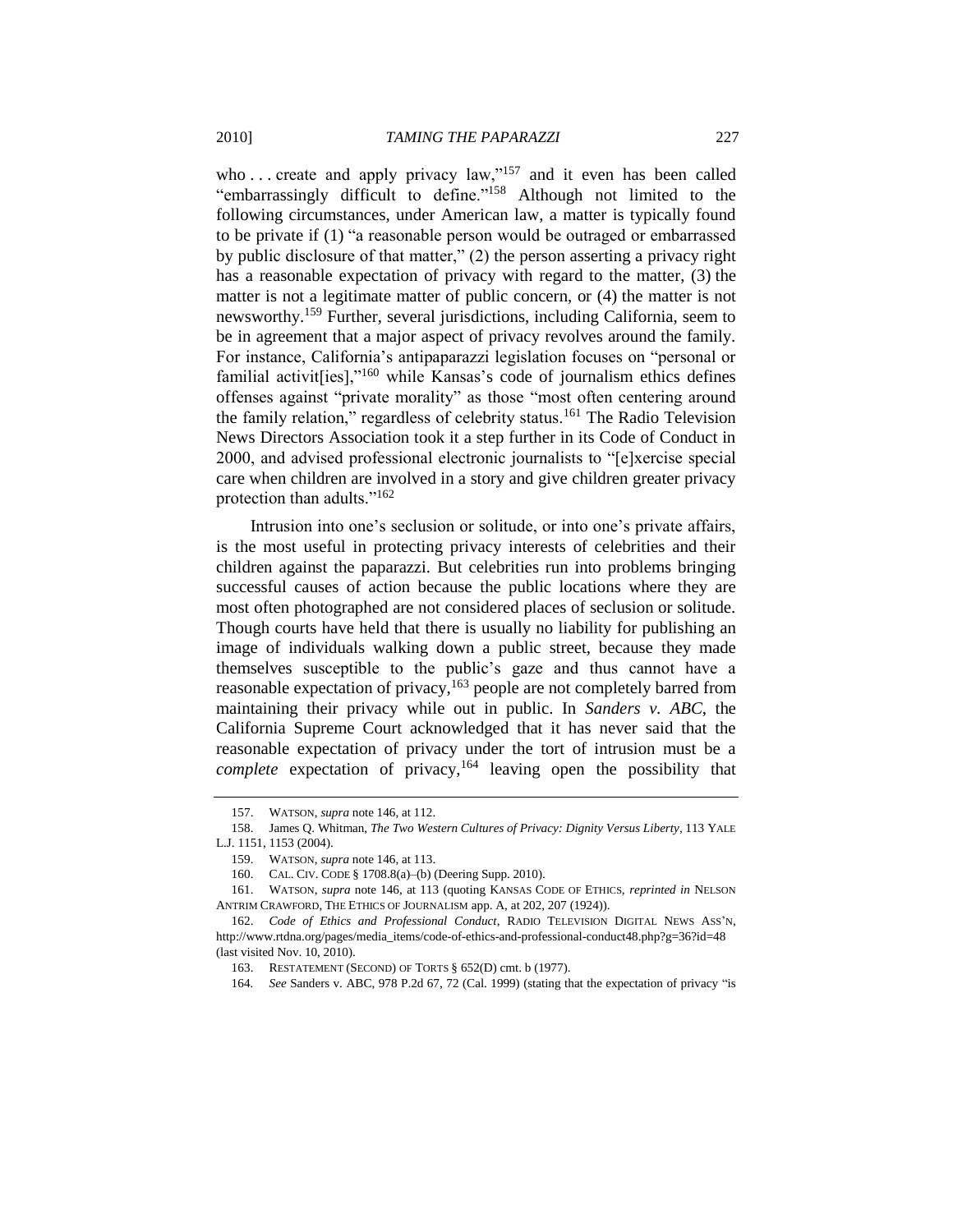celebrities may maintain a level of privacy and protection against paparazzi intrusion in some circumstances when they are out in public but engaged in an activity in the private domain (for instance, possibly when participating in a familial activity with their children or significant others).<sup>165</sup>

<span id="page-27-1"></span>Celebrities run into privacy problems, however, because of their status as public figures.<sup>166</sup> This characterization has led courts to classify almost all aspects of their lives as "newsworthy" or "legitimate matter[s] of public concern,"<sup>167</sup> which makes it nearly impossible for celebrities to successfully prove that a paparazzo intruded into their private affairs by photographing them in a public place.

#### <span id="page-27-0"></span>2. Public Figures and the Waiver of the Right to Privacy

<span id="page-27-2"></span>The U.S. Supreme Court has articulated three categories of public figures: (1) general public figures, (2) limited public figures, and (3) involuntary public figures.<sup>168</sup> In order to qualify as a general public figure (meaning a public personality for all aspects of one's life), there must be "clear evidence of general fame or notoriety in the community," including "pervasive involvement in the affairs of society."<sup>169</sup> For limited public figures, the Court recommends "looking to the nature and extent of an individual's participation in the particular controversy."<sup>170</sup> One may

not a binary, all-or-nothing characteristic"). In this case, some of the plaintiff's conversations with customers seeking a psychic reading were secretly videotaped by a reporter who had obtained employment as a "telepsychic" to investigate the industry. *Id.* at 69–70. Even though the plaintiff did not have a reasonable expectation of complete privacy in the conversation because coworkers could see and hear it, though the general public could not, there was a claim for invasion of privacy by intrusion into seclusion. *Id.* at 77. The court based its holding on *Shulman v. Group W Productions, Inc*., 955 P.2d 469 (Cal. 1998), which found that although a plaintiff may not have a reasonable expectation of confidentiality regarding the content of a communication with another individual, the plaintiff may have a reasonable expectation of privacy against the electronic recording of the communication. *Id.* at 492. The court extended this reasoning to the case at hand, and stated that when looking at intrusion into seclusion, the concept of seclusion is relative. *Sanders*, 978 P.2d at 72. Further, an important aspect of privacy was found to be "the right to control the nature and extent of the firsthand dissemination of [one's] statements." *Id.* (quoting *Shulman*, 955 P.2d at 492).

<sup>165.</sup> *See Vance, <i>supra* not[e 26,](#page-5-1) at 106 ("The mere fact that a person can be seen by someone does not automatically mean that he or she can legally be forced to be subject to being seen by everyone." (quoting *Sanders*, 978 P.2d at 72)).

<sup>166</sup>*. See infra* text accompanying notes [168–](#page-27-2)[76](#page-28-1) (defining public figures and describing the implications for privacy rights).

<sup>167.</sup> See infra text accompanying notes [252](#page-41-0)[–58](#page-42-0) (arguing that the "newsworthy" and "legitimate matters of public concern" exceptions to privacy rights should be narrowed with regard to celebrity children).

<sup>168.</sup> Gertz v. Robert Welch, Inc., 418 U.S. 323, 345, 351 (1974). *See also* Patrick J. Alach, Comment, *Paparazzi and Privacy*, 28 LOY. L.A. ENT. L. REV. 205, 234 (2008).

<sup>169</sup>*. Gertz*, 418 U.S. at 352. *See also* Alach, *supra* not[e 168,](#page-27-2) at 234.

<sup>170</sup>*. Gertz*, 418 U.S. at 352. *See also* Alach, *supra* not[e 168,](#page-27-2) at 234.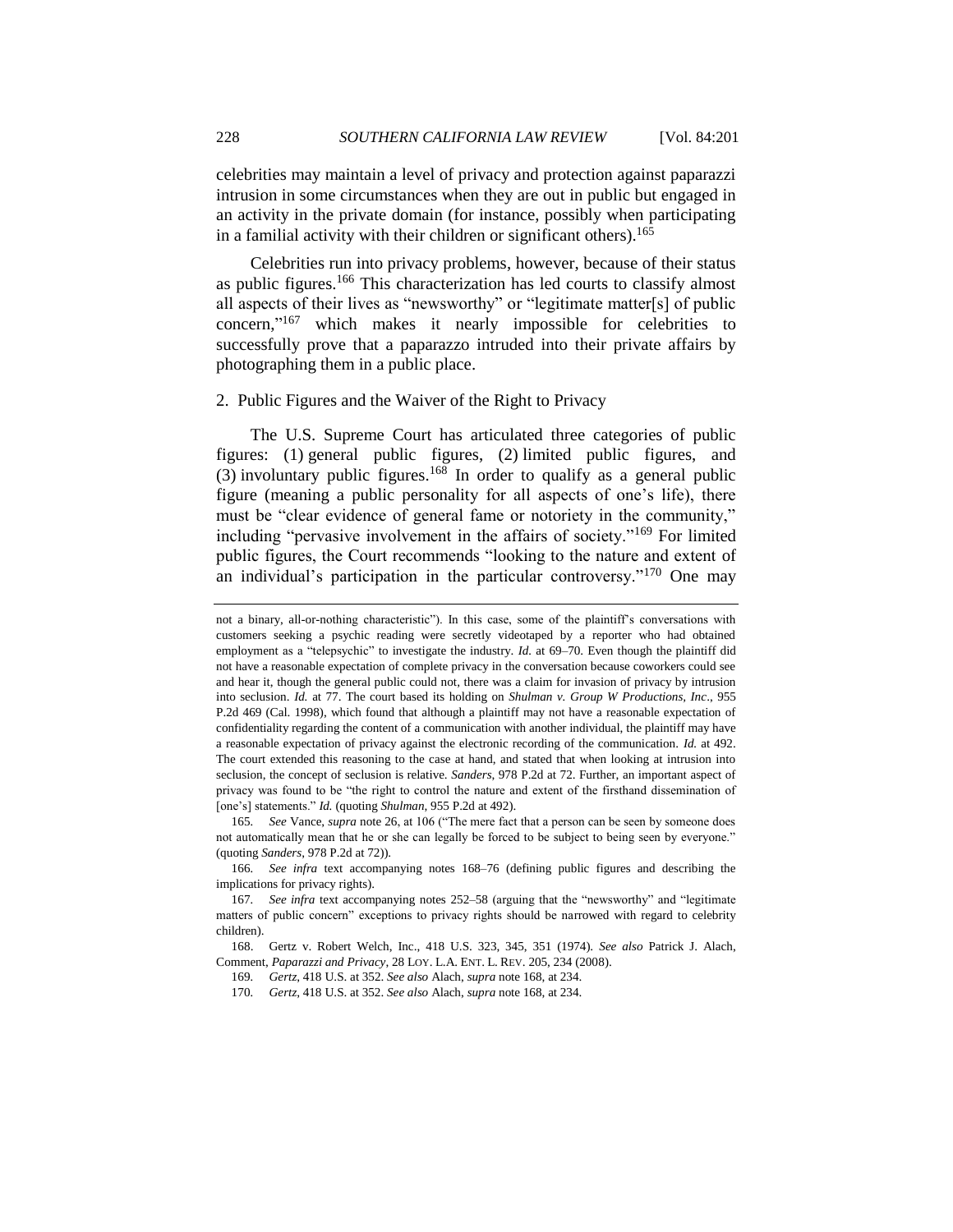become an involuntary public figure by "becom[ing] a public figure through no purposeful action of his own." $171$ 

<span id="page-28-0"></span>Once individuals become public figures, their privacy rights are waived with regard to the matter that gave rise to the waiver.<sup>172</sup> Under the standards for public figures set out above, the majority of celebrities who are hounded by the paparazzi constitute either general or limited public figures, given that they are extremely well known throughout the country (and even worldwide) for their performances, their participation in international advertising campaigns, and their voluntary appearances on talk shows and other television programs to promote themselves, their images, clothing lines, fragrances, movies, television shows, music, and more.<sup>173</sup> Consequently, as public figures (voluntary or involuntary), aspects of their lives become of "legitimate public interest," which leads to diminished privacy rights.<sup>174</sup>

Not only do celebrities waive their rights to privacy, but courts also have found that the legitimate public interest that gives rise to the waiver in public figures is not limited to individual celebrities. It may also include, to a reasonable extent, a waiver for celebrities' family members, even if there is no reason to attract public attention other than relation to the public figures.<sup>175</sup> This seems to suggest that even though celebrity children have in no way volunteered or consented to being thrust into the public eye, they are fair game for the media. In order to protect their personal privacy and safety, however, the extent to which this waiver extends to celebrities' minor children should be limited.<sup>176</sup>

<span id="page-28-1"></span>What about celebrities who choose to present their children on the cover of entertainment magazines for profit?<sup>177</sup> Should they be able to

<sup>171</sup>*. Gertz*, 418 U.S. at 345. *See also* Alach, *supra* not[e 168,](#page-27-2) at 234.

<sup>172</sup>*.* 62A AM. JUR. 2D *Privacy* § 203 (2005) (noting that the matters that give rise to a waiver usually must satisfy a "newsworthiness" test or be of "legitimate public interest").

<sup>173</sup>*. But see* Alach, *supra* not[e 168,](#page-27-2) at 234 (arguing that celebrities do not meet the definition of a general or a limited public figure).

<sup>174.</sup> 62A AM. JUR. 2D *Privacy* § 203.

<sup>175</sup>*. See* Carlisle v. Fawcett Publ'ns, Inc., 20 Cal. Rptr. 405, 415 (Ct. App. 1962) (reasoning that a "necessary corollary" to the waiver of the right to privacy by a public figure is that individuals closely associated to that public figure should also lose their right to privacy to some extent).

<sup>176</sup>*. See infra* text accompanying notes [256](#page-42-1)[–58](#page-42-0) (arguing that the waiver of privacy protections should be narrowed for celebrity children).

<sup>177.</sup> Many celebrities, including singer Christina Aguilera and actors Brad Pitt and Angelina Jolie, have made deals with magazines to publish exclusive first images of them with their children. It seems that celebrities do this for a number of reasons, including to raise money for charity (as was the case with Pitt and Jolie), to make sure they have control over the dissemination of their children's first public photographs, and to attempt to lessen the paparazzi craze surrounding their babies by giving the public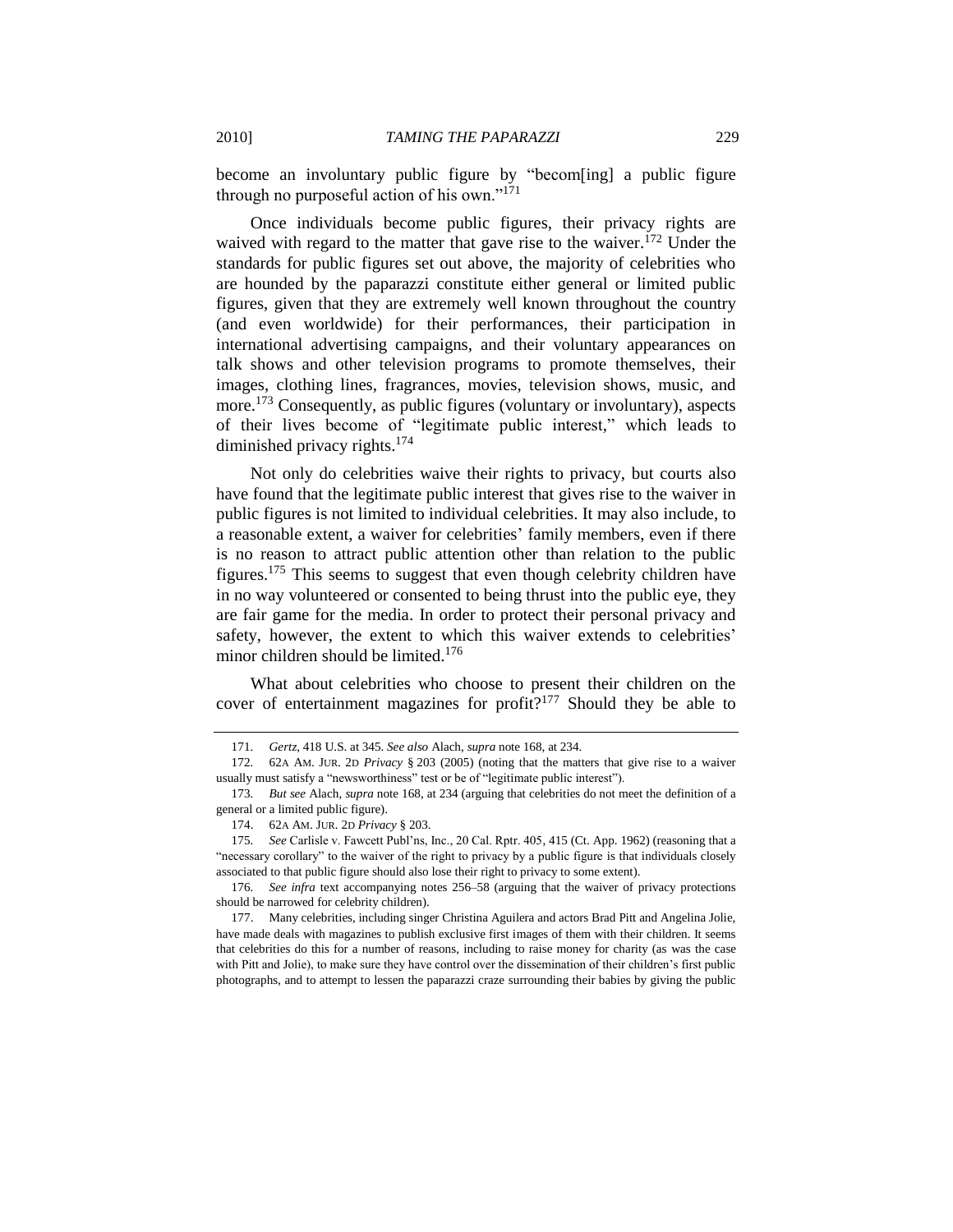demand the same levels of privacy for their children after essentially waiving their right to privacy for them? It seems highly contradictory and unfair for celebrities to sell exclusive, "just-born" baby pictures of their children to magazines for millions of dollars, but then to consider the children's privacy protections as strong as the protections of those children who were intentionally sheltered and kept out of the public's eye.<sup>178</sup> Perhaps, whether celebrity parents have willingly publicized images of their children should be taken into account when determining the extent of the waiver of privacy as applied to the children. To a certain degree, celebrity children whose parents voluntarily publish their images in an entertainment magazine should still retain greater privacy protections (at least in circumstances unrelated to the reason for their parents' notoriety) than most voluntary and involuntary public figures because the children are unable to choose whether to be in the public eye,  $179$  have not been involved in a public controversy (making them an involuntary public figure), and are at such a vulnerable age that their safety and emotional well-being is of substantial importance. Celebrity children who have been intentionally kept out of the spotlight, however, should maintain an even narrower waiver of their privacy protections. This approach gives celebrity parents more control over the degree to which their children's privacy rights are waived, and they can make a decision from "day one" about the importance of their children's privacy.

#### B. THE FIRST AMENDMENT

<span id="page-29-0"></span>Balanced against the right to privacy is a cornerstone of the U.S. Constitution, the First Amendment. The First Amendment states that ―Congress shall make no law . . . abridging the freedom of speech, or of the press,"<sup>180</sup> and provides broad protections for the dissemination of information with the purpose of benefitting the public and providing

what it wants. *See, e.g.*, William Keck, *Pitt and Jolie to Sell Baby Photos for Charity*, USA TODAY (June 7, 2006, 12:06 PM), http://www.usatoday.com/life/people/2006-06-05-jolie-babypic\_x.htm.

<sup>178.</sup> *See In Defense of Paparazzi, supra* note [104](#page-17-0) ("You see, you got on the one hand the Britney Spearses selling their kid for \$1 million to [*People* magazine] and on the other hand they're covering them up and not allowing them to be photographed. So it's a very delicate issue, isn't it, whether you should photograph celebrities carrying their children." (quoting Frank Griffin)).

<sup>179.</sup> Further, unemancipated children cannot legally make many important decisions without parental consent.

<sup>180.</sup> U.S. CONST. amend. I. This law is extended and applied to the states through the Fourteenth Amendment. U.S. CONST. amend. XIV. *See also* N.Y. Times Co. v. Sullivan, 376 U.S. 254, 276–77 (1964) (citing *Gitlow v. New York*, 268 U.S. 652, 666 (1925), as a case that incorporated the First Amendment through the Fourteenth Amendment).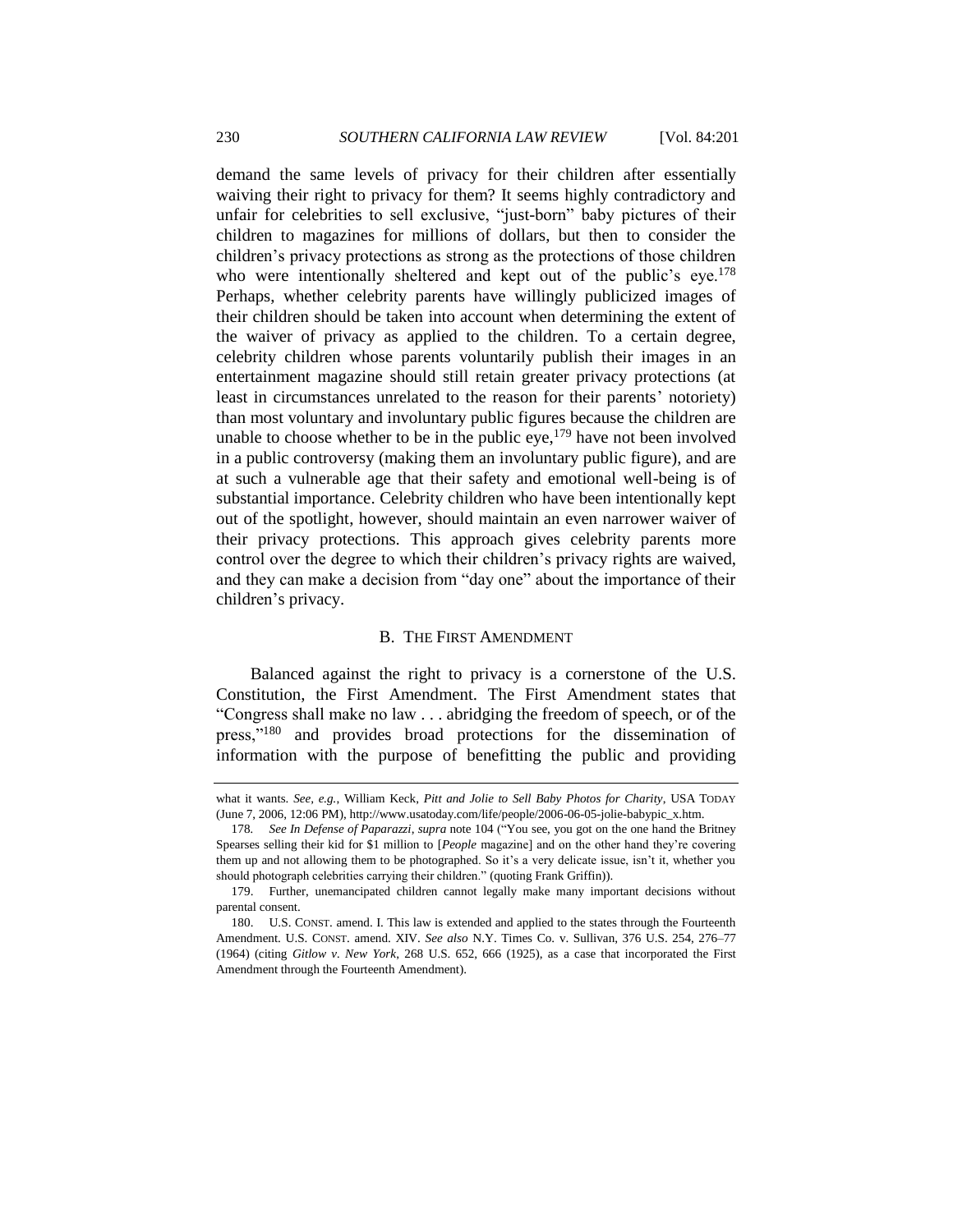safeguards against governmental regulation of the press.<sup>181</sup> The media retains a broad right to publish information that is "newsworthy" or "of legitimate public concern." $182$ 

But the First Amendment right is not without limitation.<sup>183</sup> There is no constitutional protection for information obtained illegally, through stealth or other methods.<sup>184</sup> In essence, barring several exceptions, the First Amendment protects the publication of all information, so long as it does not infringe on one's right to privacy, as discussed above.

Assuming that paparazzi conduct can be considered an expression of speech, paparazzi regulations are evaluated for constitutionality on the basis of whether they are content based or content neutral.<sup>185</sup> A law regulating speech may also be found unconstitutional if it is unduly vague or overbroad.<sup>186</sup> If a restriction on speech is found to be content based it is subject to strict scrutiny, $187$  while content-neutral restrictions must only pass intermediate scrutiny.<sup>188</sup> To determine whether a restriction is content

183. For instance, if defamatory or libelous information is published, the press may be held liable. *See Sullivan*, 376 U.S. at 283 (limiting liability in libel actions brought by public officials to cases in which the publisher acted with "actual malice").

184*. See* Turnbull v. ABC, No. CV 03-3554 SJO (FMOx), 2004 U.S. Dist. LEXIS 24351, at \*72– 74 (C.D. Cal. Aug. 19, 2004) (stating there is no constitutional protection for images obtained through methods that invade one's right to privacy).

185*. See* Turner Broad. Sys., Inc. v. FCC, 512 U.S. 622, 641–42 (1994).

186*. See, e.g.*, Connally v. Gen. Constr. Co., 269 U.S. 385, 391 (1926) (stating that when people ―of common intelligence must necessarily guess at‖ the meaning of a law, it is unconstitutionally vague).

187. In order to pass the strict scrutiny standard of judicial review, a content-based law must be in furtherance of a compelling state interest and must be the least restrictive alternative for achieving that government interest. *See, e.g.*, Ashcroft v. ACLU, 542 U.S. 656, 664–65 (2004) (applying the strict scrutiny standard to a content-based restriction of speech). Content-based restrictions are subject to the highest degree of scrutiny to prevent the government from being able to control the thoughts and ideas of the public by controlling the messages that are disseminated. *See* Simon & Schuster, Inc. v. Members of N.Y. State Crime Victims Bd., 502 U.S. 105, 116 (1991) (stating that speech restrictions "raise[] the specter that the government may effectively drive certain ideas or viewpoints from the marketplace" (citing Leathers v. Medlock, 499 U.S. 439, 448–49 (1991))).

188. To pass intermediate scrutiny, there must be an important government interest, and the law must be substantially related to that interest. *See, e.g.*, Heffron v. Int'l Soc'y for Krishna Consciousness, Inc., 452 U.S. 640, 647–48 (1981) ("We have often approved restrictions of that kind provided that they

<span id="page-30-0"></span><sup>181.</sup> *See* Rosenberger v. Rector & Visitors of Univ. of Va., 515 U.S. 819, 828 (1995) ("It is axiomatic that the government may not regulate speech based on its substantive content or the message it conveys.‖ (citing Police Dep't of Chi. v. Mosley, 408 U.S. 92, 96 (1972))); Miami Herald Publ'g Co. v. Tornillo, 418 U.S. 241, 258 (1974) (holding that government regulation of the content published in a newspaper violates the First Amendment).

<sup>182.</sup> Loeb & Stern, *supra* not[e 36,](#page-6-0) at 14 & n.19 (discussing the broad definitions of "newsworthy" and "legitimate public concern" and noting that injunctive relief entirely banning paparazzi activities near a celebrity would likely fail First Amendment scrutiny by analogizing to *Schenck v. Pro-Choice Network of Western New York*, 519 U.S. 357 (1997)).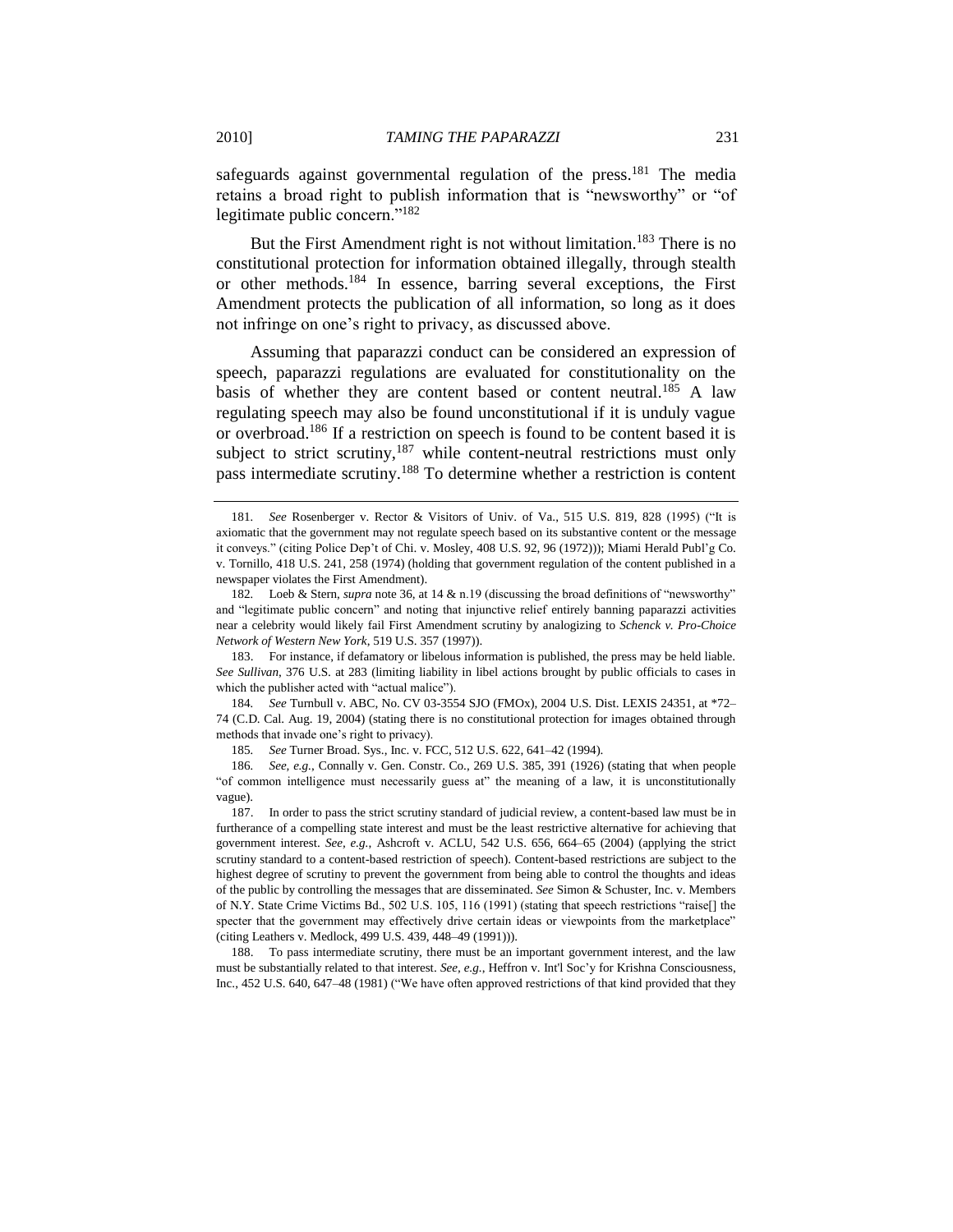based, the court looks at whether the regulation is viewpoint neutral and subject-matter neutral.<sup>189</sup> In order to be viewpoint neutral, the government cannot restrict speech based on the ideology of the message, such as whether it is in favor of or opposed to a particular idea.<sup>190</sup> Subject-matter neutral means that the law cannot restrict speech based on the topic of the speech.<sup>191</sup>

<span id="page-31-0"></span>California's Anti-Paparazzi Act is content neutral because its regulation of paparazzi conduct has only an incidental affect on speech, without intending to regulate particular speech on the basis of its message or viewpoint.<sup>192</sup> The law does not limit a particular type of photograph from being taken, it "just require[s] that the information be gathered in a more decent, humane, and ethical manner."<sup>193</sup> Thus, it need only meet the standard for intermediate scrutiny. To pass intermediate scrutiny, the government regulation must (1) support a significant government interest, (2) be narrowly tailored to that interest, and (3) leave open ample alternative channels of communication.<sup>194</sup> If constitutionally challenged, the 2010 version of section 1708.8 should be upheld as a reasonable restriction because it meets the requirements of intermediate scrutiny. First, the Act promotes significant (and arguably compelling) government interests such as safety, public order, personal property rights, and individuals' rights to privacy.<sup>195</sup> Further, it is narrowly tailored to serve these interests, in that it does not "place a blanket ban" on taking pictures,

are justified without reference to the content of the regulated speech, that they serve a significant governmental interest, and that in doing so they leave open ample alternative channels for communication of the information.‖ (quoting Va. State Bd. of Pharmacy v. Va. Citizens Consumer Council, Inc., 425 U.S. 748, 771 (1976))).

<sup>189.</sup> *See, e.g.*, Perry Educ. Ass'n v. Perry Local Educators' Ass'n, 460 U.S. 37, 55 (1983) ("In a public forum, by definition, all parties have a constitutional right of access and the State must demonstrate compelling reasons for restricting access to a single class of speakers, a single viewpoint, or a single subject.").

<sup>190</sup>*. See* Boos v. Barry, 485 U.S. 312, 316–18 (1988) (finding a law that prohibited messages against foreign governments to be not viewpoint neutral and thus unconstitutional). An example would be a law restricting antiwar demonstrators but allowing pro-war demonstrators to express their views.

<sup>191</sup>*. See, e.g.*, Carey v. Brown, 447 U.S. 455, 471 (1980) (holding that a regulation was unconstitutional because it was not subject-matter neutral, given that it restricted picketing in neighborhoods unless it was in regard to labor and employment).

<sup>192.</sup> For an in-depth analysis of paparazzi regulations under the content-neutral time, place, or manner test, see Sharon A. Madere, Comment, *Paparazzi Legislation: Policy Arguments and Legal Analysis in Support of Their Constitutionality*, 46 UCLA L. REV. 1633, 1661–62 (1999) (discussing the application of the content-neutral time, place, or manner test to paparazzi regulations, including the original version of the Anti-Paparazzi Act).

<sup>193</sup>*. Id.* at 1662.

<sup>194</sup>*. Id*. *See also* Heffron v. Int'l Soc'y for Krishna Consciousness, Inc., 452 U.S. 640, 647–48 (1981).

<sup>195</sup>*.* Madere, *supra* not[e 192,](#page-31-0) at 1662.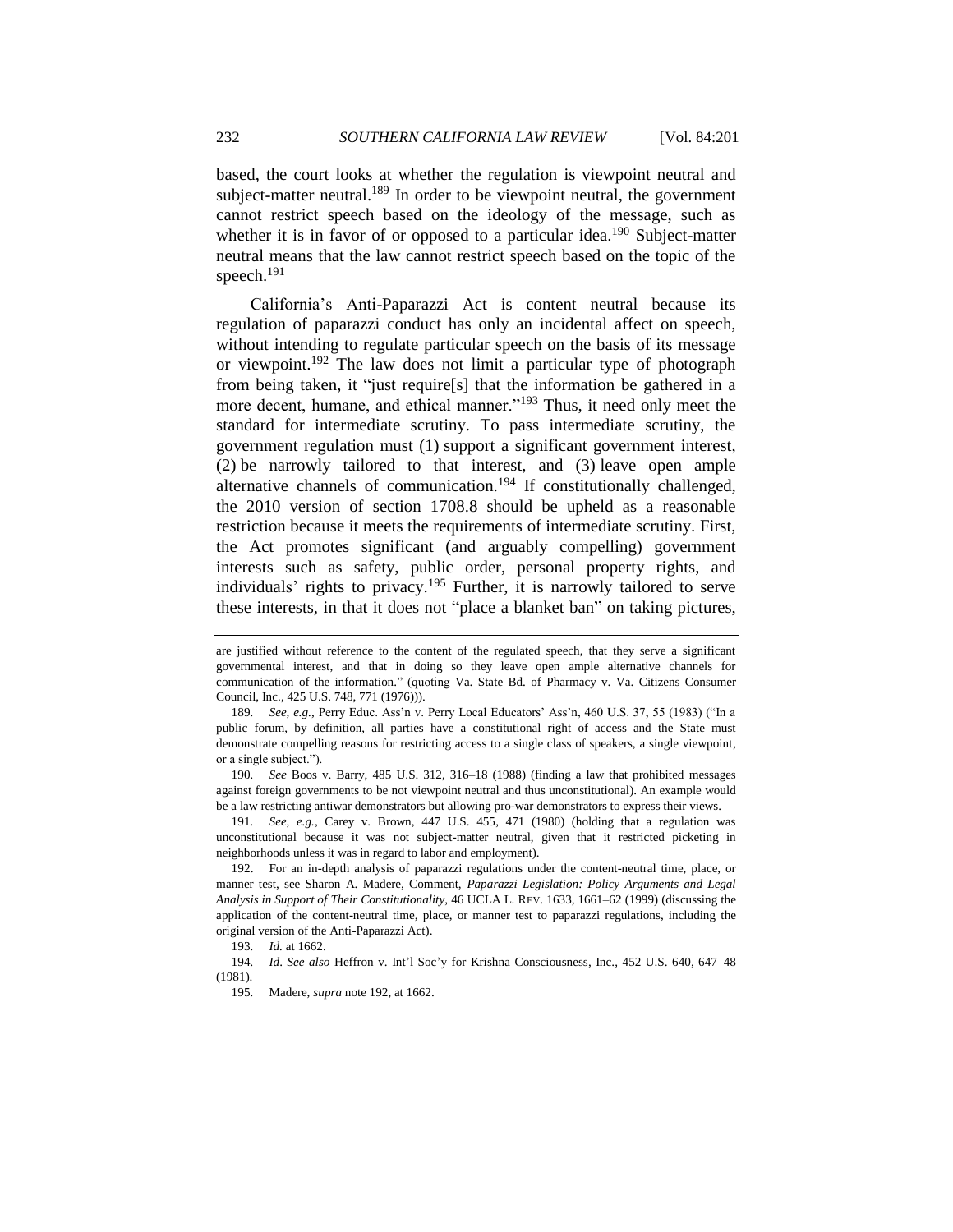and only places restrictions on conduct that is invasive, aggressive, or harmful.<sup>196</sup> Finally, given that paparazzi may still legally capture images through many other methods, the third requirement of ample alternative channels of communication is met.<sup>197</sup>

A restriction on speech will also be found unconstitutional if it is unduly vague or overbroad.<sup>198</sup> A law is unconstitutionally vague if an ordinary person could not understand what type of conduct is forbidden, leading enforcement of the law to be discriminatory and arbitrary.<sup>199</sup> Courts have emphasized the importance of using clear and precise language when regulating speech, specifically because of the significance of the First Amendment protections.<sup>200</sup> In determining whether a law is overbroad, courts consider (1) whether the law is *substantially* overbroad and regulates substantially more speech than is allowed to be restricted under the Constitution, $201$  and (2) whether an individual whose speech is not protected against the regulation by the First Amendment could argue that the law would be unconstitutional when applied to others.<sup>202</sup> To be found substantially overbroad, there "must be a realistic danger that the statute itself will significantly compromise recognized First Amendment protections"; however, "the mere fact that one can conceive of some impermissible applications of a statute is not sufficient" to prove that it is substantially overbroad.<sup>203</sup>

Critics of the Anti-Paparazzi Act, specifically media outlets and publishers, claim that imposing expanded liability on paparazzi and on media outlets who knowingly obtain illegally captured images will have a

<sup>196</sup>*. Id.*

<sup>197.</sup> *Id.* ("Photographs of and information about celebrities and public figures can still be gathered. These regulations just require that the information be gathered in a more decent, humane, and ethical manner.").

<sup>198</sup>*. See, e.g.*, Connally v. Gen. Constr. Co., 269 U.S. 385, 391 (1926); Crisci, *supra* note [156,](#page-25-0) at 238–39 (discussing the overbreadth and vagueness standards).

<sup>199</sup>*. See, e.g.*, Kolender v. Lawson, 461 U.S. 352, 357 (1983) (citations omitted); NAACP v. Button, 371 U.S. 415, 432–33 (1963) (discussing the overbreadth standard in the context of the First Amendment); Crisci, *supra* not[e 156,](#page-25-0) at 238–39.

<sup>200</sup>*. See* City of Houston v. Hill, 482 U.S. 451, 459 (1987); *Kolender*, 461 U.S. at 358; Baggett v. Bullitt, 377 U.S. 360, 366 (1964).

<sup>201</sup>*.* Bd. of Airport Comm'rs of L.A. v. Jews for Jesus, Inc., 482 U.S. 569, 574 (1987) (stating that a statute may be found unconstitutional "only if the overbreadth is 'substantial'" (citations omitted)); Broadrick v. Oklahoma, 413 U.S. 601, 615 (1973).

<sup>202</sup>*. Broadrick*, 413 U.S. at 612. Essentially, this second prong creates an exception to the usual rule of standing, which does not allow a person to whom a statute may be constitutionally applied to challenge a law before the court. *See id.* at 610.

<sup>203.</sup> Members of City Council v. Taxpayers for Vincent, 466 U.S. 789, 800–01, 810 (1984) (rejecting the argument that a regulation prohibiting posting signs on public property was overbroad because it "curtail[ed] no more speech than [was] necessary to accomplish its purpose").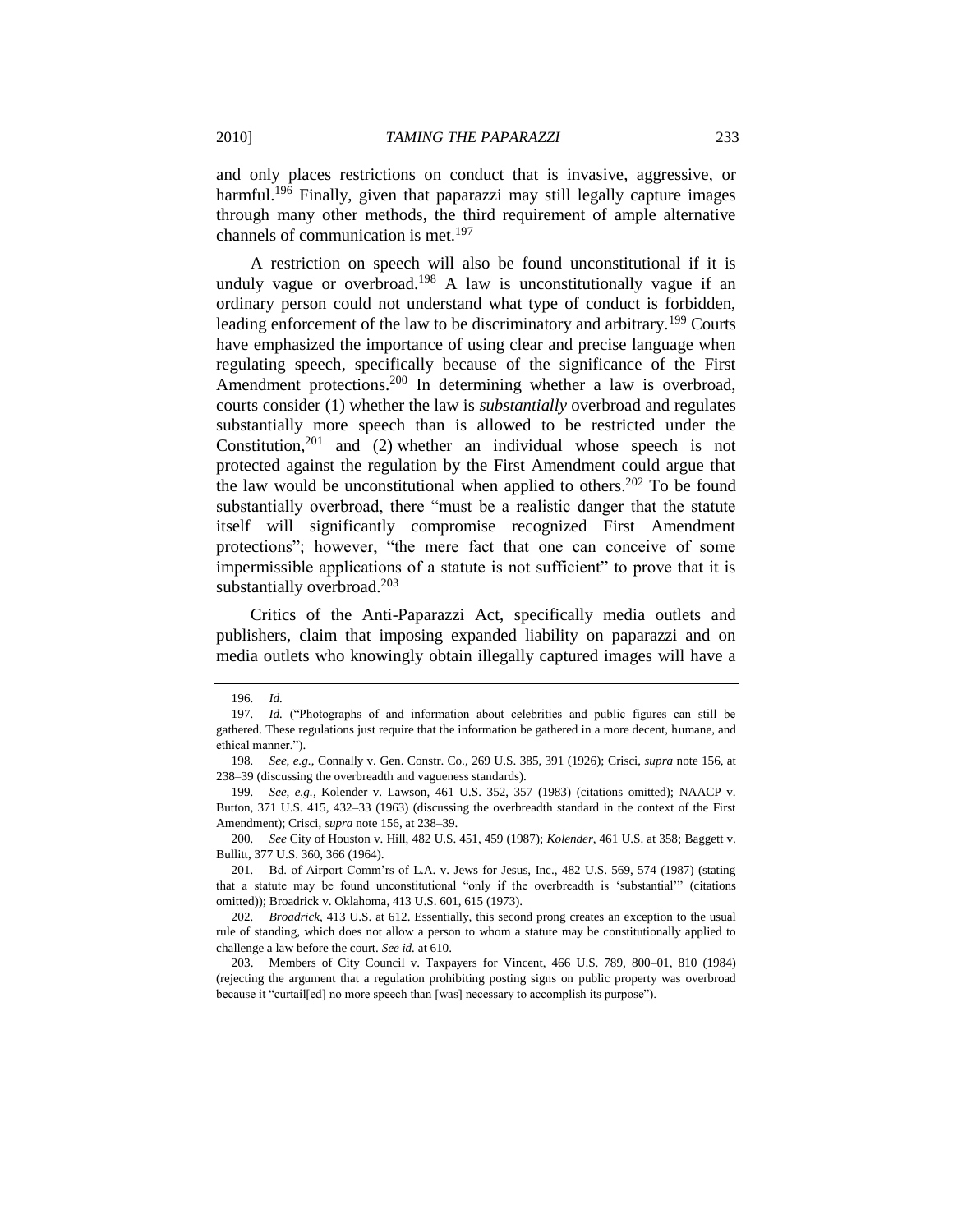"chilling effect" on the freedom of speech.<sup>204</sup> They claim (and courts have expressed concern) that if the statute is vague and overbroad, the media will be unclear on what types of images will create liability for severe civil and punitive damages, and thus will abstain from publishing even legitimately captured images.<sup>205</sup>

The "chilling effect" argument fails for several reasons. First, section 1708.8 does not fall into the category of being unduly vague or overbroad. The statute clearly lays out the types of conduct that are prohibited physical or constructive invasion of property, and assault—and describes the specific actions that constitute each type of violation.<sup>206</sup> The law is very clear in describing the circumstances under which paparazzi are liable for violations, and the high standard of liability for publishing images taken in violation of section 1708.8—requiring that publishers have "actual knowledge" that the images were taken in violation of the statute<sup>207</sup>—is well established and curbs any overbroad aspects of the statute in that it severely limits who can be held liable. Given the difficulty in proving that publishers had "actual knowledge" that a photograph was taken in violation of the statute, it is highly unlikely that media outlets will hesitate to obtain and publish images even if they have a slight suspicion that they were illegally captured. Further, considering the enormous profits publishers and paparazzi alike make for their exclusive images of celebrities, the small risk of being found liable for publishing an image in violation of the statute is unlikely to serve as a compelling financial deterrent when compared to the massive profits that could be made.

Additionally, although the First Amendment is broad reaching and protective of the freedom to disseminate information to the public, it does not provide protection for individuals who engage in dangerous or illegal conduct in order to obtain news and other information, regardless of the fact that the focus is on a public figure.<sup>208</sup> In *Turnbull v. ABC*, the court

<sup>204</sup>*. See, e.g.*, Becker, *supra* [118.](#page-19-1)

<sup>205.</sup> *See* NAACP v. Button, 371 U.S. 415, 433 (1963) ("The threat of sanctions may deter their exercise [of freedom of speech] almost as potently as the actual application of sanctions."). Though one California court has held that the First Amendment is not implicated by section 1708.8, there has been no thorough discussion to date, and there are still questions about whether a subsequent court would come to the same conclusion. *See* Turnbull v. ABC, No. CV 03-3554 SJO (FMOx), 2004 U.S. Dist. LEXIS 24351, at \*72 (C.D. Cal. Aug. 19, 2004) (finding that subsections (a) and (b) of California Civil Code section 1708.8 do not implicate the First Amendment).

<sup>206</sup>*.* CAL. CIV. CODE § 1708.8(a)–(c) (Deering Supp. 2010).

<sup>207.</sup> *Id.* § 1708.8(f).

<sup>208</sup>*. See* Galella v. Onassis, 353 F. Supp. 196, 223 (S.D.N.Y. 1972), *aff'd in relevant part*, 487 F.2d 986, 995 (2d Cir. 1973); Alach, *supra* note [168,](#page-27-2) at 232–33 ("[T]he protection [of the Constitution] does not extend to illegal newsgathering techniques."); Madere, *supra* note [192,](#page-31-0) at 1645 (arguing that,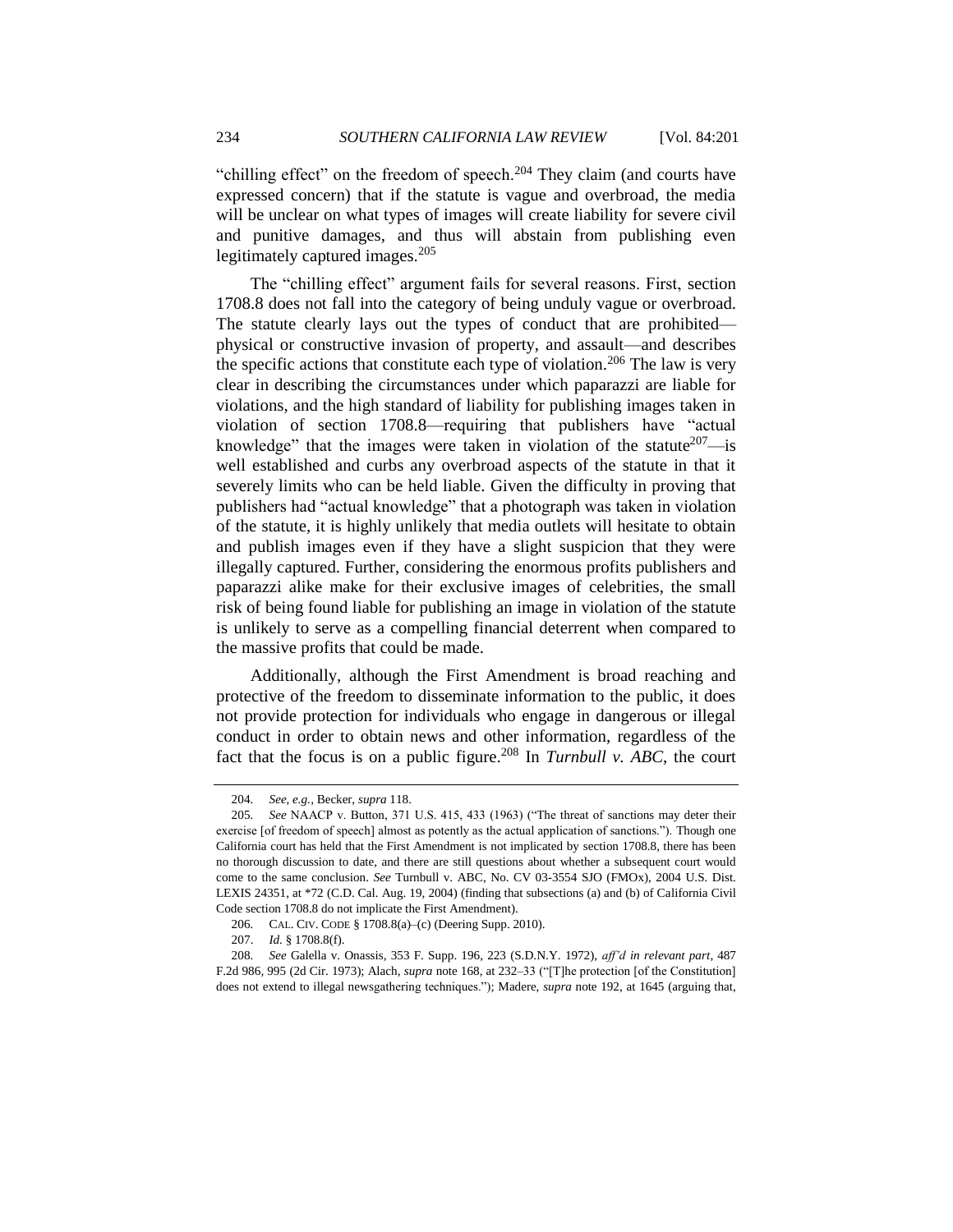declared that because section 1708.8 is narrowly focused on capturing "photographs through means that infringe upon an individual's right to privacy," and because there is "no First Amendment protection for images ... obtained [by stealth]," there was no First Amendment issue.<sup>209</sup> The district court in *Galella v. Onassis* also clearly articulated this when it stated that "[t]here is no general constitutional right to assault, harass, or unceasingly shadow or distress public figures."<sup>210</sup> While media outlets may rightly be "chilled" from publishing images of celebrities taken in violation of the statute, the same concepts can be articulated by writing about the photographed circumstance.<sup>211</sup> The U.S. Supreme Court has supported this idea by suggesting that when alternative methods of disseminating speech are available, the tension between the First Amendment and a government regulation may be reduced.<sup>212</sup> Finally, there is an abundance of celebrity photographs that are taken *not* in violation of the statute, and there are many methods of capturing images of nearly any celebrity without committing physical or constructive trespass, or an assault.<sup>213</sup> Thus, the media's ability to express itself and exercise its right to free speech and freedom of the press will remain regardless of the increased liability for violations of section 1708.8.

## <span id="page-34-0"></span>IV. A LOOK AT PROPOSED SOLUTIONS AND INTERNATIONAL APPROACHES

# <span id="page-34-1"></span>A. HERE WE GO AGAIN: CALIFORNIA'S LATEST PROPOSAL TO REIN IN THE PAPARAZZI, ASSEMBLY BILL NUMBER 2479, BY EXTENDING THE REACH OF THE STALKING STATUTE

In February 2010, just over a month after the latest Anti-Paparazzi Act went into effect, the California State Legislature introduced another bill in an attempt to finally put a stop to outrageous paparazzi behavior. It took a new approach—expanding the definition of stalking under section 1708.7 of the Civil Code to target specifically the constant surveillance that paparazzi keep celebrities under, and adding liability for false

regardless of whether a celebrity is a public figure, the aggressive behavior of the paparazzi is not constitutionally protected).

<sup>209.</sup> *Turnbull*, 2004 U.S. Dist. LEXIS 24351, at \*73–74.

<sup>210.</sup> *Galella*, 353 F. Supp. at 223.

<sup>211.</sup> *See Alach, supra note [168,](#page-27-2) at 233* ("[S]peech is not chilled if a sufficient alternate forum remains available to disseminate the underlying message.").

<sup>212</sup>*. Id.* (citing FCC v. Pacifica Found., 438 U.S. 726, 732–33 (1978)).

<sup>213.</sup> For instance, a paparazzo could photograph a celebrity from several yards away while the celebrity was not with family members and was walking in plain view on a public street.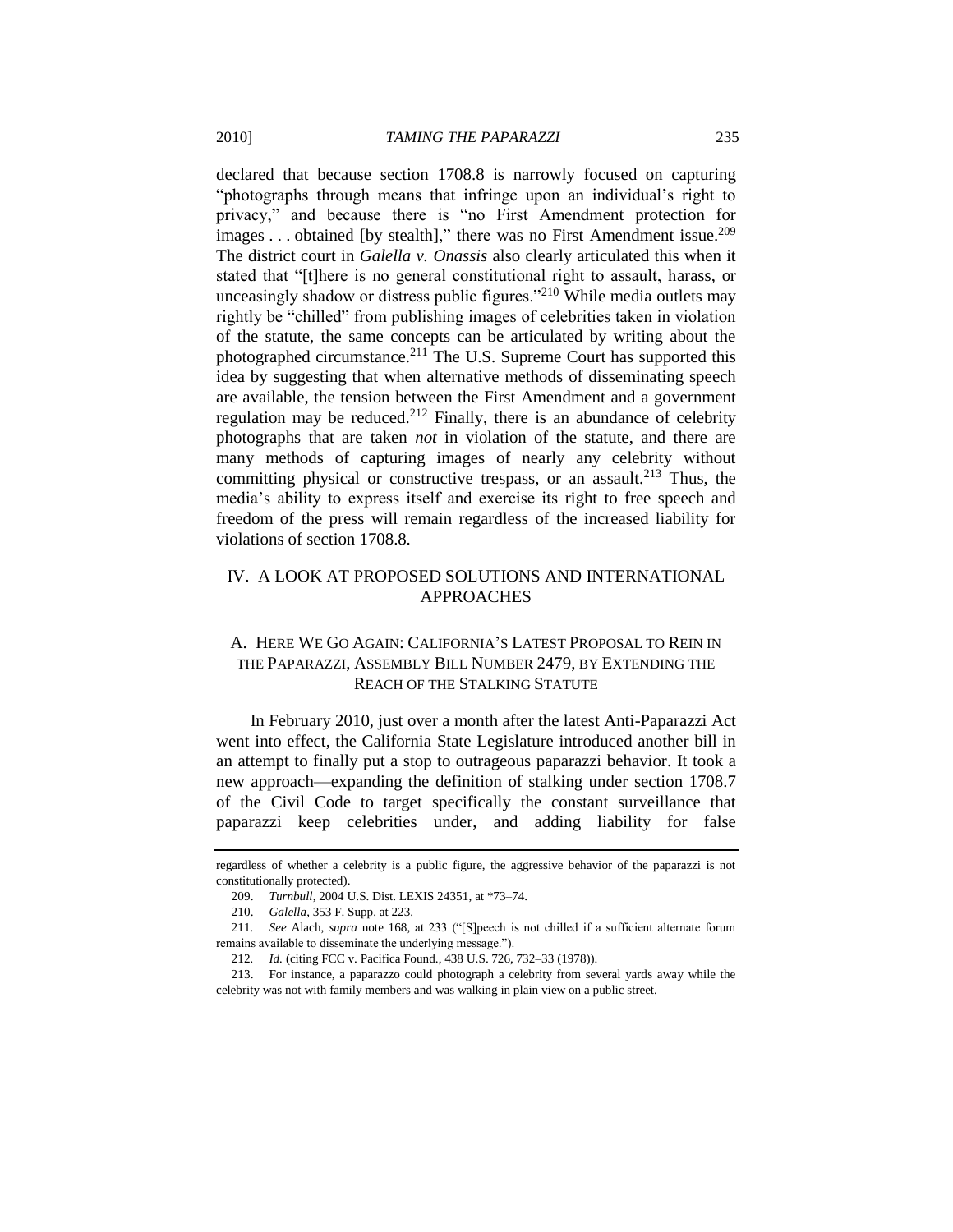imprisonment under section 1708.8.<sup>214</sup>

In addition to liability for physical or constructive invasion of privacy, or assault, the proposed bill would extend liability for violating the Anti-Paparazzi Act if false imprisonment is committed with the intent to capture an image.<sup>215</sup> "False imprisonment" is defined as "the nonconsensual, intentional confinement of a person, without lawful privilege, for an appreciable length of time, however short."<sup>216</sup> Words or conduct that would reasonably lead one to believe that he or she is not free to leave a particular place are adequate to meet the standard, and there is no requirement of physical or forceful restraint.<sup>217</sup> One weakness in this approach, however, is the fact that the most likely instance when celebrities would feel they were confined without their consent involves a situation like the Kate Moss airport incident, $2^{18}$  in which multiple paparazzi surround them to the point that they reasonably believe they cannot leave. In this situation, it would be somewhat difficult for each individual paparazzo to be identified, $2^{19}$  and it is unclear whether a court would find the words or conduct of a single paparazzo (assuming one could be identified) adequate to instill the required reasonable belief. Further, the procedural obstacles for successfully bringing a claim against an anti-SLAPP motion still remain. Thus, adding false imprisonment as an additional approach to proving a violation under section 1708.8 might deter a small amount of aggressive conduct by paparazzi, but it likely will not have any major effect on the safety of celebrities and their children.

#### <span id="page-35-1"></span>B. THE INTERNATIONAL APPROACH

<span id="page-35-0"></span>The United States is not alone in its fight against invasive paparazzi and harassment of celebrities—the United Kingdom, Scandinavia, and the Netherlands all have been cited as having seen "a recent shift toward invasive journalism." $220$  Despite the fact that there is no explicit right to privacy in English law, and thus no cause of action for breach of an

<sup>214.</sup> *See* Assemb. B. 2479, 2009–10 Leg., Reg. Sess. (Cal. 2010).

<sup>215.</sup> *Id.* § 1(c).

<sup>216.</sup> City of Newport Beach v. Sasse, 88 Cal. Rptr. 476, 480 (Ct. App. 1970) (citing RESTATEMENT (SECOND) OF TORTS § 35 (1965); 1 HARPER & JAMES, TORTS 226 (1956)).

<sup>217</sup>*.* Schanafelt v. Seaboard Fin. Co., 239 P.2d 42, 43 (Cal. Ct. App. 1951).

<sup>218</sup>*. See* PRI, *supra* not[e 19.](#page-4-0)

<sup>219.</sup> In order to identify the photographers, the celebrity would likely have to do extensive discovery to obtain images and other records.

<sup>220.</sup> Sara Haenggi, Comment, *The Right to Privacy Is Coming to the United Kingdom: Balancing the Individual's Right to Privacy from the Press and the Media's Right to Freedom of Expression*, 21 HOUS. J. INT'L L. 531, 558 (1999).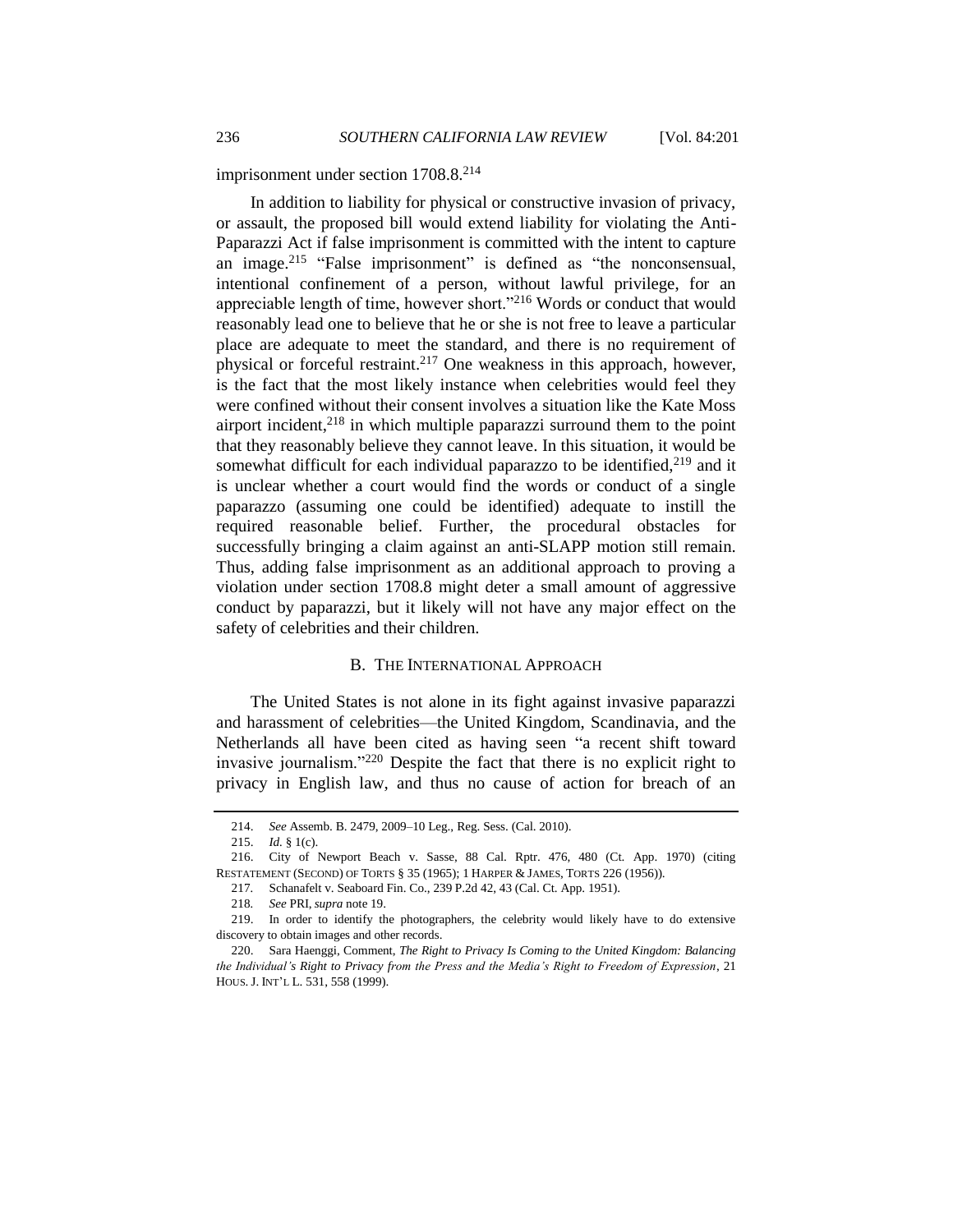individual's privacy,<sup>221</sup> it appears that the United States, a country renowned for its protection of human rights, is lagging behind the European Union with regard to protecting the privacy of its citizens. $222$ 

Many countries in Europe have adopted the Articles drafted by the European Convention on Human Rights.<sup>223</sup> Specifically, Article 8 sets out a broad right of respect for one's "private and family life, his home and his correspondence," except as limited by "the interests of national security, public safety or the economic well-being of the country, . . . the prevention of disorder or crime, for the protection of health or morals, or for the protection of the rights and freedoms of others." $224$ 

In *Von Hannover v. Germany*, a landmark ruling for international privacy rights, the European Court of Human Rights ("ECHR") held that photographs of Princess Caroline Louise Marguerite Grimaldi of Monaco violated Article 8 and breached her right of privacy, regardless of the fact that the Princess was a newsworthy public figure.<sup>225</sup> The photographs were taken without her consent and depicted aspects of her daily life, including shopping, horseback riding, and walking outside.<sup>226</sup> Although the German government contended that its lower level of privacy protection for public figures such as Princess Caroline was compatible with the European Convention on Human Rights, the court found otherwise. $227$ 

The court applied a balancing test to weigh the competing interests of the individual's right to privacy and the freedom of expression.<sup>228</sup> In its analysis, the court determined that although freedom of expression includes the publication of photographs, the case at hand did not involve the dissemination of ideas, but rather concerned personal and intimate

<span id="page-36-0"></span><sup>221</sup>*. See id.* at 532–34 (discussing the early history of privacy laws in England).

<sup>222</sup>*. American Liberty and Princess Diana's Death*, PRI BLOG (Aug. 31, 2009, 1:00 PM), http://www.paparazzi-reform.org/journal/2009/8/31/american-liberty-and-princess-dianas-death.html (describing the irony of our nation's attempt "to be the beacon of human rights" while lagging behind the European Union with regard to privacy protections).

<sup>223</sup>*. See* Haenggi, *supra* note [220,](#page-35-1) at 537 & n.26. The European Convention on Human Rights went into force in 1953 "with the goal to protect, at an international level, human rights from violations by a State and to provide collective international enforcement of these rights." *Id.* at 536.

<sup>224.</sup> Convention for the Protection of Human Rights and Fundamental Freedoms art. 8, Nov. 4, 1950, 213 U.N.T.S. 222 [hereinafter Human Rights Convention].

<sup>225</sup>*.* Von Hannover v. Germany, 2004-VI Eur. Ct. H.R. ¶¶ 9–17, 80, *available at*  http://cmiskp.echr.coe.int/tkp197/view.asp?action=html&documentId=699729&portal=hbkm&source= externalbydocnumber&table=F69A27FD8FB86142BF01C1166DEA398649.

<sup>226</sup>*. Id.* ¶¶ 9–17, 68.

<sup>227</sup>*. Id.* ¶¶ 78–80.

<sup>228</sup>*. Id.* ¶ 60. Article 10 protects the freedom of expression. Human Rights Convention, *supra* note 224, art. 10.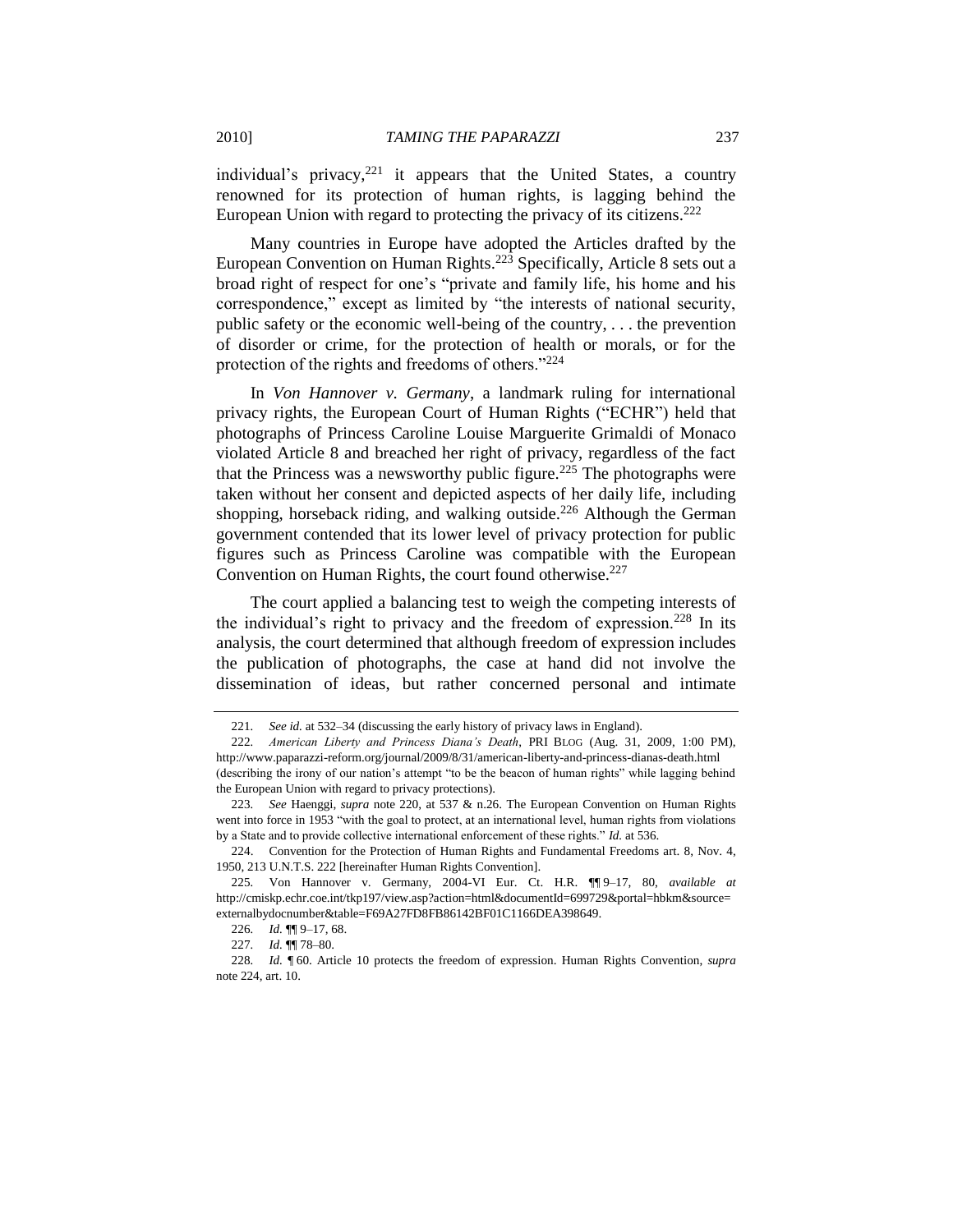information about the Princess for the "sole purpose of  $\dots$  satisfy [ing] the curiosity of a particular readership regarding the details of the applicant's private life." $2^{29}$  Thus, it was not justified by public concern or general importance.<sup>230</sup> Further, the court emphasized that the "decisive factor" was that the facts reported through the images did not contribute to any public debate, given that the images related exclusively to details of the Princess's private life and had nothing to do with any political role.<sup>231</sup> It also noted that the photographs involved an element of harassment by photographers.<sup>232</sup>

<span id="page-37-0"></span>When compared to the strict requirements and practical barriers that celebrities in the United States face in obtaining an injunction against a paparazzo, Europe appears to be significantly more protective of celebrities' privacy rights. In another European privacy case, *Campbell v. MGN Ltd.*, the House of Lords granted supermodel Naomi Campbell damages for the publication of photographs of her outside of a Narcotics Anonymous meeting, stressing the private nature of such meetings.<sup>233</sup> The British High Court also recognized the importance of privacy in a case involving Ewan McGregor.<sup>234</sup> After the Court issued injunctions against an agency for publishing images of actor Ewan McGregor's children without parental consent while on a family vacation, McGregor said, "[I]t's my right to protect my children." $^{235}$ 

232. *Von Hannover*, 2004-VI Eur. Ct. H.R. ¶¶ 59, 68.

233*. See* Campbell v. MGN Ltd., [2005] UKHL 61, [2]–[3] (appeal taken from Eng.), *available at* http://www.publications.parliament.uk/pa/ld200506/ldjudgmt/jd051020/camp.pdf. Other celebrities who obtained injunctions against the paparazzi from London courts include singers Lily Allen and Amy Winehouse, and actress Sienna Miller. *See* Emine Saner, *Have Celebrities Finally Snapped?*, THE GUARDIAN, May 4, 2009, *available at* http://www.guardian.co.uk/media/2009/may/04/celebritiespaparazzi (discussing the United Kingdom's recent injunctions against paparazzi).

234*. See Ewan McGregor Wins Injunction over Snatched Paparazzi Photos*, IMDB (Nov. 13, 2003), http://www.imdb.com/news/ni0063880/.

235. *Id. See also Louise Prince, Celebrity and Privacy: "It's My Right to Protect My Children,"* THE IN-HOUSE LAW., Dec. 2006–Jan. 2007, at 42, *available at* http://www.harbottle.com/hnl/upload/ documents/Celebrity%20and%20Privacy.pdf. The U.K. courts, however, have not always been so protective of celebrity children's privacy rights. Celebrities Alex Kingston and Kate Beckinsale's complaints about their children being photographed while walking along a street were rejected because

<sup>229</sup>*. Von Hannover*, 2004-VI Eur. Ct. H.R. ¶ 65.

<sup>230</sup>*. Id.* ¶ 76.

<sup>231.</sup> *Id.* The Court noted that the Princess does not in fact "exercise any function within or on behalf of the State of Monaco or any of its institutions.<sup>"</sup> *Id. f* 62. This can be contrasted with the ruling in a case involving Elton John, who was denied an injunction to prevent the publication of pictures of him walking with his driver from his car to his home in London, despite his claims that the image showed he was balding and it was not of public interest. Rosanna Cooper, *Media Law—Privacy—Elton John—Failed Injunction*, EZINEARTICLES.COM (Nov. 15, 2006), http://ezinearticles.com/?Media-Law- %96-Privacy-%96-Elton-John-%96-Failed-Injunction&id=360614 (describing Sir Elton John's attempt to prevent the Daily Mail from publishing his photograph).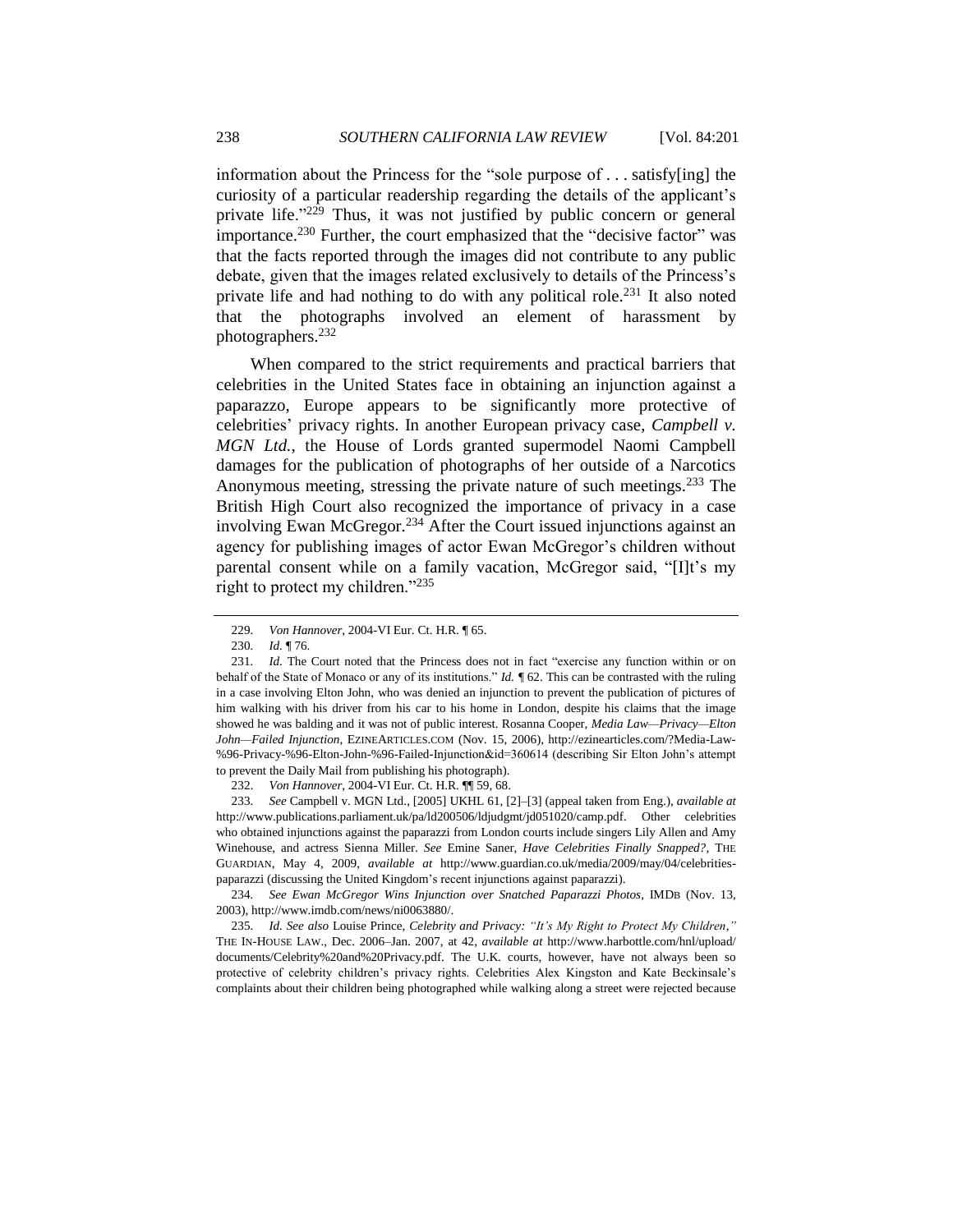#### V. SOLUTIONS AND RECOMMENDATIONS

<span id="page-38-0"></span>Given the difficulty of proving a violation of section 1708.8, the broad newsworthy standard, and the practical barriers to successfully bringing a cause of action, it is unlikely that the 2009 amendment to the Anti-Paparazzi Act, or the proposed assembly bills, will have a significant impact on aggressive and invasive paparazzi behavior. Thus, in order to increase safety for celebrities, their families, and members of the public who may get in the way of a determined paparazzo, California must move forward to implement additional, more effective solutions to the paparazzi problem.

<span id="page-38-1"></span>The American legal system has been referred to as a "reactive" instrument of social adjustment" through which "[n]ew laws are enacted and precedents set usually after an incident or situation arises that is deemed too destructive to society. Sometimes it takes decades of damage before our laws catch up with the needed change.<sup> $236$ </sup> It seems as though our society is reaching this breaking point. Even with the continued strengthening of antipaparazzi laws in California, almost weekly there is another paparazzi-involved car accident in the news, or a paparazzo becomes so aggressive toward a celebrity and his or her family that the celebrity feels obligated to get physical in order to maintain some semblance of personal space and sanity. Further, although the media industry makes some attempts at self-regulation, $237$  the fact that no license is required to be a paparazzo makes it difficult to set standards for their behavior.<sup>238</sup>

Since it is clear that voluntary public figures (which includes most celebrities) waive their right to at least some degree of privacy protections, $239$  the first significant changes beyond the continued strengthening of the Anti-Paparazzi Act should not be focused on protecting celebrities themselves. Instead, the changes should concentrate on increasing privacy protections for those whose actions have in no way

they had been taken in a public place and did not seem to have affected the children's welfare. *Id.* at 43. 236. *Legal*, PRI, http://www.paparazzi-reform.org/legal/ (last visited Nov. 10, 2010).

<sup>237.</sup> For an example of an attempt to encourage paparazzi and media organizations to adopt a code of conduct providing celebrities with privacy and other protections in various situations, including when there are children or individuals in distress being photographed, see *Human Privacy and Respect in the Media: A Mutually Agreed upon Code of Conduct*, PRI, *available at* http://www.paparazzireform.org/storage/PAP\_REFORM\_CODE.pdf (last visited Nov. 14, 2010).

<sup>238.</sup> In fact, with the increase in use of digital cameras and camera phones, almost anyone can be a paparazzo.

<sup>239</sup>*. See* 62A AM. JUR. 2D *Privacy* § 203 (2005).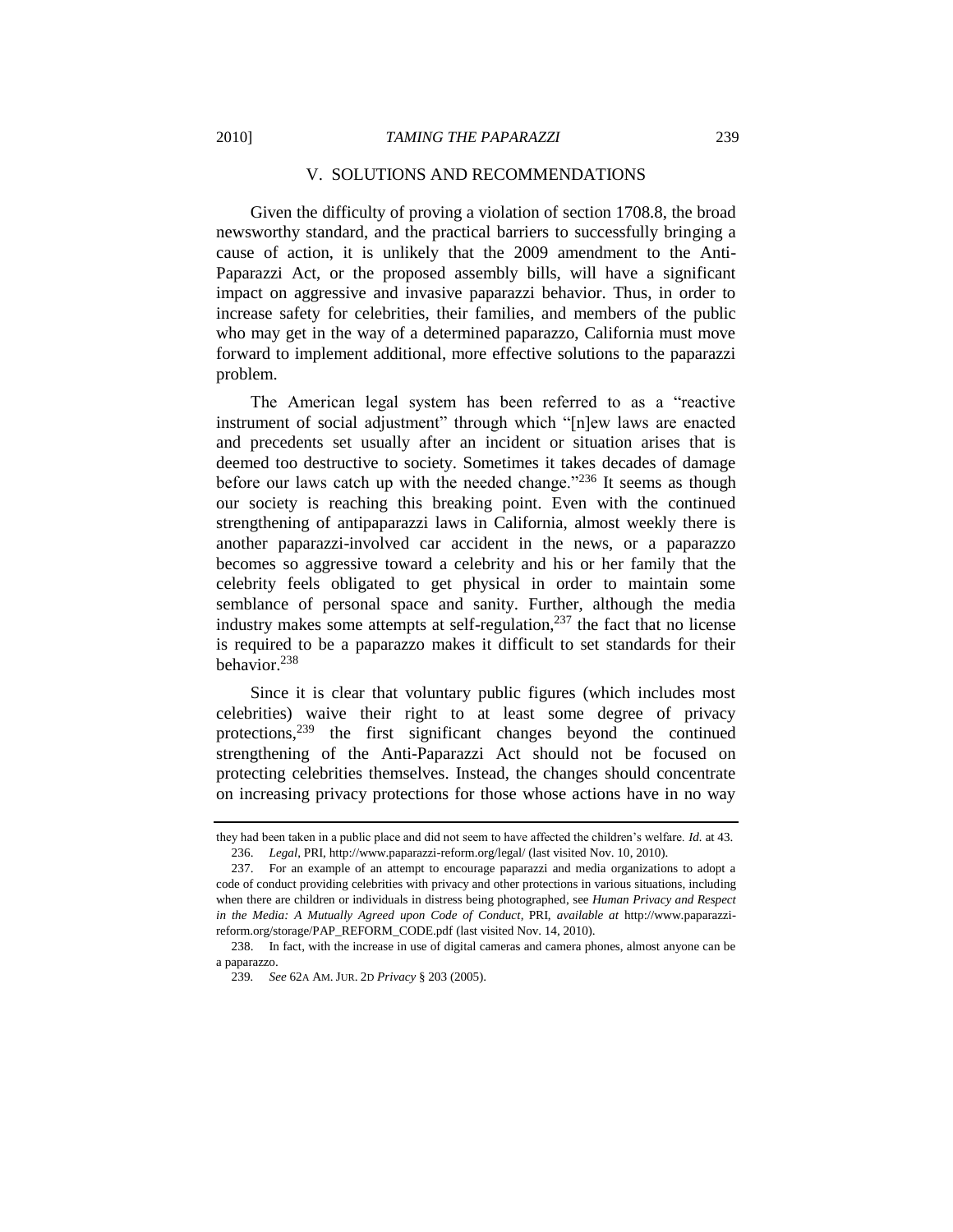<span id="page-39-1"></span>led to a waiver of privacy rights—children of celebrities who have become "accidental players in the Hollywood tug of war between paparazzi and real celebrities, $v^{240}$  and are currently hounded to nearly the same degree as their celebrity parents for their circumstantial positions as the offspring of a well-known individual.

This Note proposes the best ways to ensure privacy rights and safety for celebrity children. First, it recommends adopting the European model of more equally balancing the right to privacy against the First Amendment, and narrowing the waiver of the right to privacy and newsworthiness aspects of the analysis with regard to celebrity children to afford them stronger protections. Second, it recommends creating protective buffer zones around places such as schools, parks, and medical facilities. Finally, it discusses the social and policy issues that must be addressed before any significant change in paparazzi and privacy laws can be made.

## <span id="page-39-0"></span>A. SHIFTING THE BALANCE BETWEEN THE RIGHT TO PRIVACY AND THE FIRST AMENDMENT: AN ARGUMENT IN FAVOR OF THE INTERNATIONAL APPROACH TO PAPARAZZI ISSUES AND A CALL FOR NEW DEFINITIONS OF **NEWSWORTHINESS**

In most areas of life, children under the age of eighteen are required to obtain parental consent for everything from field trips to medical procedures to television appearances.<sup>241</sup> Yet, when it comes to the tabloid coverage of celebrities' children, the requirement for parental consent disappears. A paparazzo can hang from a tree to photograph a celebrity's toddler at a park with friends, with the toddler's famous parent nowhere in sight;<sup>242</sup> a magazine can publish the child's picture on its front cover, including critical and insensitive captions, and place it front and center at checkout stands across the country without any form of parental consent or waiver.<sup>243</sup> While this may seem strange to the outside world, it is the result

<sup>240.</sup> Carla Hall, *Paparazzi ―Buffer Zone‖ Around Santa Monica Preschools Is Considered*, L.A. TIMES, June 11, 2009, *available at* http://articles.latimes.com/2009/jun/11/local/me-preschoolpapparazi11.

<sup>241</sup>*. See, e.g.*, Ann Maradiegue, *Minor's Rights Versus Parental Rights: Review of Legal Issues: Exemptions from Parental Consent for Minors*, MEDSCAPE, http://www.medscape.com/viewarticle/ 456472\_5 (last visited Nov. 14, 2010) (noting that federal law gives parents the right to control the disclosure of their minor child's education records).

<sup>242</sup>*. See* Amelia McDonell-Parry, *Two Little Afflecks*, THE FRISKY (Mar. 30, 2010, 9:40 AM), http://www.thefrisky.com/post/246-two-little-afflecks/ (picturing Ben Affleck and Jennifer Garner's two young daughters on a park bench while out with a nanny).

<sup>243.</sup> For instance, a recent magazine cover headline read, "Why Is Angelina Turning Shiloh into a Boy?,‖ LIFE & STYLE, Mar. 4, 2010, *available at* http://www.lifeandstylemag.com/2010/03/large-1011 cover.html. The cover story referred to the three-year-old daughter of Angelina Jolie and Brad Pitt.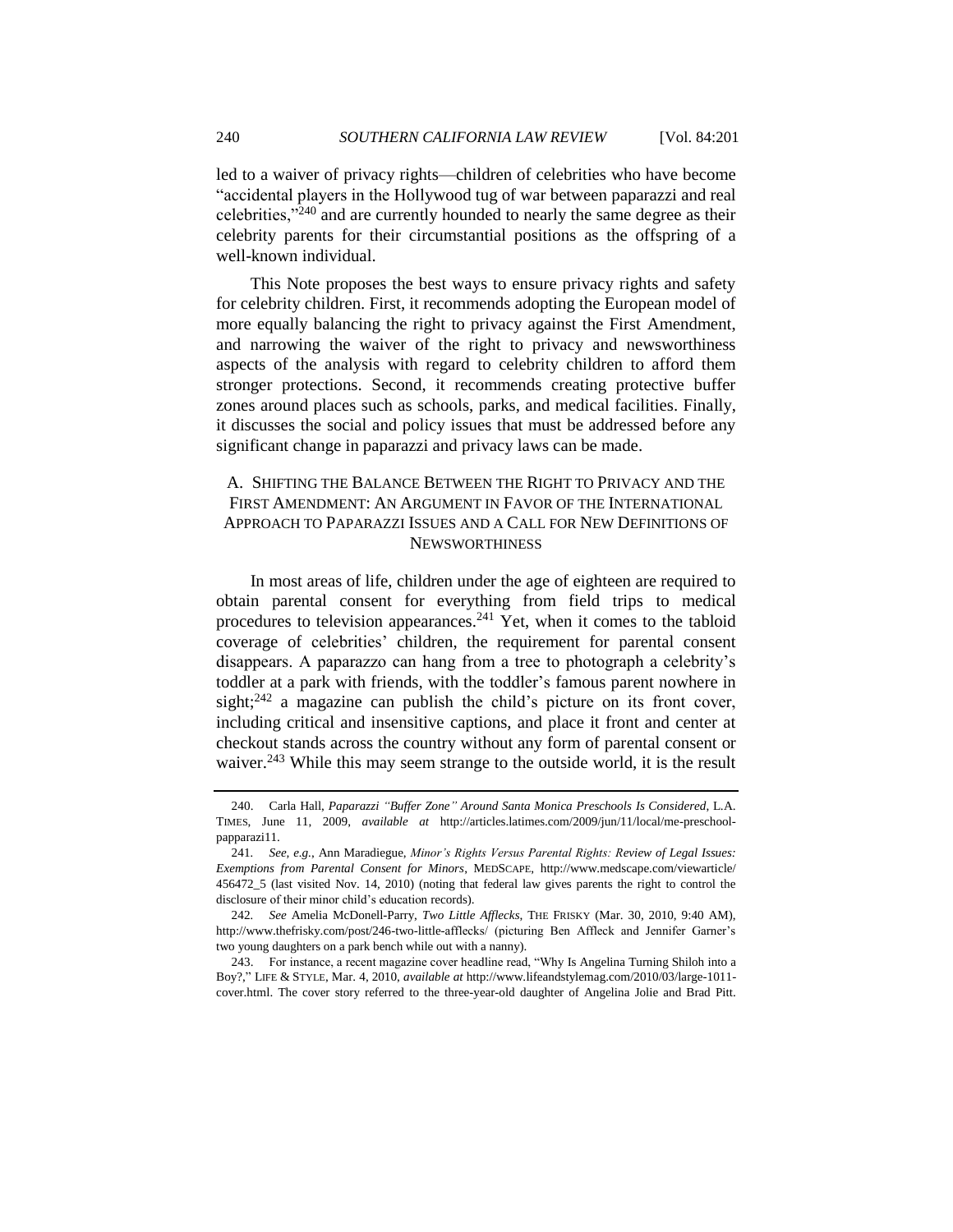of the innocent child's parent being a public figure.<sup>244</sup>

The idea of constant surveillance and reckless behavior to capture images of individuals engaged in private activities would have been unimaginable to the Framers of the Constitution and stands in stark contrast to the concepts of freedom and personal liberty that this country was founded on over two centuries ago. Although the First Amendment was drafted broadly at its outset, it was done so in order to "lay[] down a foundation of law that could then be amended and adjusted as the nation grew and advanced in ways the Founding Fathers could not predict.<sup>245</sup> The drafters of the Constitution could not have foreseen a world in which clear images of individuals could be captured in an instant in any location, even without the subjects' knowledge that they are under surveillance, and then immediately uploaded onto a forum where billions of people worldwide have visual access to them.

Due to the increasing prevalence of digital media and advancing technology, today's society is facing a major issue with personal privacy, and the balance of constitutional protections must be shifted to respond to this change in situation.<sup>246</sup> In order to ensure that all individuals, regardless of their notoriety, maintain some aspect of privacy while engaged in nonnewsworthy events, the government must continue to take action to strengthen privacy protections.<sup>247</sup> Even in 1947, before the recent surge in aggressive media and celebrity frenzy began, the Commission on Freedom of the Press advocated that

everyone concerned with the freedom of the press and with the future of democracy should put forth every effort to make the press accountable, for, if it does not become so of its own motion, the power of government will be used, as a last resort, to force it to be so.<sup>248</sup>

245. *Legal*, *supra* not[e 236.](#page-38-1)

247*. See id.*

Although Shiloh is arguably too young to be affected by such gender identification criticism now, this is nothing for which parents would want to have the entire country criticizing their innocent child.

<sup>244.</sup> Christine Apostolina, Letter to the Editor, *Paparazzi Go Away*, L.A. TIMES, May 31, 2008, at 4, *available at http://articles.latimes.com/2008/may/31/entertainment/et-letters31.S2* ("If we as a society can determine that someone under 21 is too young to drink, then we should be able to decide that stalking/photographing children by paparazzi is also illegal. No child, whether a celebrity, the child of a celebrity or the classmate of a celebrity, should be subjected to paparazzo intrusion.").

<sup>246.</sup> These personal privacy issues do not affect only celebrities. With the rise of the Internet, "anyone who is unfortunate enough to be the subject of a photograph" can be a victim of intrusive photography on a blog, Facebook, or other social media Web site. Kelly, *supra* note [29](#page-6-1) (quoting Sean Burke, discussing who will benefit from antipaparazzi laws).

<sup>248.</sup> COMM'N ON FREEDOM OF THE PRESS, A FREE AND RESPONSIBLE PRESS: A GENERAL REPORT ON MASS COMMUNICATION: NEWSPAPERS, RADIO, MOTION PICTURES, MAGAZINES AND BOOKS 80 (Robert D. Leigh ed., 1947).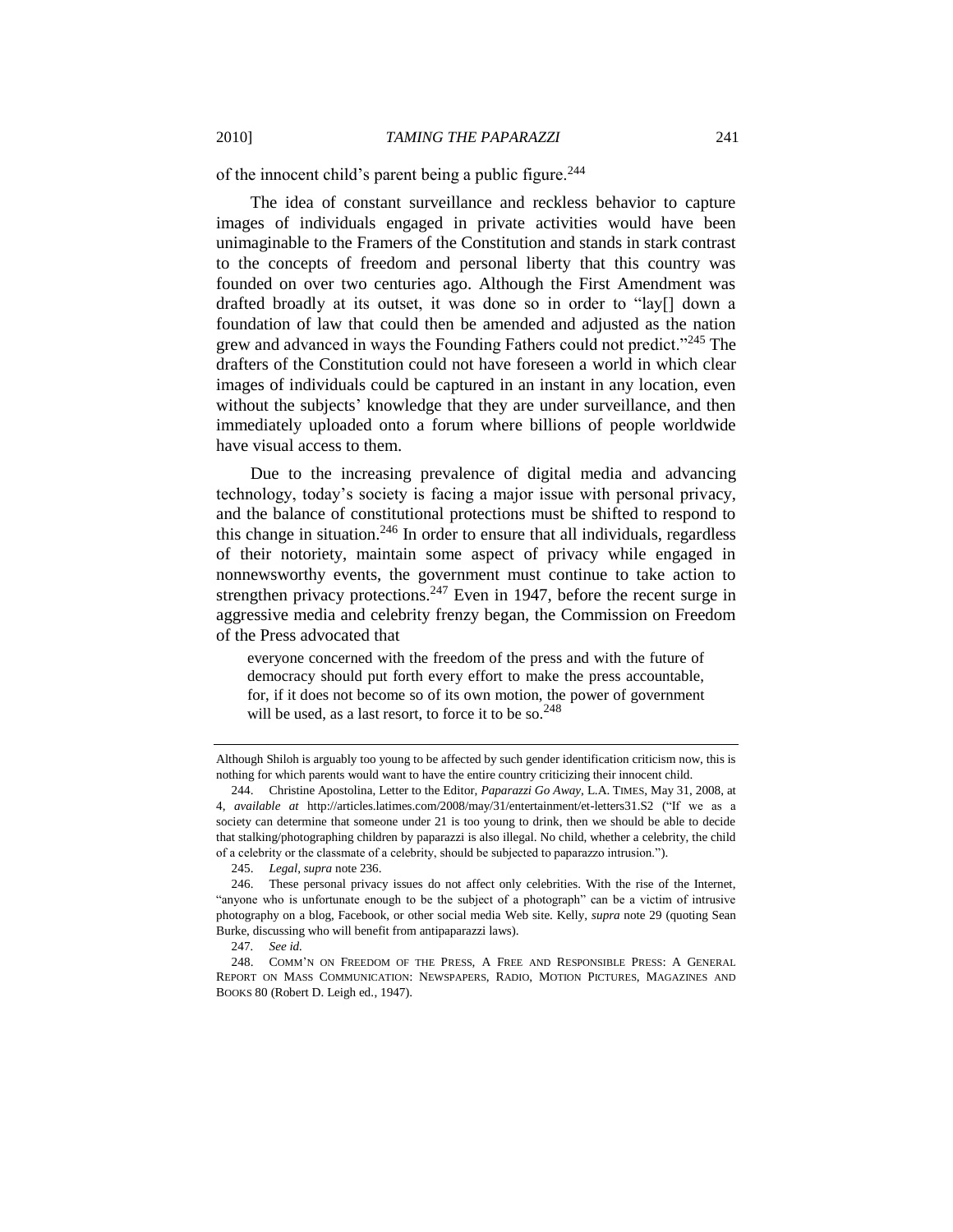While the First Amendment protections for freedom of speech and freedom of the press are part of the major ideals on which the United States was founded, it does not mean that the press should have free reign to behave in whatever manner it wishes to capture profitable photographs.

In order to effectively protect celebrity children, U.S. courts should adjust the balance between the right to privacy and the protections of freedom of speech, press, and expression, by following an approach similar to that of the ECHR. As discussed in Part IV.B, the ECHR has adopted a method of weighing these competing rights on a more evenly balanced scale<sup>249</sup> (as opposed to the United States' current approach of weighing First Amendment protections more heavily than the right to privacy), allowing celebrities to obtain injunctions that protect them from being photographed while they are engaged in day-to-day activities unrelated to their source of notoriety, and while they are with their families.<sup>250</sup>

<span id="page-41-0"></span>Courts in the United States have not clarified exactly what constitutes "newsworthy" information, $251$  and furthermore, the courts that initially set the broad standard were not facing the same kind of invasive paparazzi conduct that occurs today. Thus, newsworthiness and legitimate public concern standards should be raised with regard to celebrity children.<sup>252</sup> Although information is considered to be of "legitimate concern to the public" in the United States even when it is solely for purposes of "amusement or enlightenment,"<sup>253</sup> courts should not allow paparazzi freedom to engage in aggressive behavior in order to capture images of celebrity children (who have involuntarily become public figures) purely for the public's amusement. Instead, courts should follow the ECHR approach in holding that invading the privacy of a public figure for "the sole purpose of  $\dots$  satisfy[ing] the curiosity of a particular readership" is not justified by public concern or general importance.<sup>254</sup>

In determining whether a photograph is "newsworthy" or of

<sup>249.</sup> *See supra* text accompanying notes [228–](#page-36-0)[32.](#page-37-0)

<sup>250</sup>*. See* Alach, *supra* note [168,](#page-27-2) at 224–25 (describing the ECHR's more equal balance of privacy and freedom of speech).

<sup>251.</sup> Kapellas v. Kofman, 81 Cal. Rptr. 360, 370 (Cal. 1969) (en banc) ("[T]he courts still have only hesitantly sketched the boundaries of the 'newsworthy' category  $\dots$ .").

<sup>252.</sup> One scholar has suggested that the narrow definition of privacy and the broad definition of newsworthiness "have taken the bite out of" the intrusion torts and thus must be changed, or a new approach must be adopted. Crisci, *supra* not[e 156,](#page-25-0) at 215.

<sup>253.</sup> RESTATEMENT (SECOND) OF TORTS § 652D cmt. j (1977). *See also* Loeb & Stern, *supra* note [36,](#page-6-0) at 14 (discussing the low standard for newsworthiness).

<sup>254.</sup> Von Hannover v. Germany, 2004-VI Eur. Ct. H.R. ¶ 65, *available at* http://cmiskp.echr.coe.int/tkp197/view.asp?.action=html&documentId=699729&portal=hbkm&source= externalbydocnumber&table=F69A27FD8FB86142BF01C1166DEA398649.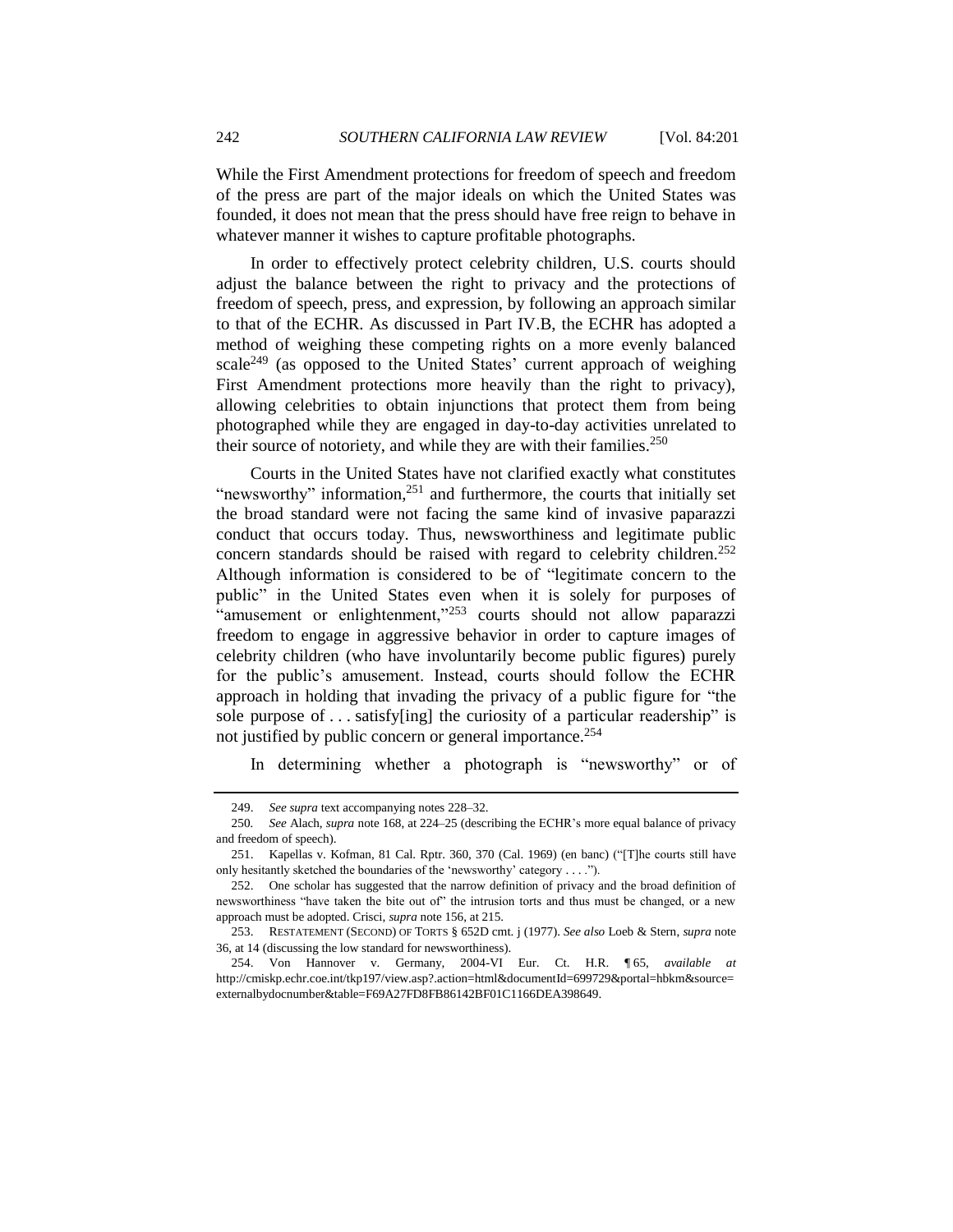"legitimate concern to the public," and thus protected by the First Amendment, the U.S. courts should again follow the ECHR and take into account all circumstances surrounding the image, including but not limited to the following<sup>255</sup>: whether the celebrity is with a significant other or child, the age of the child, whether the child was emotionally distraught by the photographing, whether the celebrity was able to go about his or her activities without being obstructed by the photographer, whether the celebrity is involved in day-to-day activities unrelated to his or her position as a public figure, where the photographs were taken, whether the conduct of the photographer was harassing or rude, and whether the celebrity parent has voluntarily placed the child in the public eye in the past. This approach would allow the courts to make more careful privacy determinations, thus avoiding the risk of unnecessarily burdening the right to free speech and press, while also valuing the privacy rights of celebrities and their children while engaged in personal or familial activities.

<span id="page-42-1"></span>Despite the fact that it is reasonable for public figures to waive their families' rights to privacy to a certain extent, the press should not be given absolute freedom to invade the privacy of celebrities' children (who have not volunteered to become public figures) in every situation and at all times.<sup>256</sup> Instead, the lower privacy protections should be limited more strictly to when celebrities are engaged in conduct or an activity related to their source of notoriety, as suggested by the ECHR.<sup>257</sup> Given that most celebrities are not famous for any reason related to their children.<sup>258</sup> it is illogical to expose their children to lower levels of privacy in situations which do not relate to the celebrities' reasons for being public figures.

<span id="page-42-0"></span>For example, if an actor is famous for his theatrical performances, the waiver of his right to privacy should be extended only to situations that relate to the notoriety regarding his acting skills and promotion of his performances. Thus, if a celebrity attends a film premiere, press junket, or other activity related to the source of his fame, then there should be a more generous waiver of privacy for both his life and his child's life while in attendance. When the actor is pushing his child in a stroller in Central Park,

<sup>255.</sup> California courts already use a balancing test to determine newsworthiness, looking at the social value of the information and the degree of privacy intrusions. *See* Crisci, *supra* not[e 156,](#page-25-0) at 242. Thus, the courts only need to adjust the factors they already balance and include these additional factors in their analysis.

<sup>256</sup>*. See* 62A AM. JUR. 2D *Privacy* § 203 (2005) (stating that carelessly applying the waiver concept can lead to unjust results).

<sup>257</sup>*. Von Hannover*, 2004-VI Eur. Ct. H.R. ¶ 69.

<sup>258.</sup> Exceptions to this statement include Octo-Mom and Jon and Kate Gosselin (of *Jon and Kate Plus Eight*), who have become famous only because of their children.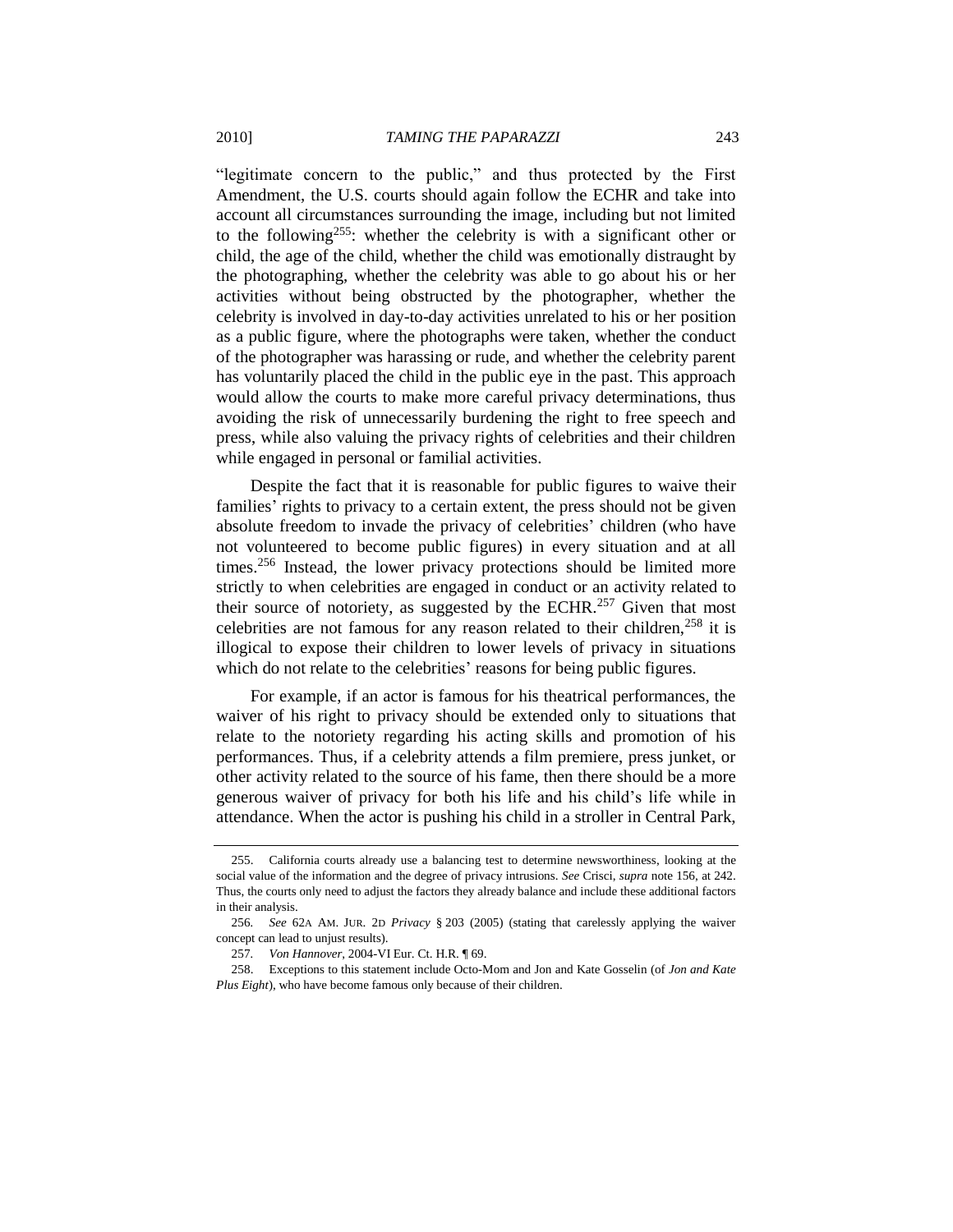however, there is nothing about the activity that he is engaged in that is related to his profession or the source of his fame. In fact, his activity is arguably one of the most personal and familial of all. Consequently, he should be found to be in a private domain where his child is not susceptible to being photographed by a paparazzo for profit.

Furthermore, increasing the breadth of personal privacy for celebrities by strengthening the protections for their children will not curtail the freedoms provided by the First Amendment because images of celebrity children are best characterized as low-value speech, and thus protection is not absolute.<sup>259</sup> The U.S. Supreme Court has stated that utterances of lowvalue speech are not an "essential part of any exposition of ideas, and are of such slight social value as a step to truth that any benefit that may be derived from them is clearly outweighed by the social interest in order and morality."<sup>260</sup> The Court used this analysis in declaring that "fighting words," words that cause emotional harm and are likely to cause a violent response, are unprotected by the First Amendment.<sup>261</sup> Similarly, paparazziobtained images of celebrity children engaged in normal conduct in ordinary circumstances unrelated to their parents' sources of fame can be classified as low-value, because society's interest in protecting the safety and privacy of children who have not chosen to be public figures outweighs the insignificant social value of information gathered by the paparazzi.<sup>262</sup>

# <span id="page-43-0"></span>B. IMPLEMENTING FIXED BUFFER ZONES AROUND AREAS THAT SHOULD BE SAFE AND FRIENDLY, EVEN TO CELEBRITY FAMILIES: SCHOOLS, PARKS, AND MEDICAL FACILITIES

Perhaps one of the simplest and most effective steps toward keeping celebrity children out of harm's way, allowing them to maintain a level of normalcy throughout their childhoods and protecting their privacy interests, is to implement "buffer zones" in typically family- and child-oriented

<sup>259</sup>*.* Madere, *supra* note [192,](#page-31-0) at 1656 (arguing that information gathered by the paparazzi should be considered low-value speech, and as such is of slight social value when weighed against the strong interests in protecting safety and privacy). *But see id.* at 1656 n.107 (citing a contradictory case, *Stephano v. News Group Publications, Inc*., 64 N.Y.2d 174 (1984), which held that the newsworthiness exception "applies not only to reports of political happenings and social trends . . . , but also to news stories and articles of consumer interest including developments in the fashion world").

<sup>260.</sup> Chaplinsky v. New Hampshire, 315 U.S. 568, 569–70, 572–73 (1942) (holding that a Jehovah's Witness's speech denouncing other religions as a "racket" and calling one listener "a damned Fascist" and "damned racketeer" consisted of "fighting words" that were not protected by the First Amendment).

<sup>261</sup>*. Id.* at 572.

<sup>262</sup>*. See* Madere, *supra* note [192,](#page-31-0) at 1656 (applying similar reasoning in concluding that all information gathered by the paparazzi should be considered low-value speech).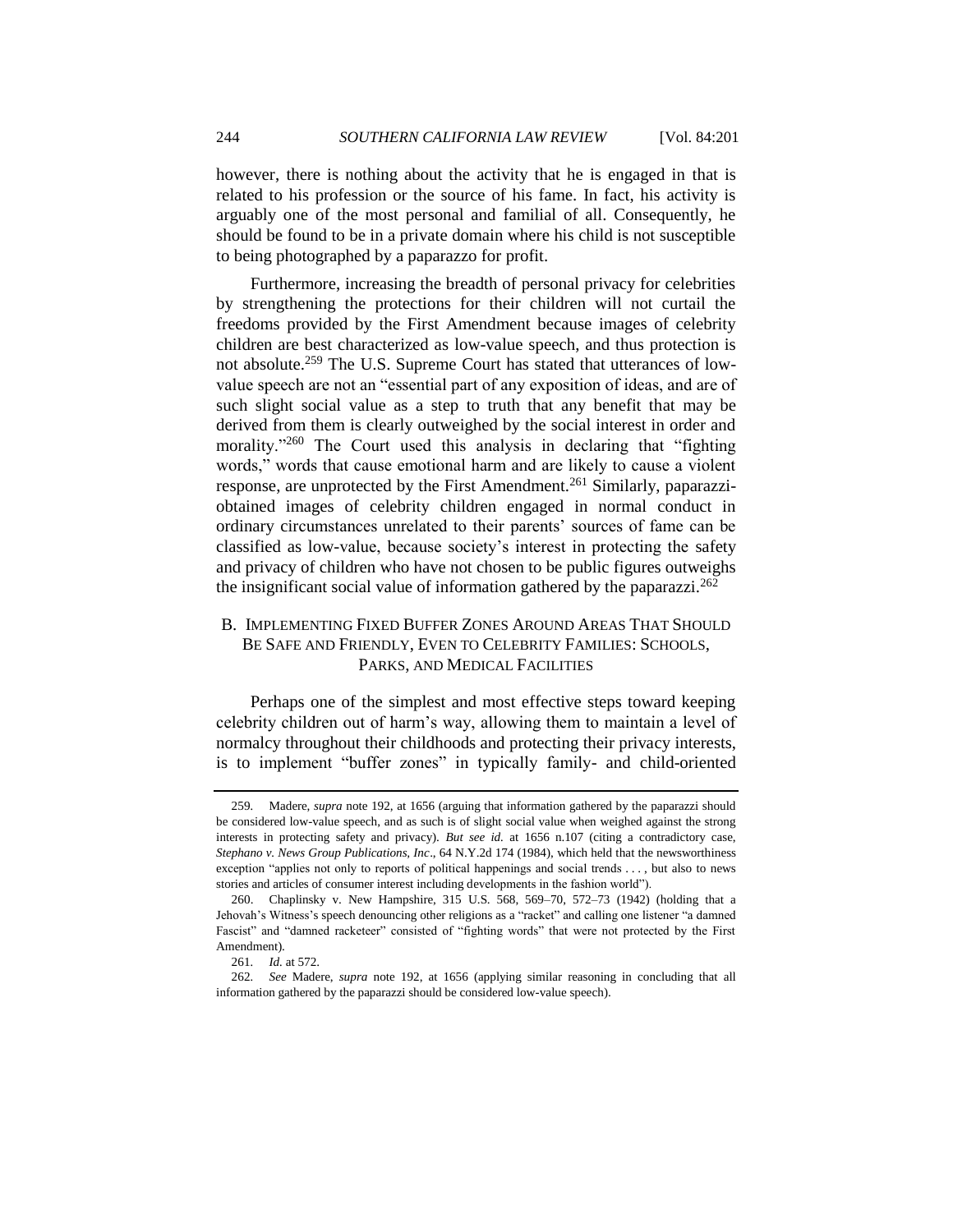locations, such as schools, parks, and medical facilities. Buffer zones are created by injunctions that prohibit a particular free-speech activity within a certain distance of a particular person or location. Although the Supreme Court has struck down floating buffer zones (which "float" along with a moving object such as a person or vehicle) as unconstitutional, it upheld the use of fixed buffer zones (which surround a stationary, permanent location) in *Schenck v. Pro-Choice Network*. 263

In determining the constitutionality of the speech-free buffer zones in *Schenck*, the Court used a balancing test to weigh "whether the challenged provisions . . . burden no more speech than necessary to serve a significant government interest,"<sup>264</sup> and decided that with regard to fixed buffer zones, the government interests outweighed those of the First Amendment. The government interests the Court emphasized included "ensuring public safety and order, promoting the free flow of traffic on streets and sidewalks, protecting property rights, and protecting a woman's freedom to seek pregnancy-related services."265

Similarly, in the case of paparazzi and photographing celebrity children, the government interest in keeping schools, parks, and medical facilities safe for families and children seems to outweigh the interest in freedom of the press and free speech. Like in *Schenck*, the government has an interest in maintaining public safety and order by ensuring that parents and their children (regardless of notoriety) are kept out of harm's way while they are at these important, family-oriented locations—walking their children through school parking lots to their classrooms, helping them down slides at the park, or taking them to medical appointments. This goes hand in hand with an interest in promoting the free flow of traffic, which is impeded by paparazzi in their cars and on sidewalks and crowding in herds at these locations to snap close-ups of celebrities with their children, which often causes paparazzi to be unaware of noncelebrity bystanders who they are shoving aside to get these valuable shots. Further, the Court's emphasis

<sup>263</sup>*.* Schenck v. Pro-Choice Network, 519 U.S. 357, 377, 380 (1997). *Schenck* resulted from a challenge to a federal district court injunction restricting antiabortion protestors from approaching people or demonstrating outside of an abortion clinic. *Id.* at 366–67, 370. Although the Court declared that the injunction could not prohibit protestors from approaching individuals or vehicles outside of the clinic through floating buffer zones, it upheld a fifteen-foot fixed buffer zone surrounding the clinic. *Id.* at 377, 380. The Court reasoned that the restriction was too broad because it restricted "classic forms of speech," such as handing out material and commenting on a matter of public concern on public sidewalks, which is a traditional public forum. *Id.* at 377.

<sup>264.</sup> *Id.* at 372 (quoting Madsen v. Women's Health Ctr., Inc., 512 U.S. 753, 765 (1994)).

<sup>265</sup>*. Id.* at 376. Regarding public safety, the Court noted that the district court properly considered the public safety concerns arising from the interactions between cars and protestors creating a dangerous situation. *Id.* at 375.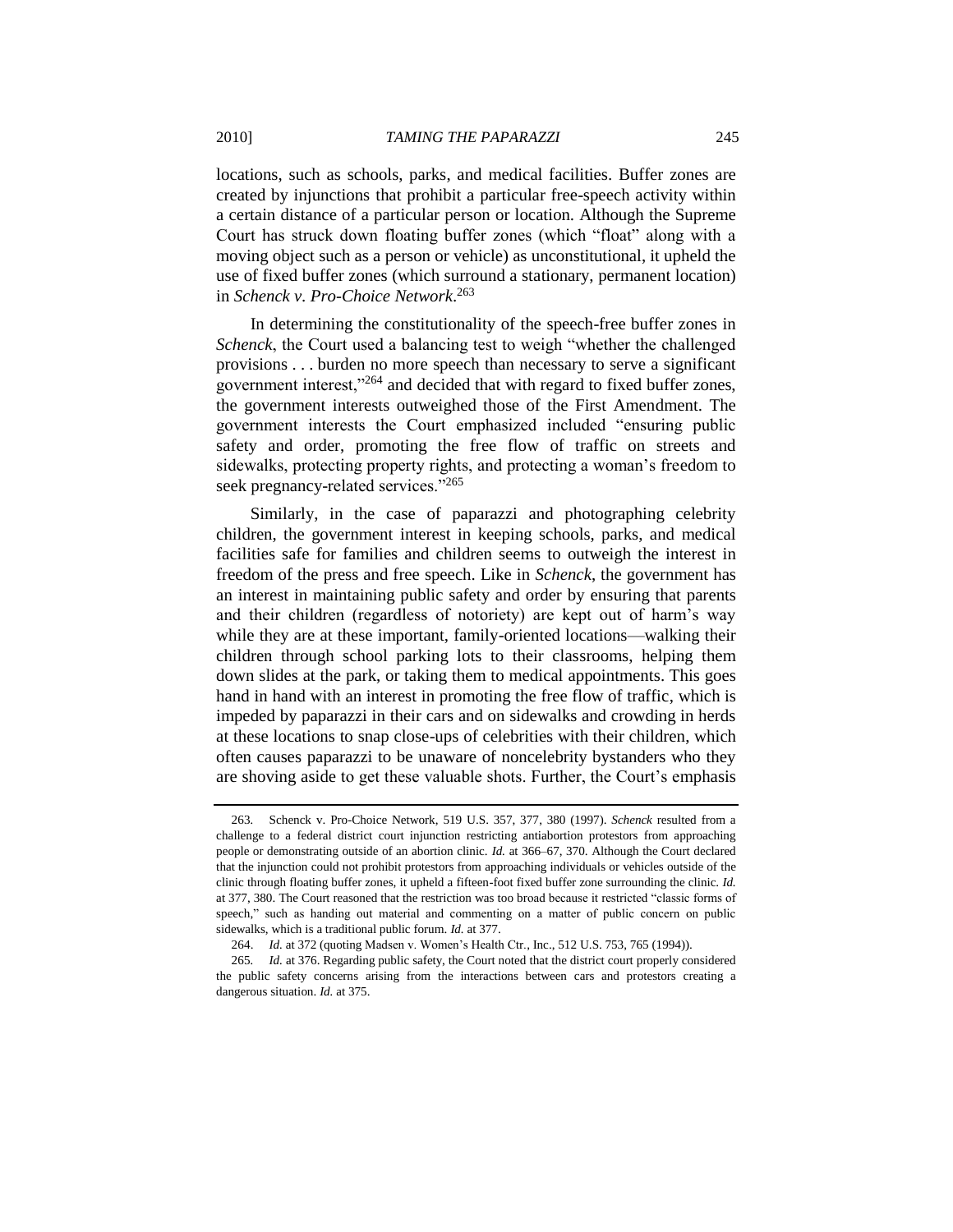<span id="page-45-0"></span>

on protecting one's ability to seek pregnancy-related medical services without interference can be applied to buffer zones around medical facilities. All individuals, whether celebrities or not, should be free to seek medical services without aggressive paparazzi getting in their way. On the First Amendment side of the scale, paparazzi have alternative ways of capturing images of celebrities in other public locations, and if celebrities choose to bring their children with them to these non–buffer zone locations, the paparazzi may be able to take their pictures.

In 2009, the City of Santa Monica, home to many Los Angeles–based celebrities and their families, began discussions through its city council regarding the implementation of buffer zones around the city's medical facilities, hospitals, and schools, including the First Presbyterian Nursery School, attended by Meg Ryan's son and by the three-year-old daughter of actress Jennifer Garner and her husband, actor Ben Affleck.<sup>266</sup> A video posted on the Paparazzi Reform Initiative's Web site makes it clear that the paparazzi have created a dangerous, circus-like environment not only for the celebrities and their pupil children, but also for other parents and their children who attend the school.<sup>267</sup> Parents have complained of feeling trapped, being verbally and physically assaulted, having their children nearly trampled by the paparazzi, and seeing paparazzi climb up a fence to take pictures of celebrity children on the playground.<sup>268</sup>

While fixed buffer zones in these locations should be upheld, it is unlikely that the paparazzi could be prohibited from using image- and sound-enhancing devices from outside of a buffer zone to photograph celebrities and their children within the bounds of this zone, or that floating buffer zones would be found constitutional, based on a *Schenck* balancing test. The main government interests that could be balanced against the

<sup>266</sup>*. See* Hall, *supra* note [240;](#page-39-1) Melody Hanatani, *Council to Examine Protecting Children from Paparazzi*, SANTA MONICA DAILY PRESS, June 9, 2009, *available at* http://www.smdp.com/Articles-c-2009-06-08-59873.113116\_Council\_to\_examine\_protecting. This problem with paparazzi invading the areas surrounding schools attended by celebrity children is not limited to California. Golfer Tiger Woods and his then-wife were compelled to issue an apology letter to the parents of children who attended their daughter's school in Florida after intense media scrutiny following his infidelity scandal led the paparazzi to swarm around the school on a daily basis. *Tiger Woods Apologizes to Pre-School Parents*, TMZ (Feb. 23, 2010, 8:17 AM), http://www.tmz.com/2010/02/23/tiger-woods-apologizes-topre-school-parents/.

<sup>267</sup>*. Featured Video: Santa Monica City Councilman Working to Protect Kids from Paparazzi*, PRI (June 10, 2009), http://www.paparazzi-reform.org/video/ (describing the "intolerable situation" at the Santa Monica preschool as described by noncelebrity parents).

<sup>268</sup>*. See* Hall, *supra* note [240](#page-39-1) (quoting one parent whose son was nearly trampled, and another who had to file a police report against a paparazzo who hit him in the face with a camera); Hanatani, *supra* not[e 266](#page-45-0) (describing the scene at the preschool and detailing parental complaints).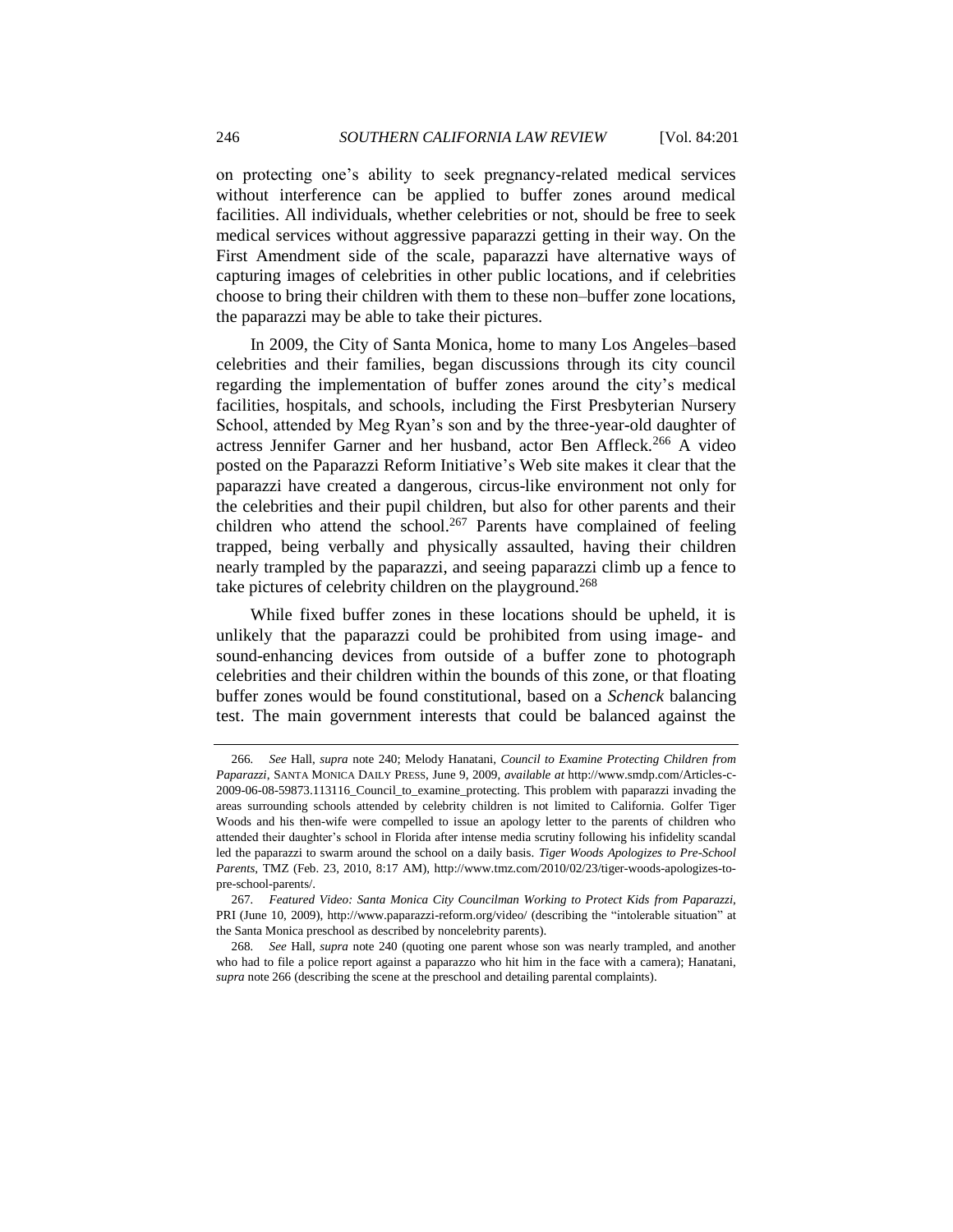burden on free speech with regard to buffer zones around schools, parks, and medical facilities would be ensuring public safety and order, promoting the free flow of traffic on streets and sidewalks surrounding the areas, protecting property rights, protecting access to medical services, and protecting the privacy of celebrity children (although the extent of this protection given their status as a public figure's child has not been clearly defined). Thus, in order to pass the constitutional analysis the Court used in *Schenck*, the relevant government interests would need to outweigh the burden on free speech. The use of telephoto lenses to capture images of a celebrity child playing over fifteen feet away would likely alleviate many of the safety concerns the government would focus on, such as running over children as they walk to meet their parents, pushing, shoving, harassing, crowding, and paparazzi screaming profanities at them in order to get their attention. Furthermore, given the Court's unwillingness to allow "broad" floating buffer zones because the government interests were less important when weighed against the First Amendment, a floating buffer zone protecting a particular celebrity or a particular celebrity's child from being photographed by the paparazzi would likely be struck down (and found impractical).<sup>269</sup>

A school, park, or medical facility's ability to enforce the buffer zone may also present practical problems. Hiring security or involving local law enforcement could prove not only costly, but also would likely be challenged by individuals who do not agree with what they see as a wasteful use of limited government resources.<sup>270</sup> Further, how would a media outlet be able to tell whether the photographs were taken in the prohibited buffer zone? Given the high level of involvement that would be required by local governments to meet the unresolved challenges of enforcing the buffer zones, these restrictions should be created and

<sup>269.</sup> When a similar idea coined the "Britney Law" (after performer Britney Spears) was proposed in Los Angeles in 2008, both local law enforcement and paparazzi questioned the city's ability to enforce the floating, six-foot personal safety zone. *L.A. Police Chief Disses Proposed "Britney Law*," CNN.COM (Aug. 1, 2008), http://edition.cnn.com/2008/CRIME/08/01/paparazzi.crackdown/index.html (quoting Los Angeles Police Chief William Bratton arguing that the law would be difficult to enforce, and quoting paparazzo Nick Stern suggesting that every celebrity would need a police officer chaperone with a six-foot tape measure to enforce the law). As effective as a floating buffer zone around a celebrity and his or her child might be in preventing harassment and invasion of personal space and privacy by the paparazzi, it is neither a practical and enforceable solution, nor one that we are likely to see anytime soon. *See* Loeb & Stern, *supra* not[e 36,](#page-6-0) at 14 n.19 (explaining that imposing floating buffer zones to solve the paparazzi problem is unlikely to survive First Amendment scrutiny).

<sup>270.</sup> See Typical, Comment to Paparazzi "Buffer Zone" Around Preschools Is Considered, L.A. TIMES (June 10, 2009, 8:52 PM), http://latimesblogs.latimes.com/lanow/2009/06/paparrazi-buffer-zoneat-santa-monica-preschools-considered.html (arguing that celebrities should move out of Los Angeles "instead of draining government resources to service [their] needs").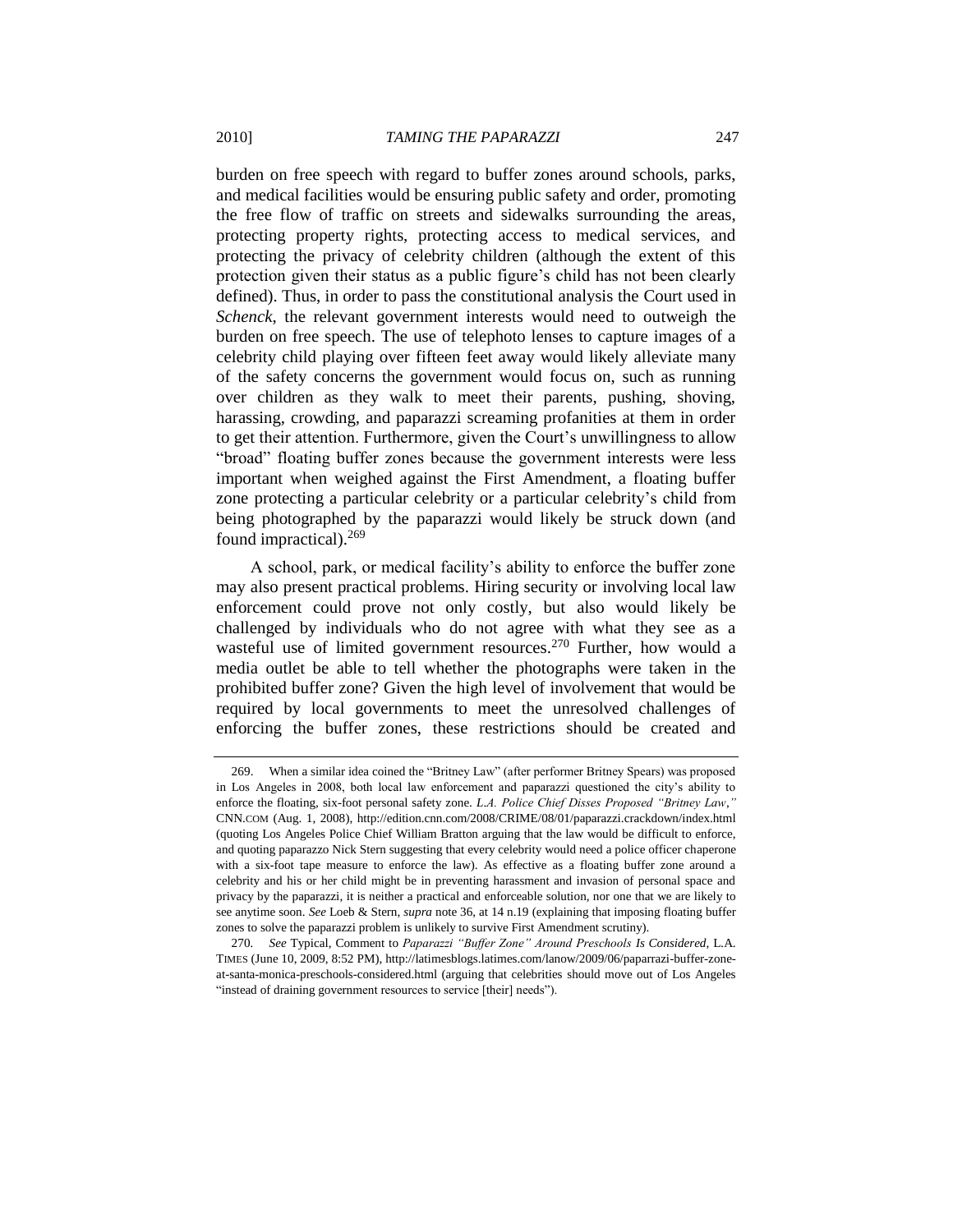implemented on a more local (rather than federal) level.

Buffer zone regulations can be considered content-neutral laws that have only incidental effects on First Amendment freedoms. Thus, as long as they pass intermediate scrutiny under the content-neutral time, place, or manner test, they will be found constitutional.<sup>271</sup> To satisfy intermediate scrutiny, the buffer zones must  $(1)$  be supported by a significant government interest, (2) be narrowly tailored to that interest, and (3) leave open ample alternative channels of communication.<sup>272</sup>

Regulations imposing buffer zones around schools, parks, and medical facilities satisfy the intermediate scrutiny requirements. First, they are supported by significant government interests in maintaining public safety and order, property rights, freedom to seek medical services, and individual rights to privacy. Second, they are narrowly tailored to serve these interests because they affect only a small area (such as fifteen or twenty feet surrounding a particular location) and a very narrow category of locations. The buffer zones do not prohibit photographs of celebrity children from being taken anywhere outside of the limited radius surrounding a school, park, or medical facility. They do not prohibit anyone from entering the buffer zone; they prohibit only the conduct of capturing an image within this area. Third, the buffer zones leave open ample alternative channels of communication, given that paparazzi may still take photographs in many other public locations. These restrictions require only that images be gathered away from these very familial establishments where the risks of endangering families and children are highest. Thus, since buffer zones pass intermediate scrutiny, they should be upheld as reasonable regulations on the ways that the paparazzi may gather information and photographs, and should be implemented in paparazzi-infested geographical areas, such as Los Angeles.

#### VI. CONCLUSION

<span id="page-47-0"></span>Only time will tell whether California's 2009 amendment to the Anti-Paparazzi Act has enough bite to create a sufficient financial deterrent and rein in the wild paparazzi. Although the new legislation is a step in the right direction, it may not break down all of the barriers that celebrities face in proving violations of the statute and holding the paparazzi liable for their "aggressive intimidation-style tactics."<sup>273</sup> Ultimately, the government

<sup>271</sup>*. See* Madere, *supra* not[e 192,](#page-31-0) at 1661–62.

<sup>272</sup>*. See supra* not[e 188.](#page-30-0)

<sup>273</sup>*. See* Vance, *supra* not[e 26,](#page-5-1) at 118.